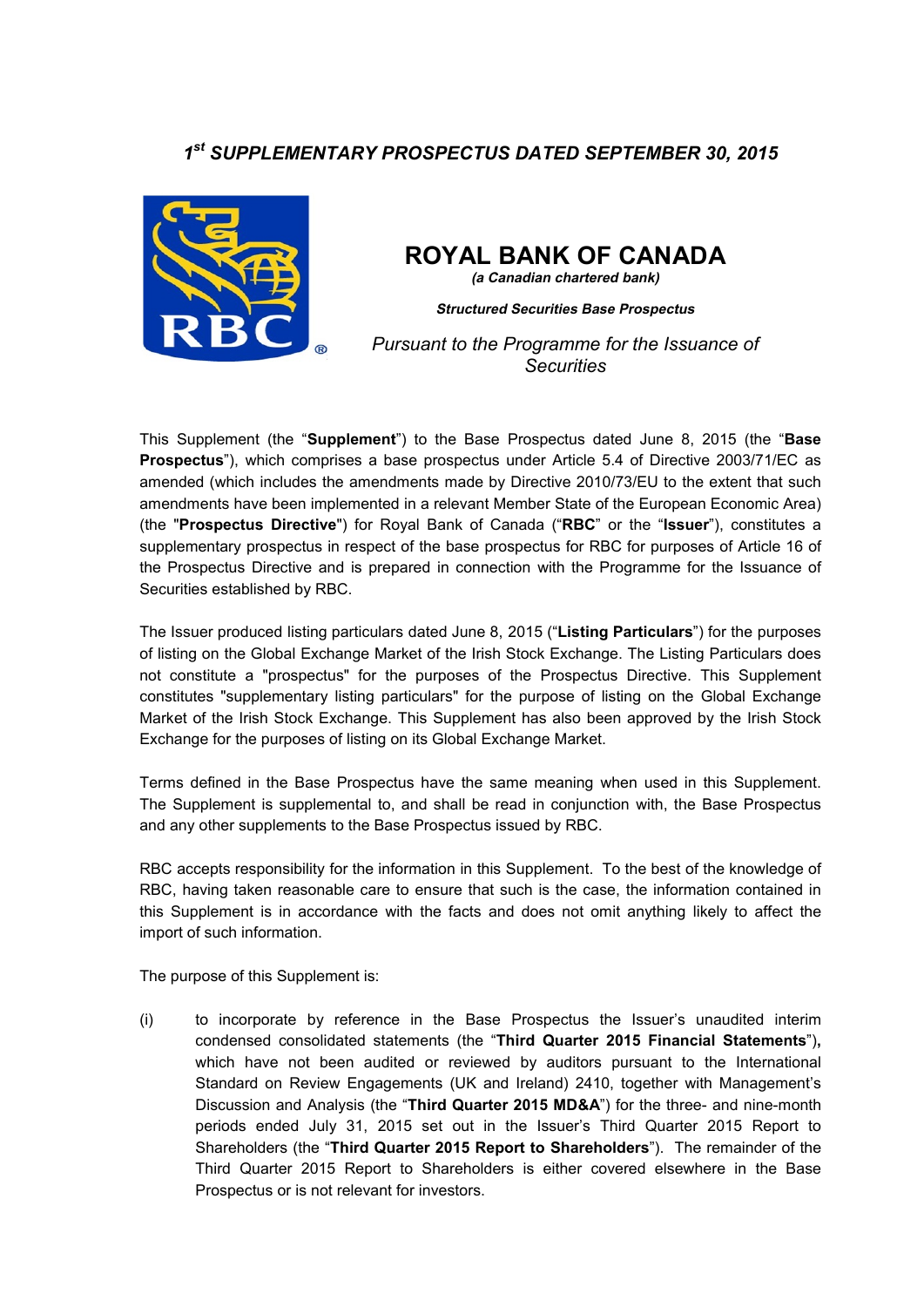- (ii) following the publication of the Third Quarter 2015 Report to Shareholders, to update the statement of no significant change of the Issuer;
- (iii) to amend the first paragraph under "Part A CONTRACTUAL TERMS" in each of the forms of the "Final Terms for Non-Exempt Notes" and "Final Terms for Non-Exempt W&C Securities" to enable the option to delete the reference to the inclusion of a summary; and
- (iv) to amend and restate the Summary to update the same with respect to such financial information incorporated by reference.

To the extent that there is any inconsistency between (a) any statement in this Supplement or any statement incorporated by reference into the Base Prospectus by this Supplement and (b) any other statement in, or incorporated by reference in, the Base Prospectus, the statements in (a) above will prevail.

Save as disclosed in this Supplement, no significant new factor, material mistake or inaccuracy relating to the information included in the Base Prospectus which is capable of affecting the assessment of Securities issued under the Programme has arisen or been noted, as the case may be, since the publication of the Base Prospectus.

## **This Supplement has been approved by the Central Bank of Ireland as Irish competent authority under the Prospectus Directive. The Central Bank only approves this Supplement as meeting the requirements imposed under Irish and EU law pursuant to the Prospectus Directive.**

In circumstances where Article 16(2) of the Prospectus Directive apply, investors who have agreed to purchase or subscribe for securities before this Supplement is published have the right, exercisable before the end of the period of two working days beginning with the working day after the date on which this Supplement was published, to withdraw their acceptances. This right to withdraw will expire by close of business on October 2, 2015.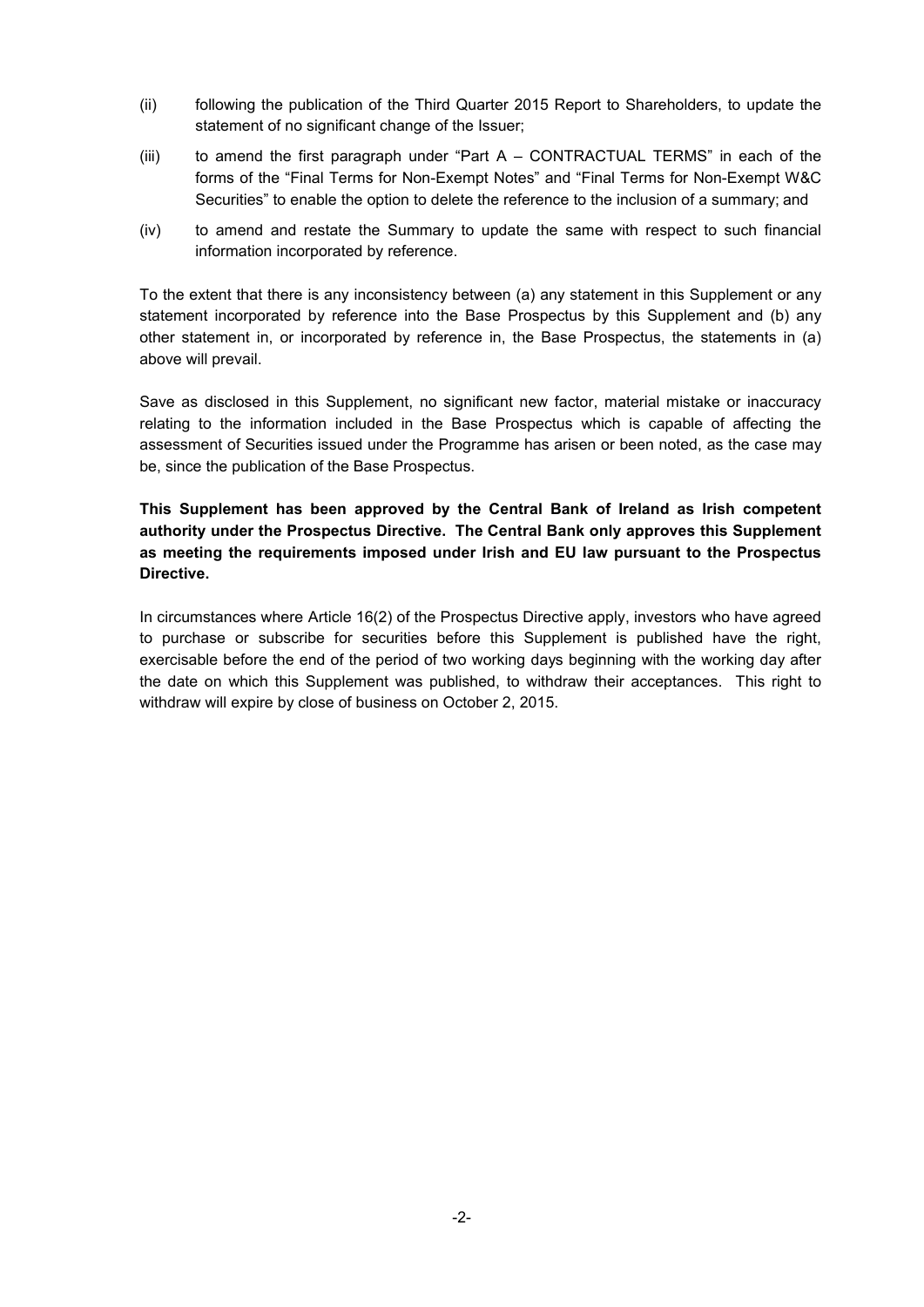#### **DOCUMENTS INCORPORATED BY REFERENCE**

RBC's Third Quarter 2015 Financial Statements, together with the Third Quarter 2015 MD&A, set out on pages 2 through 91 of the Third Quarter 2015 Report to Shareholders are, by virtue of this Supplement, incorporated in, and form part of, the Base Prospectus. The remainder of the Third Quarter 2015 Report to Shareholders is either covered elsewhere in the Base Prospectus or is not relevant for investors.

The documents incorporated by reference herein are available at the following links:

Third Quarter 2015 MD&A

http://www.rns-pdf.londonstockexchange.com/rns/2290X\_-2015-8-26.pdf

Third Quarter 2015 Financial Statements

http://www.rns-pdf.londonstockexchange.com/rns/2300X\_-2015-8-26.pdf

For the avoidance of doubt, any document incorporated by reference in the Third Quarter 2015 Financial Statements, Third Quarter 2015 MD&A and Third Quarter 2015 Report to Shareholders shall not form part of this Supplement.

The Third Quarter 2015 Financial Statements, Third Quarter 2015 MD&A and Third Quarter 2015 Report to Shareholders and copies of this document and any supplement hereto approved by the Central Bank of Ireland can be obtained on written request and without charge from the Issuer at 200 Bay Street, 4<sup>th</sup> Floor, North Tower, Toronto, Ontario, Canada M5J 2W7, Attention: Vice President & Head, Investor Relations and from the office of the Issuing and Paying Agent, The Bank of New York Mellon, London Branch, One Canada Square, London E14 5AL, England, Attention: Manager, EMEA Corporate & Sovereign Department.Certain of the documents incorporated by reference in the Base Prospectus or this Supplement may be viewed by accessing the Issuer's disclosure documents through the Internet (a) at the Canadian System for Electronic Document Analysis and Retrieval at http://www.SEDAR.com (an internet based securities regulatory filing system). Please note that websites and URLs referred to herein do not form part of the Base Prospectus.

#### **STATEMENT OF NO SIGNIFICANT CHANGE**

Since July 31, 2015, the date of the most recently published financial statements of the Issuer, there has been no significant change in the financial or trading position of the Issuer and its subsidiaries taken as a whole.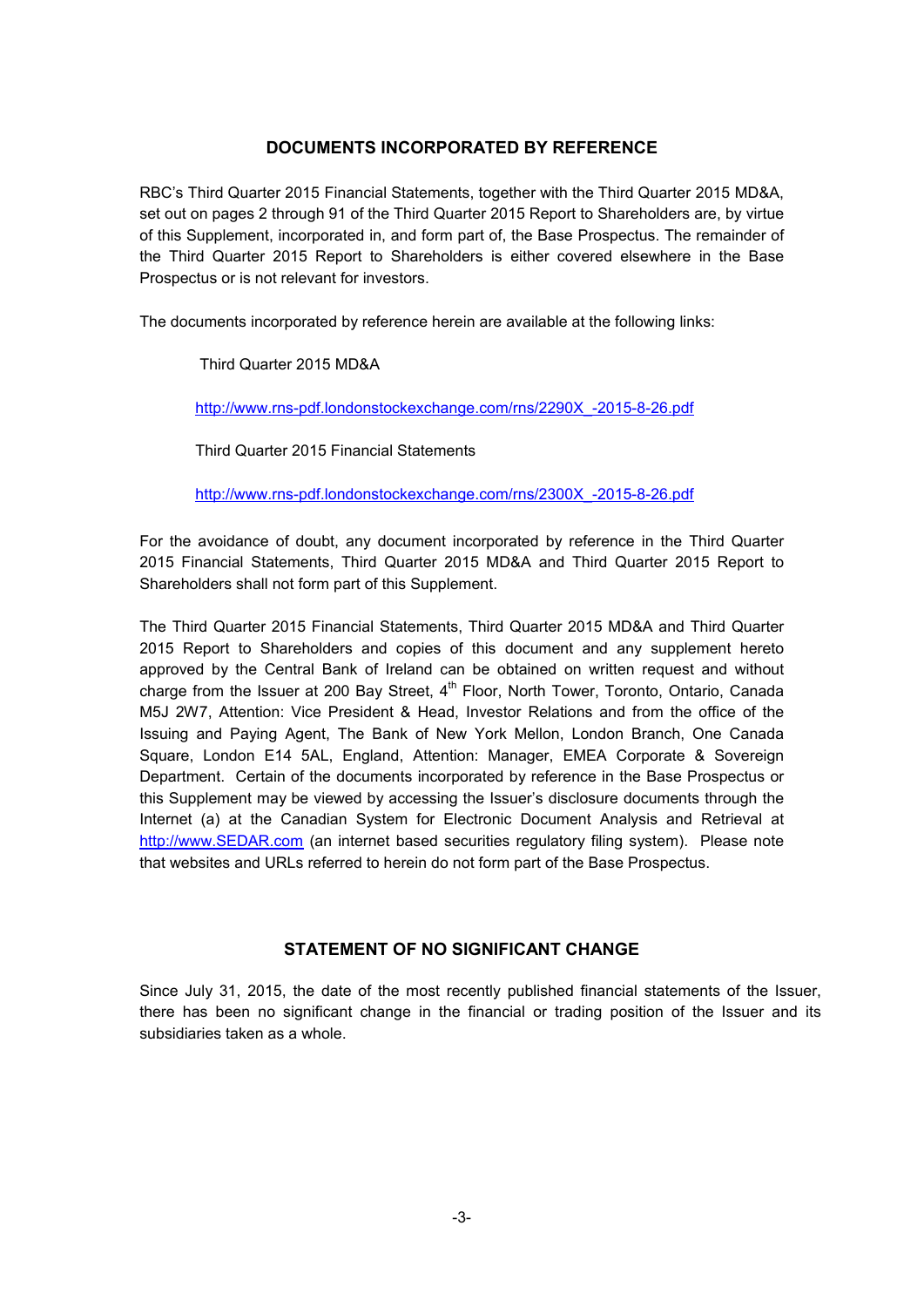### **AMENDMENT TO FORMS OF FINAL TERMS**

"Part A – CONTRACTUAL TERMS" in each of the forms of the "Final Terms for Non-Exempt Notes" and "Final Terms for Non-Exempt W&C Securities" shall be amended to include the option to delete reference to a summary being annexed thereto where it is not required and a footnote to address the same, as follows:

(i) in the form of Final Terms for the Non-Exempt Notes, the following paragraph replaces the existing first paragraph under "PART A – CONTRACTUAL TERMS":

[Terms used herein shall be deemed to be defined as such for the purposes of the Conditions (the "**Conditions**") set forth in the Structured Securities Base Prospectus dated June 8, 2015 [and the supplemental Prospectus[es] dated  $[e1]$ <sup>1</sup> which [together] constitute[s] a base prospectus for the purposes of the Prospectus Directive (the "**Base Prospectus**"). This document constitutes the Final Terms of the Notes described herein for the purposes of Article 5.4 of the Prospectus Directive and must be read in conjunction with the Base Prospectus. Full information on the Issuer and the offer of the Notes is only available on the basis of the combination of these Final Terms and the Base Prospectus. [A summary of the Notes (which comprises the summary in the Base Prospectus as completed to reflect the provisions of these Final Terms) is annexed to these Final Terms.]\* The Base Prospectus has been published on the website of the Irish Stock Exchange (www.ise.ie), the Central Bank of Ireland (http://www.centralbank.ie) and the Issuer (rbccm.com/privatebanksolutions) and copies may be obtained from the offices of the Issuer, Royal Bank Plaza, 200 Bay Street, 8th Floor, South Tower, Toronto, Ontario, Canada and the offices of the Issuing and Paying Agent, One Canada Square, London E14 5AL, England.]

\_\_\_\_\_\_\_\_\_\_\_\_\_\_\_\_\_\_\_\_\_\_\_\_

\*

1

(ii) in the form of Final Terms for Non-Exempt W&C Securities, the following paragraph replaces the existing first paragraph under "PART A – CONTRACTUAL TERMS":

[Terms used herein shall be deemed to be defined as such for the purposes of the Conditions (the "**Conditions**") set forth in the Structured Securities Base Prospectus dated June 8, 2015 [and the supplemental Prospectus[es] dated  $\cdot$  ]<sup>1</sup> which [together] constitute[s] a base prospectus for the purposes of the Prospectus Directive (the "**Base Prospectus**"). This document constitutes the Final Terms of the W&C Securities described herein for the purposes of Article 5.4 of the Prospectus Directive and must be read in conjunction with the Base Prospectus. Full information on the Issuer and the offer of the W&C Securities is only available on the basis of the combination of these Final Terms and the Base Prospectus. [A summary of the W&C Securities (which comprises the summary in the Base Prospectus as completed to reflect the provisions of these Final Terms) is annexed to these Final Terms.]\* The Base Prospectus has been published on the website of the Irish Stock Exchange

Only require Summary for Notes with a denomination of less than EUR100,000 (or its equivalent in any other currency), other than Exempt Notes.

If a supplemental Prospectus amends the Conditions other than for the relevant Notes, only include its details if the Conditions have been amended for the purposes of all future issues under the Programme.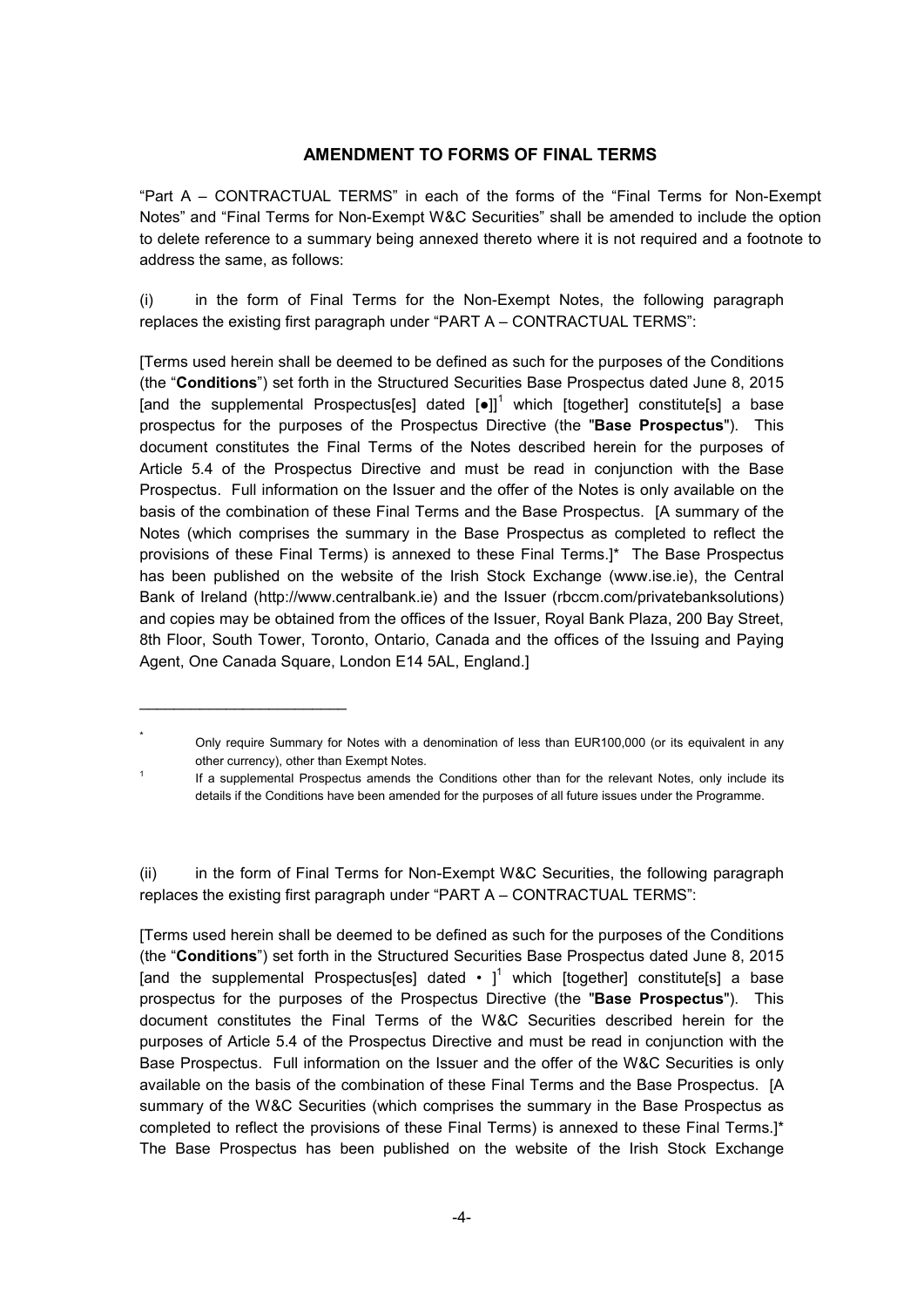(www.ise.ie), the Central Bank of Ireland (http://www.centralbank.ie) and the Issuer (rbccm.com/privatebanksolutions) and copies may be obtained from the offices of the Issuer, Royal Bank Plaza, 200 Bay Street, 8<sup>th</sup> Floor, South Tower, Toronto, Ontario, Canada and the offices of the Issuing and Paying Agent, One Canada Square, London E14 5AL, England.] [*In the case of Italian Listed Certificates, insert:* These Final Terms together with any notice relating to the Final Terms may also be viewed on the website of Borsa Italiana S.p.A. (*www.borsaitaliana.com*) (upon listing).]

 $\overline{\phantom{a}}$  , where  $\overline{\phantom{a}}$  , where  $\overline{\phantom{a}}$  , where  $\overline{\phantom{a}}$ 

#### **SUMMARY TO THE PROGRAMME**

The Summary to the Programme included in the Base Prospectus is updated in the Appendix to this Supplementary Prospectus.

\_\_\_\_\_\_\_\_\_\_\_\_\_\_\_\_\_\_\_\_\_\_\_\_\_\_\_\_\_\_\_\_

<sup>\*</sup> Only require Summary for W&C Securities with an Issue Price of less than EUR100,000 (or its equivalent in any other currency), other than Exempt W&C Securities.

<sup>1</sup> If a supplemental Prospectus amends the Conditions other than for the relevant W&C Securities, only include its details if the Conditions have been amended for the purposes of all future issues under the Programme.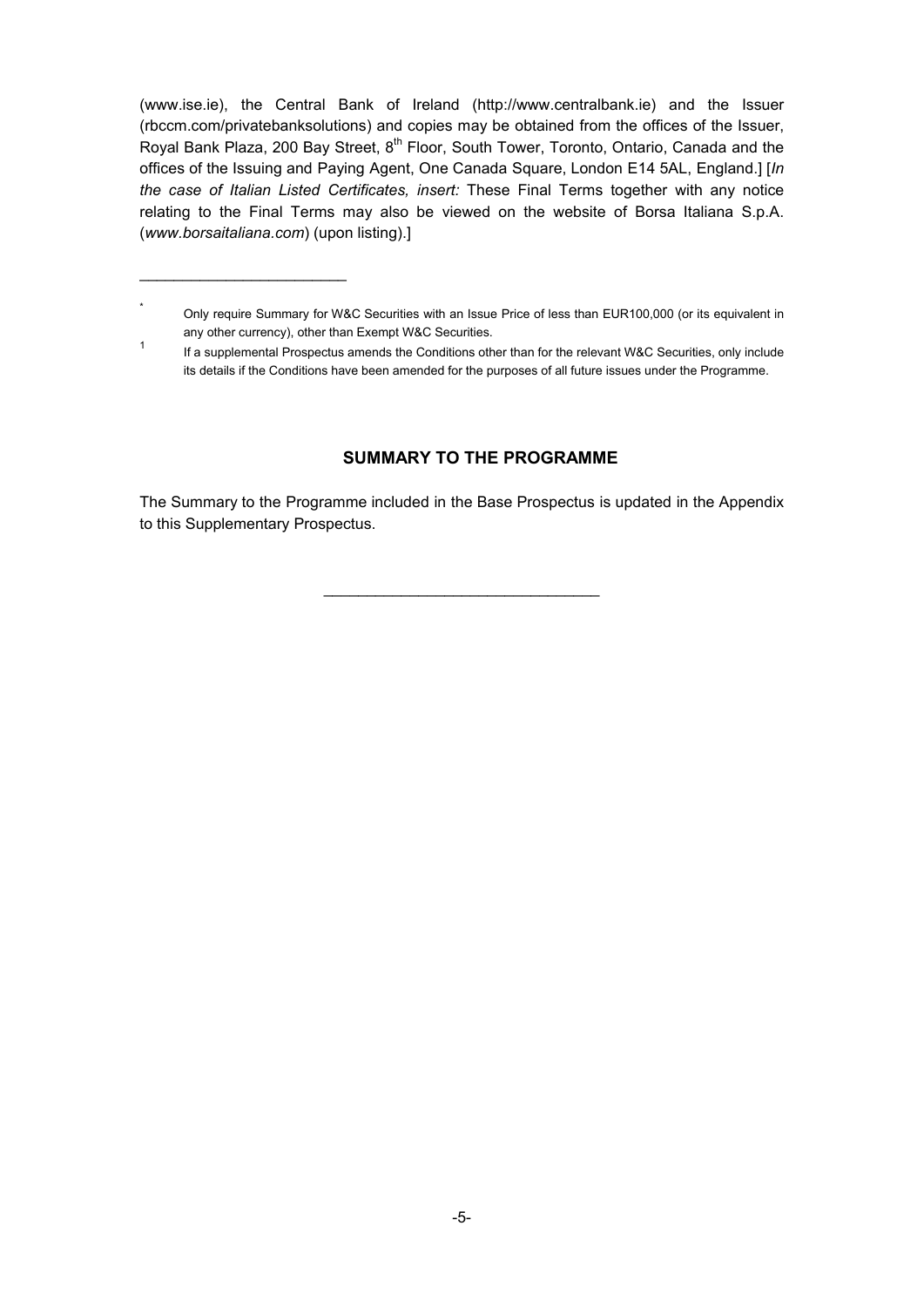## **APPENDIX**

## **SUMMARY**

*Summaries are made up of disclosure requirements known as "Elements". These elements are numbered in Sections A – E (A.1 – E.7). This Summary contains all the Elements required to be included in a summary for this type of securities and Issuer. Because some Elements are not required to be addressed, there may be gaps in the numbering sequence of the Elements. Even though an Element may be required to be inserted in the summary because of the type of Securities and Issuer, it is possible that no relevant information can be given regarding the Element. In this case a short description of the Element is included in the summary with the mention of "not applicable".*

| <b>Element</b> | <b>Title</b>                                                                                                 |                                                                                                                                                                                                                                                                                                                                                                                                                                                                                                                                                                                                                                                                                                                                                                                                                                                                                                                                                                                      |
|----------------|--------------------------------------------------------------------------------------------------------------|--------------------------------------------------------------------------------------------------------------------------------------------------------------------------------------------------------------------------------------------------------------------------------------------------------------------------------------------------------------------------------------------------------------------------------------------------------------------------------------------------------------------------------------------------------------------------------------------------------------------------------------------------------------------------------------------------------------------------------------------------------------------------------------------------------------------------------------------------------------------------------------------------------------------------------------------------------------------------------------|
| A.1            | Warning that<br>the summary<br>should be<br>read as an<br>introduction<br>and provision<br>as to claims      | This summary should be read as an introduction to the Base<br>Prospectus. Any decision to invest in the Securities should be<br>based on a consideration of this Base Prospectus as a whole by<br>the investor. Where a claim relating to information contained in<br>the Base Prospectus is brought before a court, the plaintiff<br>investor might, under the national legislation of the Member<br>States, have to bear the costs of translating the Base Prospectus<br>before the legal proceedings are initiated. Civil liability attaches<br>only to those persons who have tabled the summary, including<br>any translation of it, but only if the summary is misleading,<br>inaccurate or inconsistent when read together with the other<br>parts of this Base Prospectus or it does not provide, when read<br>together with the other parts of this Base Prospectus, key<br>information in order to aid investors when considering whether to<br>invest in such Securities. |
| A.2            | Consent as to<br>use the Base<br>Prospectus,<br>period of<br>validity and<br>other<br>conditions<br>attached | Certain Tranches of Securities with a denomination of less than<br>EUR100,000 (or its equivalent in any other currency) may be<br>offered in circumstances where there is no exemption from the<br>obligation under the Prospectus Directive to publish a<br>prospectus. Any such offer is referred to as a "Non-exempt<br>Offer".<br>[Issue specific summary:<br>[Not applicable; there is no Non-exempt Offer.]]<br>[Consent: Subject to the conditions set out below, the Issuer                                                                                                                                                                                                                                                                                                                                                                                                                                                                                                  |
|                |                                                                                                              | consents to the use of this Base Prospectus in connection with a                                                                                                                                                                                                                                                                                                                                                                                                                                                                                                                                                                                                                                                                                                                                                                                                                                                                                                                     |

#### **Section A - Introduction and warnings**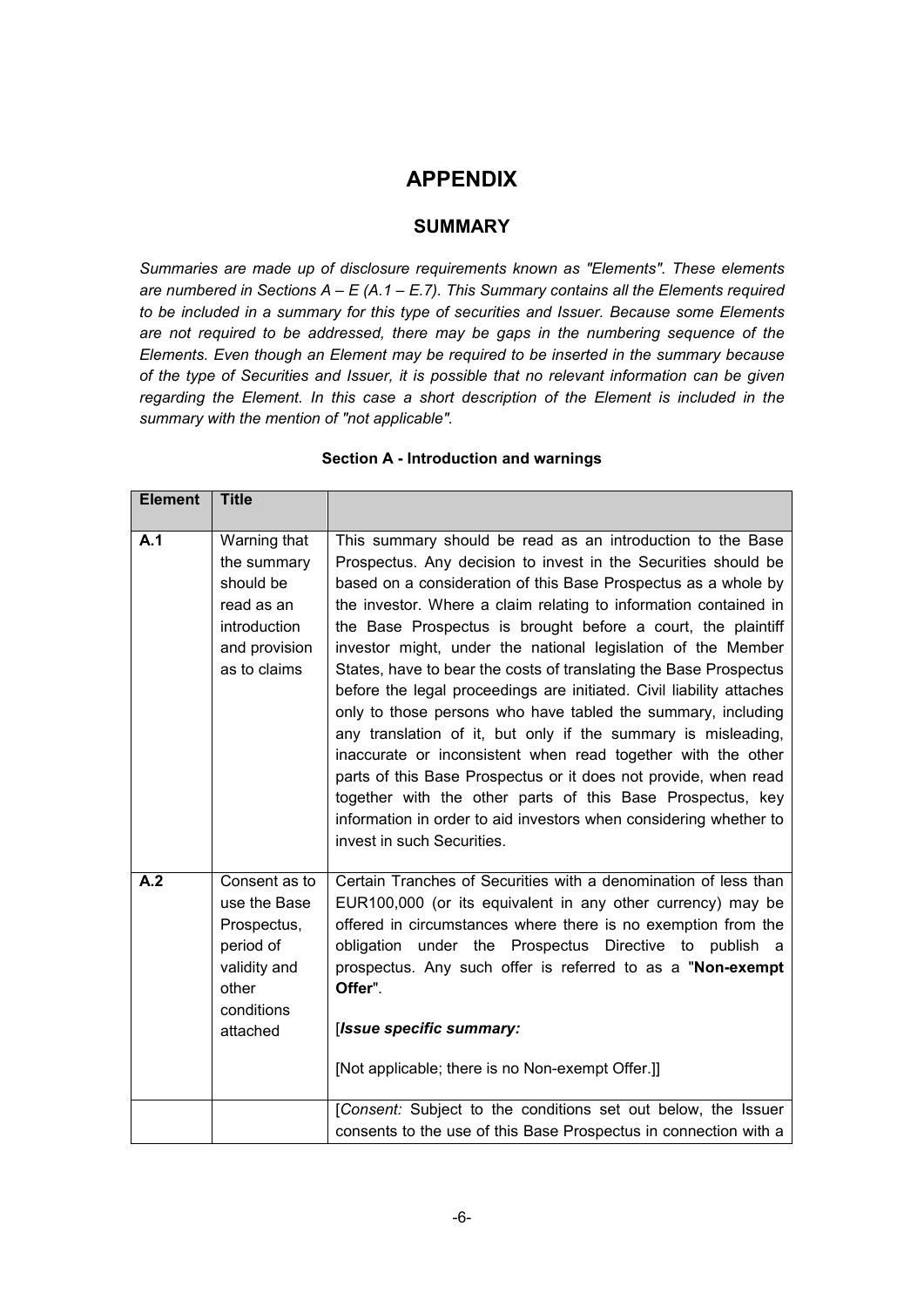| <b>Element</b> | <b>Title</b> |                                                                                                                                                                                                                                                                                                                                                                                                                                                                                                                                                                                                                                                                                                                                                                                                                                                                                                                            |
|----------------|--------------|----------------------------------------------------------------------------------------------------------------------------------------------------------------------------------------------------------------------------------------------------------------------------------------------------------------------------------------------------------------------------------------------------------------------------------------------------------------------------------------------------------------------------------------------------------------------------------------------------------------------------------------------------------------------------------------------------------------------------------------------------------------------------------------------------------------------------------------------------------------------------------------------------------------------------|
|                |              | Non-exempt Offer of Securities by the [Dealer/Managers][,<br>[names of specific financial intermediaries listed in final terms,]<br>[and] [each financial intermediary whose name is published on<br>the website of the Regulatory News Service operated by the<br>London<br><b>Stock</b><br>Exchange<br>at<br>http:www.londonstockexchange.com/exchange/news/market-<br>news/market-news-home.html under the name of the Bank and<br>the headline "Further re Public Offer" and identified as an<br>Authorised Offeror in respect of the relevant Non-exempt Offer<br>and any financial intermediary which is authorised to make such<br>offers under applicable legislation implementing the Markets in<br>Financial Instruments Directive (Directive 2004/39/EC) and<br>publishes on its website the following statement (with the<br>information in square brackets being completed with the relevant<br>information): |
|                |              | "We, [insert legal name of financial intermediary], refer to the<br>offer of [insert title of relevant Securities] (the "Securities")<br>described in the Final Terms dated [insert date] (the "Final<br>Terms") published by the Royal Bank of Canada (the "Issuer").<br>In consideration of the Issuer offering to grant its consent to our<br>use of the Base Prospectus (as defined in the Final Terms) in<br>connection with the offer of the Securities in [insert Member<br>State(s)] during the Offer Period and subject to the other<br>conditions to such consent, each as specified in the Base<br>Prospectus, we hereby accept the offer by the Issuer in<br>accordance with the Authorised Offeror Terms (as specified in<br>the Base Prospectus) and confirm that we are using the Base<br>Prospectus accordingly."]                                                                                         |
|                |              | Offer period: The Issuer's consent referred to above is given for<br>Non-exempt Offers of Securities during [offer period for the issue<br>to be specified here] (the "Offer Period").<br>Conditions to consent: The conditions to the Issuer's consent [(in<br>addition to the conditions referred to above)] are that such<br>consent (a) is only valid during the Offer Period; and (b) only<br>extends to the use of this Base Prospectus to make Non-exempt<br>Offers of the relevant Tranche of Securities in [specify each<br>relevant Member State in which the particular Tranche of<br>Securities can be offered].                                                                                                                                                                                                                                                                                               |
|                |              | <b>INVESTOR</b><br><b>INTENDING</b><br>TO<br><b>PURCHASE</b><br>AN<br>OR.<br>PURCHASING ANY SECURITIES IN A NON-EXEMPT OFFER<br>FROM AN AUTHORISED OFFEROR WILL DO SO, AND<br>OFFERS AND SALES OF SUCH SECURITIES TO AN<br>INVESTOR BY SUCH AUTHORISED OFFEROR WILL BE                                                                                                                                                                                                                                                                                                                                                                                                                                                                                                                                                                                                                                                     |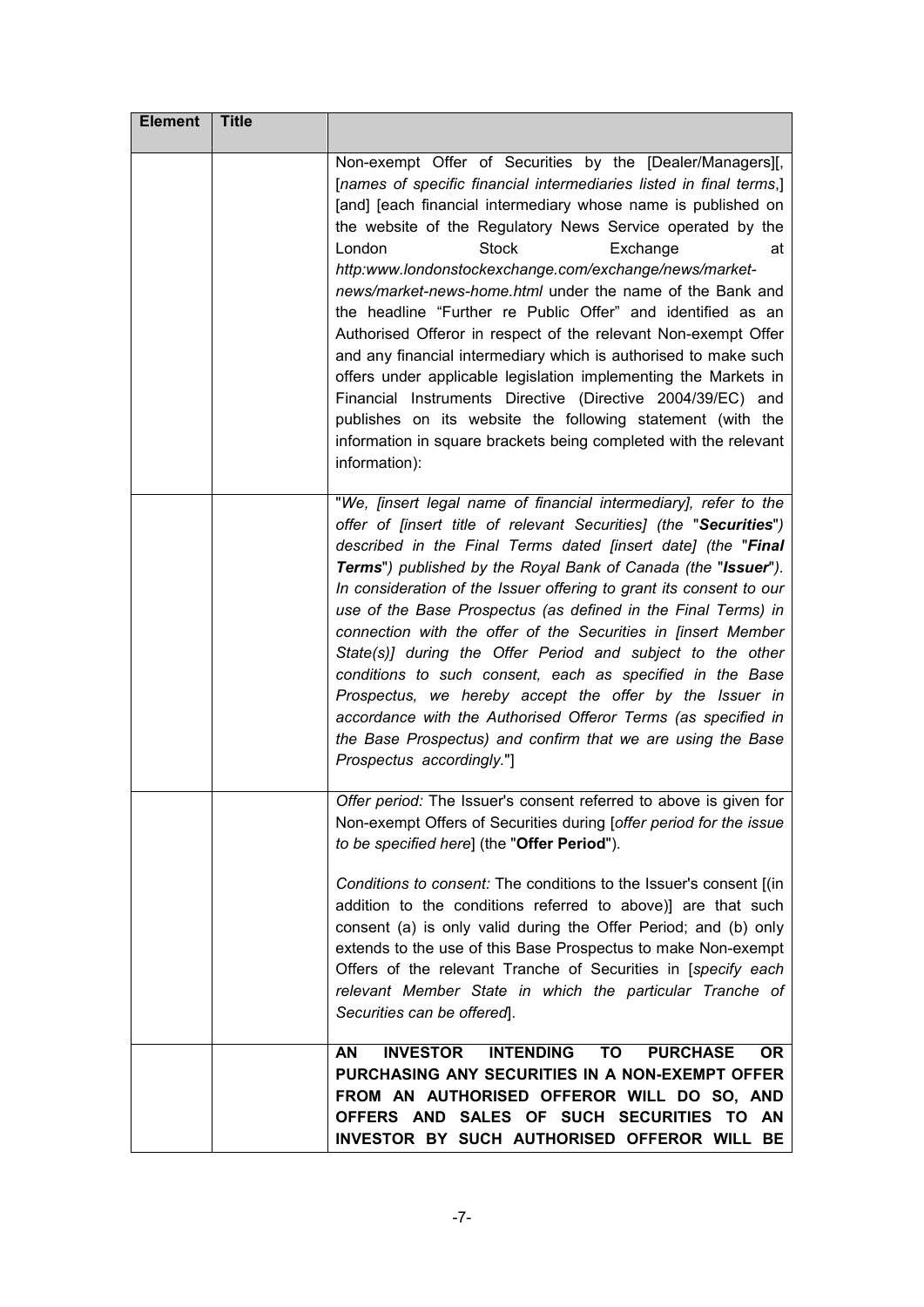| <b>Element</b> | <b>Title</b> |                                                 |
|----------------|--------------|-------------------------------------------------|
|                |              |                                                 |
|                |              | MADE, IN ACCORDANCE WITH THE TERMS AND          |
|                |              | CONDITIONS OF THE OFFER IN PLACE BETWEEN SUCH   |
|                |              | AUTHORISED OFFEROR AND SUCH INVESTOR INCLUDING  |
|                |              | ARRANGEMENTS IN RELATION TO PRICE, ALLOCATIONS, |
|                |              | EXPENSES AND SETTLEMENT. THE RELEVANT           |
|                |              | INFORMATION WILL BE PROVIDED BY THE AUTHORISED  |
|                |              | OFFEROR AT THE TIME OF SUCH OFFER.]             |
|                |              |                                                 |

#### **Section B - Issuer**

| <b>Element</b>   | <b>Title</b>                                                            |                                                                                                                                                                                                                                                                        |
|------------------|-------------------------------------------------------------------------|------------------------------------------------------------------------------------------------------------------------------------------------------------------------------------------------------------------------------------------------------------------------|
| B.1              | Legal and<br>commercial<br>name of the<br><b>Issuer</b>                 | Royal Bank of Canada [specify relevant branch, if applicable] (the<br>"Bank" or the "Issuer").                                                                                                                                                                         |
| $\overline{B.2}$ | Domicile/<br>legal form/<br>legislation/<br>country of<br>incorporation | The Issuer is incorporated and domiciled in Canada and is a<br>Schedule 1 bank under the Bank Act (Canada) which constitutes its<br>charter.                                                                                                                           |
| B.4b             | Trend<br>information                                                    | The Banking environment and markets in which the Issuer conducts<br>its businesses will continue to be strongly influenced by developments<br>in the Canadian, U.S. and European economies and global capital<br>markets.                                              |
|                  |                                                                         | As with other financial services providers, the Issuer continues to face<br>increased supervision and regulation in most of the jurisdictions in<br>which it operates, particularly in the areas of funding, liquidity, capital<br>adequacy and prudential regulation. |
| B.5              | Description<br>of the Group                                             | Royal Bank of Canada and its subsidiaries are referred to as the<br>"RBC Group". Royal Bank of Canada is the ultimate parent.                                                                                                                                          |
| <b>B.9</b>       | Profit<br>forecast or<br>estimate                                       | Not applicable – No profit forecasts or estimates have been made in<br>the Base Prospectus.                                                                                                                                                                            |
| <b>B.10</b>      | Audit report<br>qualifications                                          | Not applicable - The audit reports on historical financial information<br>are not qualified.                                                                                                                                                                           |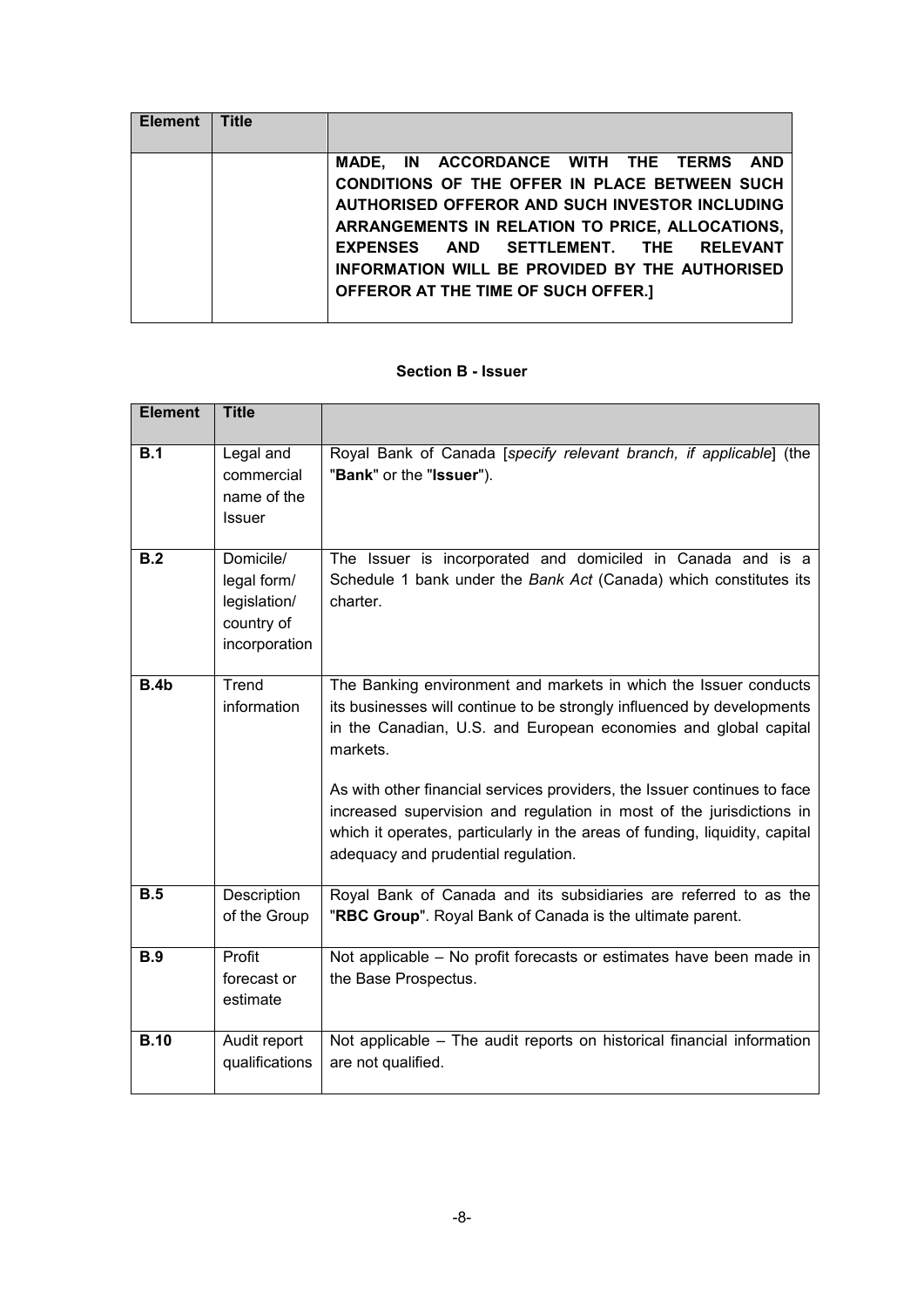| <b>Element</b> | Title                         |                                                                                                                                                                                                                                                                                                                                                                                                                                                                                                                                                                                                                                                                                                                                                                                                                                                                |
|----------------|-------------------------------|----------------------------------------------------------------------------------------------------------------------------------------------------------------------------------------------------------------------------------------------------------------------------------------------------------------------------------------------------------------------------------------------------------------------------------------------------------------------------------------------------------------------------------------------------------------------------------------------------------------------------------------------------------------------------------------------------------------------------------------------------------------------------------------------------------------------------------------------------------------|
| <b>B.12</b>    |                               | Selected historical key financial information:                                                                                                                                                                                                                                                                                                                                                                                                                                                                                                                                                                                                                                                                                                                                                                                                                 |
|                | Annual Report respectively: 1 | With the exception of the figures for return on common equity, information in the<br>tables below for the years ended October 31, 2014 and 2013 and for the quarters<br>ended July 31, 2015 and 2014 have been extracted from the Issuer's audited<br>consolidated financial statements for the year ended October 31, 2014 and the<br>Issuer's unaudited interim condensed consolidated financial statements for the three<br>and nine month periods ended July 31, 2015, respectively, all of which have been<br>prepared in accordance with International Financial Reporting Standards as issued<br>by the International Accounting Standards Board and are incorporated by reference<br>in the Base Prospectus. The amounts under return on common equity have been<br>extracted from the Issuer's Third Quarter 2015 Report to Shareholders and the 2014 |

#### **Selected Consolidated Balance Sheet Information<sup>1</sup>**

|                                          | As at July 31,<br>2015 | As at July 31,<br>2014 | As at October<br>31, 2014         | As at October<br>31, 2013 |
|------------------------------------------|------------------------|------------------------|-----------------------------------|---------------------------|
|                                          |                        |                        | (in millions of Canadian dollars) |                           |
| Loans, net of allowance for loan losses  | 462,599                | 430,421                | 435,229                           | 408,850                   |
| Total assets                             | 1,085,173              | 913,870                | 940,550                           | 859,745                   |
| Deposits                                 | 694,236                | 601,691                | 614,100                           | 563,079                   |
| Other liabilities                        | 320,844                | 251,227                | 263,413                           | 239,250                   |
| Subordinated debentures                  | 7,374                  | 6,810                  | 7,859                             | 7,443                     |
| Trust capital securities                 | $\Omega$               | $\Omega$               | $\Omega$                          | $\Omega$                  |
| Preferred share liabilities              | $\Omega$               | $\mathbf 0$            | 0                                 | 0                         |
| Non-controlling interest in subsidiaries | 1,795                  | 1,783                  | 1,813                             | 1,795                     |
| Equity attributable to shareholders      | 60,103                 | 51,714                 | 52,690                            | 47,665                    |

<sup>1&</sup>lt;br><sup>1</sup> By virtue of the 1<sup>st</sup> Supplementary Prospectus dated September 30, 2015, the selected financial information of the Issuer is updated to include the period ended July 31, 2015 and 2014 contained in the Third Quarter 2015 Report to Shareholders.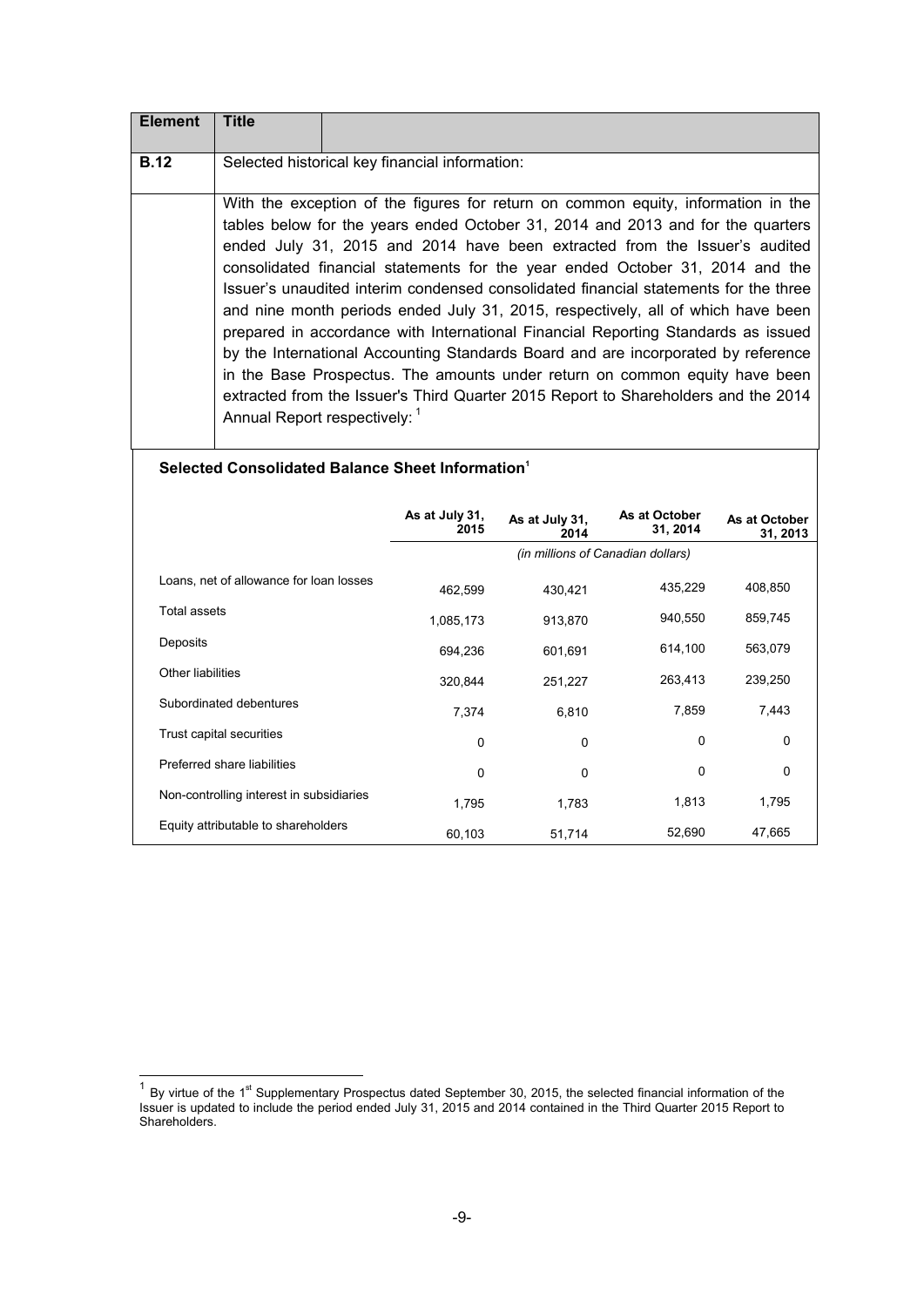| Condensed Consolidated Statement of Income <sup>2</sup>                            |                        |                        |                                                               |                     |
|------------------------------------------------------------------------------------|------------------------|------------------------|---------------------------------------------------------------|---------------------|
|                                                                                    | Quarter                | Quarter                | Year ended                                                    | Year ended          |
|                                                                                    | ended July<br>31, 2015 | ended July<br>31, 2014 | October 31,<br>2014                                           | October 31,<br>2013 |
|                                                                                    |                        |                        | (in millions of Canadian dollars except per share amounts and |                     |
|                                                                                    |                        | percentage amounts)    |                                                               |                     |
| Net interest income                                                                | 3,783                  | 3,647                  | 14,116                                                        | 13,249              |
| Non-interest income                                                                | 5.045                  | 5,343                  | 19,992                                                        | 17,433              |
| Total revenue                                                                      | 8,828                  | 8,990                  | 34,108                                                        | 30,682              |
| Provision for credit losses                                                        | 270                    | 283                    | 1,164                                                         | 1,237               |
| Insurance policyholder benefits, claims                                            | 656                    | 1,009                  |                                                               |                     |
| and acquisition expense                                                            |                        |                        | 3,573                                                         | 2,784               |
| Non-interest expense                                                               | 4,635                  | 4,602                  | 17,661                                                        | 16,214              |
| Net income from continuing operations                                              | 2,475                  | 2,378                  | 9,004                                                         | 8,342               |
| Net loss from discontinued operations                                              | 0                      | 0                      | 0                                                             | 0                   |
| Net Income                                                                         | 2,475                  | 2,378                  | 9,004                                                         | 8,342               |
| Earnings per share                                                                 |                        |                        |                                                               |                     |
|                                                                                    |                        |                        |                                                               | \$5.53              |
| - basic                                                                            | \$1.66                 | \$1.59                 | \$6.03                                                        |                     |
|                                                                                    | \$1.66                 | \$1.59                 |                                                               |                     |
| $-$ diluted                                                                        |                        |                        | \$6.00                                                        | \$5.49              |
| Return on common equity                                                            | 18.1%                  | 19.6%                  | 19.0%                                                         | 19.7%               |
|                                                                                    |                        |                        |                                                               |                     |
| Statements of no significant or material adverse change                            |                        |                        |                                                               |                     |
|                                                                                    |                        |                        |                                                               |                     |
| Since October 31, 2014, there has been no material adverse change in the prospects |                        |                        |                                                               |                     |
| of the Issuer and its subsidiaries taken as a whole.                               |                        |                        |                                                               |                     |

| Since July 31, 2015, there has been no significant change in the financial or trading |
|---------------------------------------------------------------------------------------|
| position of the Issuer and its subsidiaries taken as a whole. $3$                     |
|                                                                                       |

| <b>B.13</b> | Events       | Not applicable – There are no recent events particular to the Issuer      |
|-------------|--------------|---------------------------------------------------------------------------|
|             | impacting    | which are to a material extent relevant to the evaluation of the Issuer's |
|             | the Issuer's | solvency.                                                                 |
|             | solvency     |                                                                           |
|             |              |                                                                           |
| <b>B.14</b> | Dependence   | Not applicable. The Issuer is not dependent on other entities within      |
|             | upon other   | the RBC Group.                                                            |
|             | group        |                                                                           |

l

 $2$  By virtue of the 1<sup>st</sup> Supplementary Prospectus dated September 30, 2015, the selected financial information of the Issuer is updated to include the three month period ended July 31, 2015 and 2014 contained in the Third Quarter 2015 Report to Shareholders.<br><sup>3</sup> By virtue of the 1<sup>st</sup> Supplementary Prospectus dated September 30, 2015, the statement "Since April 30, 2015,

there has been no significant change in the financial or trading position of the Issuer and its subsidiaries taken as a whole" has been replaced by "Since July 31, 2015, there has been no significant change in the financial or trading position of the Issuer and its subsidiaries taken as a whole".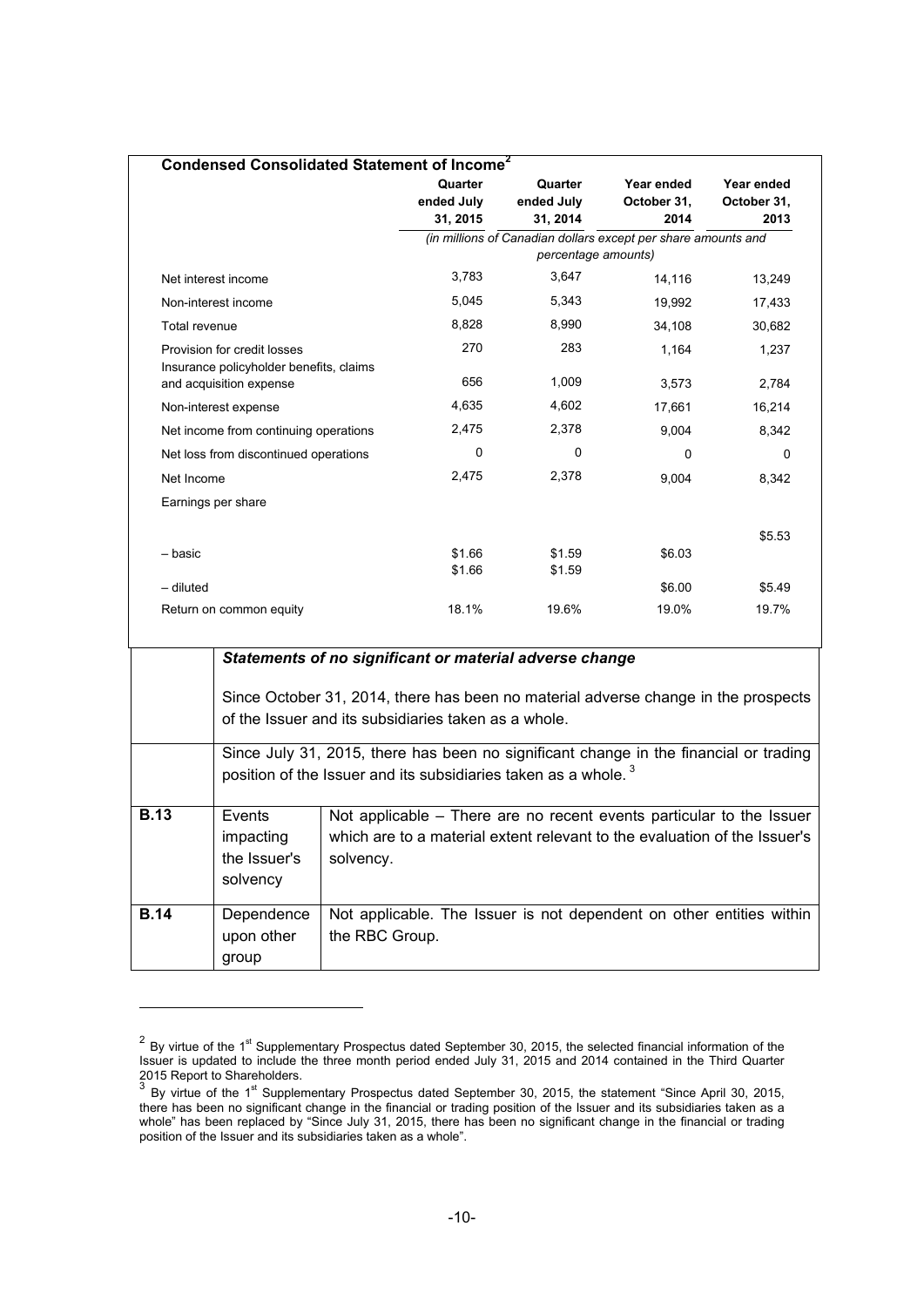|             | entities                |                                                                                                                                                                                                                                                                                                                                                                                                                                                                                                                                                                                                                                                                                                                                                    |
|-------------|-------------------------|----------------------------------------------------------------------------------------------------------------------------------------------------------------------------------------------------------------------------------------------------------------------------------------------------------------------------------------------------------------------------------------------------------------------------------------------------------------------------------------------------------------------------------------------------------------------------------------------------------------------------------------------------------------------------------------------------------------------------------------------------|
| <b>B.15</b> | Principal<br>activities | All references to the "Bank" in this section refer to the Bank and its<br>subsidiaries, unless the context otherwise requires. The Bank is<br>Canada's largest bank and one of the largest banks in the world,<br>based on market capitalization. The Bank is one of North America's<br>leading diversified financial services companies, and provides<br>personal and commercial banking, wealth management, insurance,<br>investor services and capital markets products and services on a<br>global basis. The Bank employs approximately 78,000 full- and part-<br>time employees who serve more than 16 million personal, business,<br>public sector and institutional clients through offices in Canada, the<br>U.S. and 39 other countries. |
|             |                         | The Bank's business segments are Personal & Commercial Banking,<br>Wealth Management, Insurance, Investor & Treasury Services and<br>Capital Markets.                                                                                                                                                                                                                                                                                                                                                                                                                                                                                                                                                                                              |
|             |                         | Personal & Commercial Banking comprises personal and business<br>banking operations, as well as the Bank's automobile financing and<br>retail investment businesses in Canada, the Caribbean and the U.S.                                                                                                                                                                                                                                                                                                                                                                                                                                                                                                                                          |
|             |                         | Wealth Management serves affluent, high net worth and ultra-high net<br>worth clients from the Bank's offices in key financial centres mainly in<br>Canada, the U.S., the U.K., Channel Islands, continental Europe and<br>Asia with a comprehensive suite of investment, trust, banking, credit<br>and other wealth management solutions.  The Bank also provides<br>asset management products and services directly to institutional and<br>individual clients as well as through the Bank's distribution channels<br>and third-party distributors.                                                                                                                                                                                              |
|             |                         | Insurance provides a wide range of life, health, home, automobile,<br>travel, wealth and reinsurance products and solutions. It offers<br>insurance products and services through the Bank's proprietary<br>distribution channels, comprised of the field sales force which<br>includes retail insurance branches, field sales representatives, call<br>centres and online, as well as through independent insurance<br>advisors and affinity relationships in Canada. Outside Canada, the<br>Bank operates in reinsurance markets globally.                                                                                                                                                                                                       |
|             |                         | Investor & Treasury Services serves the needs of institutional<br>investing clients by providing asset servicing, custodial, advisory,<br>financing and other services to safeguard assets, maximize liquidity<br>and manage risk in multiple jurisdictions around the world.<br><b>This</b><br>business also provides short term funding and liquidity management<br>for the Bank.                                                                                                                                                                                                                                                                                                                                                                |
|             |                         | Capital Markets provides public and private companies, institutional<br>investors, governments and central banks with a wide range of<br>products and services. In North America, the Bank offers a full suite                                                                                                                                                                                                                                                                                                                                                                                                                                                                                                                                     |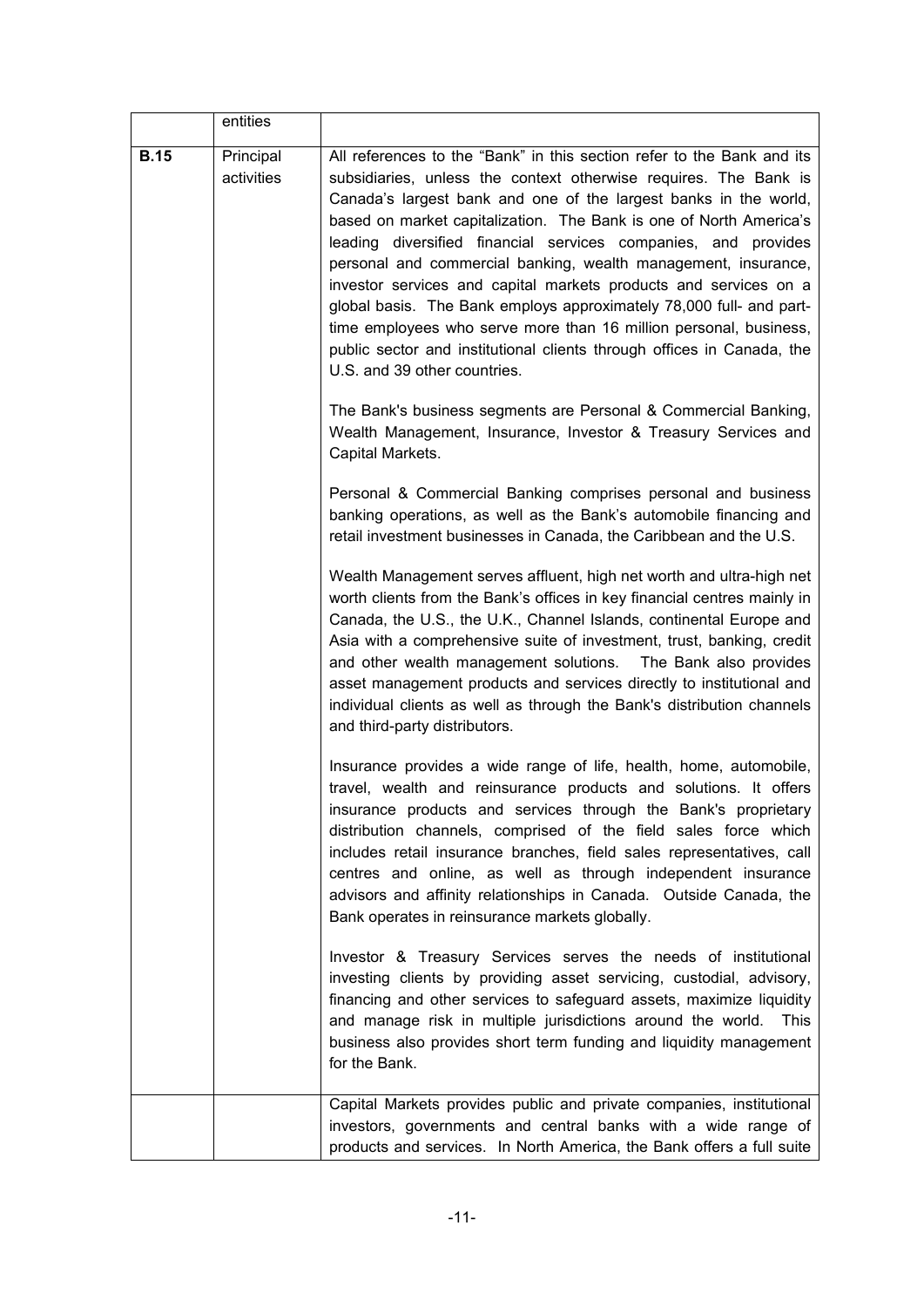|             |                             | of products and services which include corporate and investment<br>banking, equity and debt origination and distribution, and structuring<br>and trading. Outside North America, the Bank offers a diversified set<br>of capabilities in the Bank's key sectors of expertise, such as energy,<br>mining and infrastructure and the Bank is now expanding into<br>industrial, consumer and healthcare in Europe.                                                                                                                                                                                                                                                                                                                                                                                                                                                                            |
|-------------|-----------------------------|--------------------------------------------------------------------------------------------------------------------------------------------------------------------------------------------------------------------------------------------------------------------------------------------------------------------------------------------------------------------------------------------------------------------------------------------------------------------------------------------------------------------------------------------------------------------------------------------------------------------------------------------------------------------------------------------------------------------------------------------------------------------------------------------------------------------------------------------------------------------------------------------|
| <b>B.16</b> | Controlling<br>shareholders | Not applicable - To the extent known to the Issuer, the Issuer is not<br>directly or indirectly controlled by any person.                                                                                                                                                                                                                                                                                                                                                                                                                                                                                                                                                                                                                                                                                                                                                                  |
| <b>B.17</b> | Assigned<br>credit ratings  | The credit ratings assigned to the Issuer are (i) Aa3 (long term senior<br>debt), A3 (subordinated debt) <sup>1</sup> , P-1 (short-term debt) and Baa2 (hyb)<br>(preferred shares), each with a negative outlook, by Moody's<br>Investors Services, Inc. ("Moody's USA"); (ii) AA- (long term senior<br>debt), A (subordinated debt) <sup>1</sup> , A-1+ (short-term debt) and BBB-<br>(preferred shares) <sup>2</sup> , each with a negative outlook, by Standard &<br>Poor's Financial Services LLC ("S&P USA"); (iii) AA (long term senior<br>debt), AA- (subordinated debt) and F1+ (short-term debt), each with a<br>stable outlook, by Fitch Inc.; and (iv) AA (long term senior debt), AA<br>(low) (subordinated debt) <sup>1</sup> , R-1 (high) (short-term debt) and Pfd-2<br>(high) (preferred shares) <sup>2</sup> , each with a negative outlook, by DBRS<br>Limited ("DBRS"). |
|             |                             | 1 The Issuer's Basel III-compliant subordinated notes issued atter January 1, 2014 have different ratings<br>from these ratings. They are rated "A-" by S&P USA, "Baa1 (hyb)" by Moody's USA and "A (low)" by DBRS.                                                                                                                                                                                                                                                                                                                                                                                                                                                                                                                                                                                                                                                                        |
|             |                             | 2 The Issuer's Basel III-compliant preferred shares issued after January 1, 2014 received different credit<br>ratings from the ratings shown in the above table. They are rated "Pfd-2" by DBRS; "P-2" by S&P USA using<br>the S&P Canadian scale for preferred shares and "BBB" using S&P USA's global scale for preferred shares.                                                                                                                                                                                                                                                                                                                                                                                                                                                                                                                                                        |
|             |                             | Securities issued under the Programme may be rated or unrated by<br>any one or more of the rating agencies referred to above or their<br>affiliates. Where a Tranche of Securities is rated, such rating will not<br>necessarily be the same as the rating assigned to the Issuer referred<br>to above or any other Securities already issued under the<br>Programme.                                                                                                                                                                                                                                                                                                                                                                                                                                                                                                                      |
|             |                             | A security rating is not a recommendation to buy, sell or hold<br>securities and may be subject to revision or withdrawal at any time by<br>the assigning rating agency.                                                                                                                                                                                                                                                                                                                                                                                                                                                                                                                                                                                                                                                                                                                   |
|             |                             | [Issue specific summary:                                                                                                                                                                                                                                                                                                                                                                                                                                                                                                                                                                                                                                                                                                                                                                                                                                                                   |
|             |                             | [The Securities [have been/are expected to be] rated $[•]$ by $[•]$ .]                                                                                                                                                                                                                                                                                                                                                                                                                                                                                                                                                                                                                                                                                                                                                                                                                     |
|             |                             | [Not Applicable - No ratings have been assigned to the Securities at<br>the request of or with the co-operation of the Issuer in the rating<br>process.]]                                                                                                                                                                                                                                                                                                                                                                                                                                                                                                                                                                                                                                                                                                                                  |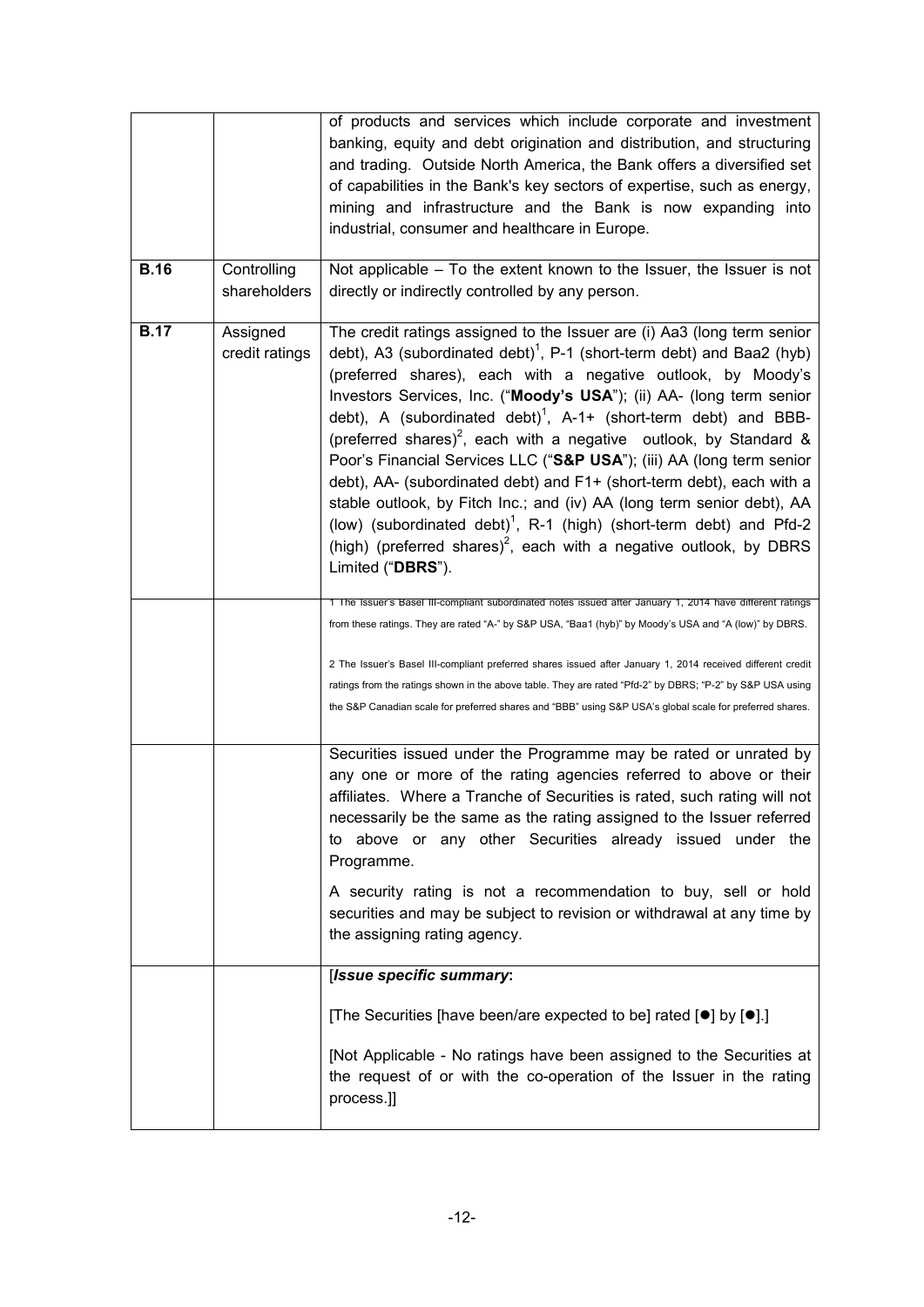#### **Section C – Securities**

| <b>Element</b> | <b>Title</b>                                        |                                                                                                                                                                                                                                                                                                                                                                                                                                                                                                                                                                                                                                                                                                                                                                                                                                                                                                                                                               |
|----------------|-----------------------------------------------------|---------------------------------------------------------------------------------------------------------------------------------------------------------------------------------------------------------------------------------------------------------------------------------------------------------------------------------------------------------------------------------------------------------------------------------------------------------------------------------------------------------------------------------------------------------------------------------------------------------------------------------------------------------------------------------------------------------------------------------------------------------------------------------------------------------------------------------------------------------------------------------------------------------------------------------------------------------------|
| C.1            | Type and<br>class of<br><b>Securities</b><br>/ ISIN | The Securities described in this section are securities with a<br>denomination or (in the case of W&C Securities) issue price of less than<br>€100,000 (or its equivalent in any other currency).                                                                                                                                                                                                                                                                                                                                                                                                                                                                                                                                                                                                                                                                                                                                                             |
|                |                                                     | <b>The</b><br>issue<br>unsubordinated<br>notes<br>("Notes"),<br><b>Issuer</b><br>may<br>(i)<br>(ii) redeemable certificates ("Redeemable Certificates") or exercisable<br>certificates ("Exercisable Certificates"<br>and<br>together with the<br>Redeemable Certificates, "Certificates") or (iii) warrants ("Warrants")<br>denominated or payable in any currency agreed between the Issuer and<br>the relevant Dealer(s) and with, in the case of Notes, a minimum<br>denomination of $\epsilon$ 1,000 or, in the case of Redeemable Certificates, a<br>minimum issue price of $€1,000$ (or, if the Notes or Redeemable<br>Certificates are denominated or (as applicable) issued in a currency<br>other than euro, the equivalent amount in such currency) (such<br>Certificates and Warrants together, the "W&C Securities" and the W&C<br>Securities and the Notes together, the "Securities") pursuant to this<br>Base Prospectus under the Programme. |
|                |                                                     | Notes may be fixed rate notes, floating rate notes, zero coupon notes,<br>benchmark interest rate linked notes, currency linked interest notes,<br>commodity linked interest notes, equity linked interest notes, index<br>linked interest notes, fund linked interest notes, non-interest bearing<br>notes, currency linked redemption notes, commodity linked redemption<br>notes, equity linked redemption notes, index linked redemption notes,<br>fund linked redemption notes, preference share linked notes, may<br>redeem at par or a percentage of par or may be any combination of the<br>foregoing.                                                                                                                                                                                                                                                                                                                                                |
|                |                                                     | Notes may be cash settled or, in the case of equity linked redemption<br>notes or fund linked redemption notes, physically settled.<br>W&C Securities may be index linked W&C Securities, currency linked<br>W&C Securities, fund linked W&C Securities, commodity linked W&C<br>Securities, equity linked W&C Securities, may (in the case of Warrants)<br>be dual Warrants, may pay additional amounts or may be a combination<br>of any of the foregoing or, in the case of Warrants, may be interest rate<br>linked.                                                                                                                                                                                                                                                                                                                                                                                                                                      |
|                |                                                     | W&C Securities may be cash settled or, in the case of equity linked or<br>fund linked W&C Securities, physically settled.                                                                                                                                                                                                                                                                                                                                                                                                                                                                                                                                                                                                                                                                                                                                                                                                                                     |
|                |                                                     | Warrants and Exercisable Certificates may be American style, European<br>style or open-ended.                                                                                                                                                                                                                                                                                                                                                                                                                                                                                                                                                                                                                                                                                                                                                                                                                                                                 |
|                |                                                     | The security identification number of the Securities will be set out in the                                                                                                                                                                                                                                                                                                                                                                                                                                                                                                                                                                                                                                                                                                                                                                                                                                                                                   |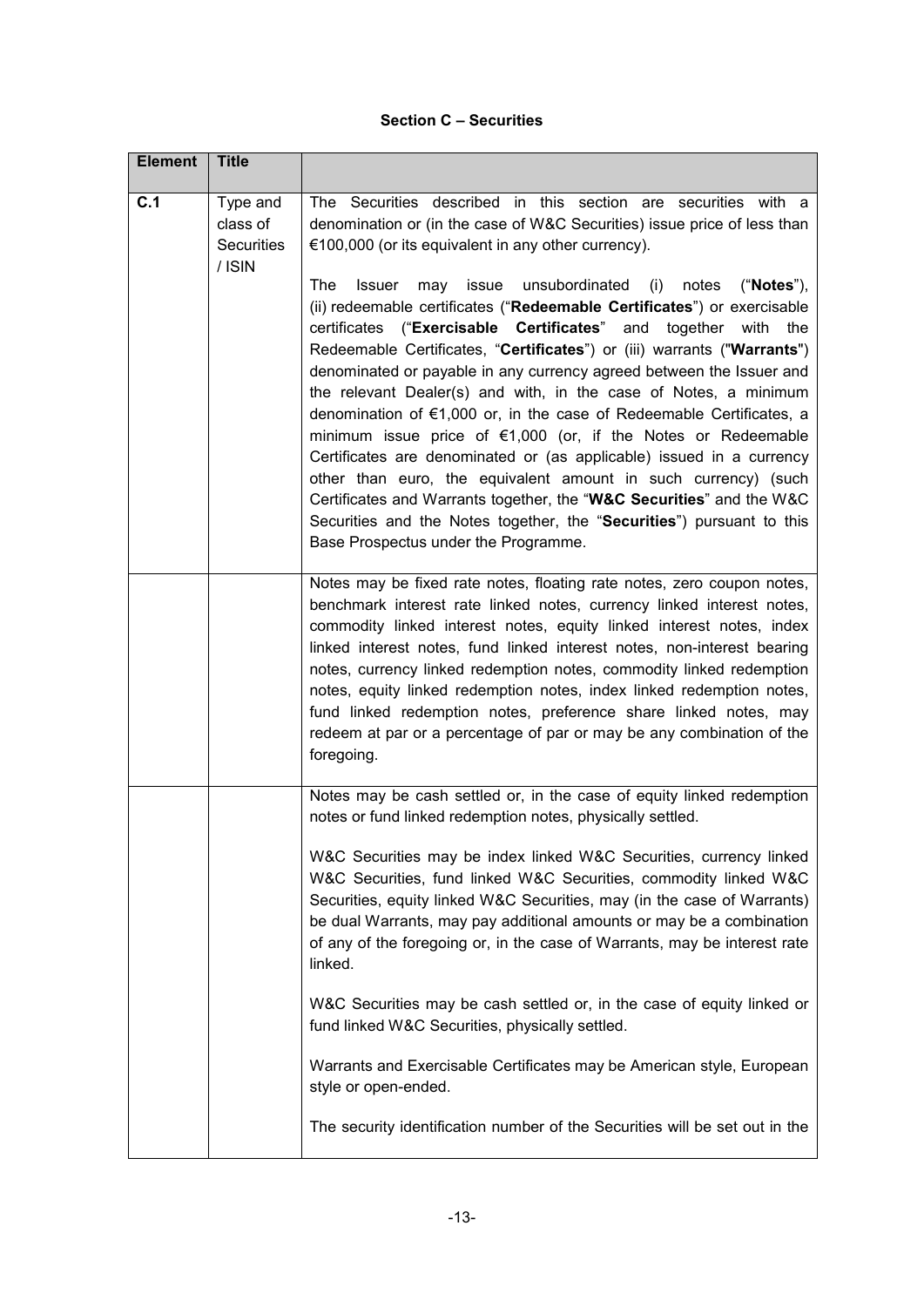| <b>Element</b> | <b>Title</b>                                           |                                                                                                                                                                                                                                                                                                                                                                                                                                                                                                                                |
|----------------|--------------------------------------------------------|--------------------------------------------------------------------------------------------------------------------------------------------------------------------------------------------------------------------------------------------------------------------------------------------------------------------------------------------------------------------------------------------------------------------------------------------------------------------------------------------------------------------------------|
|                |                                                        | relevant Final Terms.                                                                                                                                                                                                                                                                                                                                                                                                                                                                                                          |
|                |                                                        | [Issue specific summary:                                                                                                                                                                                                                                                                                                                                                                                                                                                                                                       |
|                |                                                        | <b>The</b><br>securities<br><i>linsert</i><br>title<br>of Notes/Warrants/Exercisable<br>are<br>Certificates/Redeemable Certificates] (the "Securities").                                                                                                                                                                                                                                                                                                                                                                       |
|                |                                                        | The Series Number is $[•]$ .                                                                                                                                                                                                                                                                                                                                                                                                                                                                                                   |
|                |                                                        | The Tranche number is $[•]$ .                                                                                                                                                                                                                                                                                                                                                                                                                                                                                                  |
|                |                                                        | The ISIN is: $[•]$ .                                                                                                                                                                                                                                                                                                                                                                                                                                                                                                           |
|                |                                                        | The Common Code is: [ $\bullet$ ].]                                                                                                                                                                                                                                                                                                                                                                                                                                                                                            |
|                |                                                        | [The Securities will be consolidated and form a single series with<br>[identify earlier Tranches] on [the Issue Date/exchange of the Temporary<br>Global Note for interests in the Permanent Global Note/exchange of the<br>Temporary Global W&C Security for interests in the Permanent Global<br>W&C Security, which is expected to occur on or about [date]/[specify<br>other date]]                                                                                                                                        |
|                |                                                        | [If the Securities are Dual Warrants:                                                                                                                                                                                                                                                                                                                                                                                                                                                                                          |
|                |                                                        | Each Security may be purchased and held together with a Linked<br>Security as a unit and, when so purchased and held, for listing and<br>trading purposes, comprise a Dual Warrant. Each Dual Warrant<br>comprises one Security and one Linked Security,                                                                                                                                                                                                                                                                       |
|                |                                                        | Where, "Linked Security" means [insert relevant details of linked<br>Warrant forming part of the Dual Warrant].]                                                                                                                                                                                                                                                                                                                                                                                                               |
| C.2            | Currency                                               | Subject to compliance with all applicable laws, regulations and<br>directives, Securities may be issued in any currency agreed between the<br>Issuer and the relevant Dealer at the time of issue.                                                                                                                                                                                                                                                                                                                             |
|                |                                                        | [Issue specific summary:                                                                                                                                                                                                                                                                                                                                                                                                                                                                                                       |
|                |                                                        | The currency of this Series of Securities is [insert currency].]                                                                                                                                                                                                                                                                                                                                                                                                                                                               |
| C.5            | <b>Restrictions</b><br>on free<br>transfer-<br>ability | The Securities will be freely transferable, subject to the offering and<br>selling restrictions in Canada, United States of America, United<br>Finland,<br>France,<br>Kingdom,<br>Austria,<br>Germany,<br>Ireland,<br>Italy,<br>Liechtenstein, Luxembourg, The Netherlands, Portugal, Spain, Sweden,<br>Japan, Hong Kong Switzerland, United Arab Emirates (excluding Dubai<br>International Financial Centre), Dubai International Financial Centre,<br>Singapore and Bahrain and under the Prospectus Directive and the laws |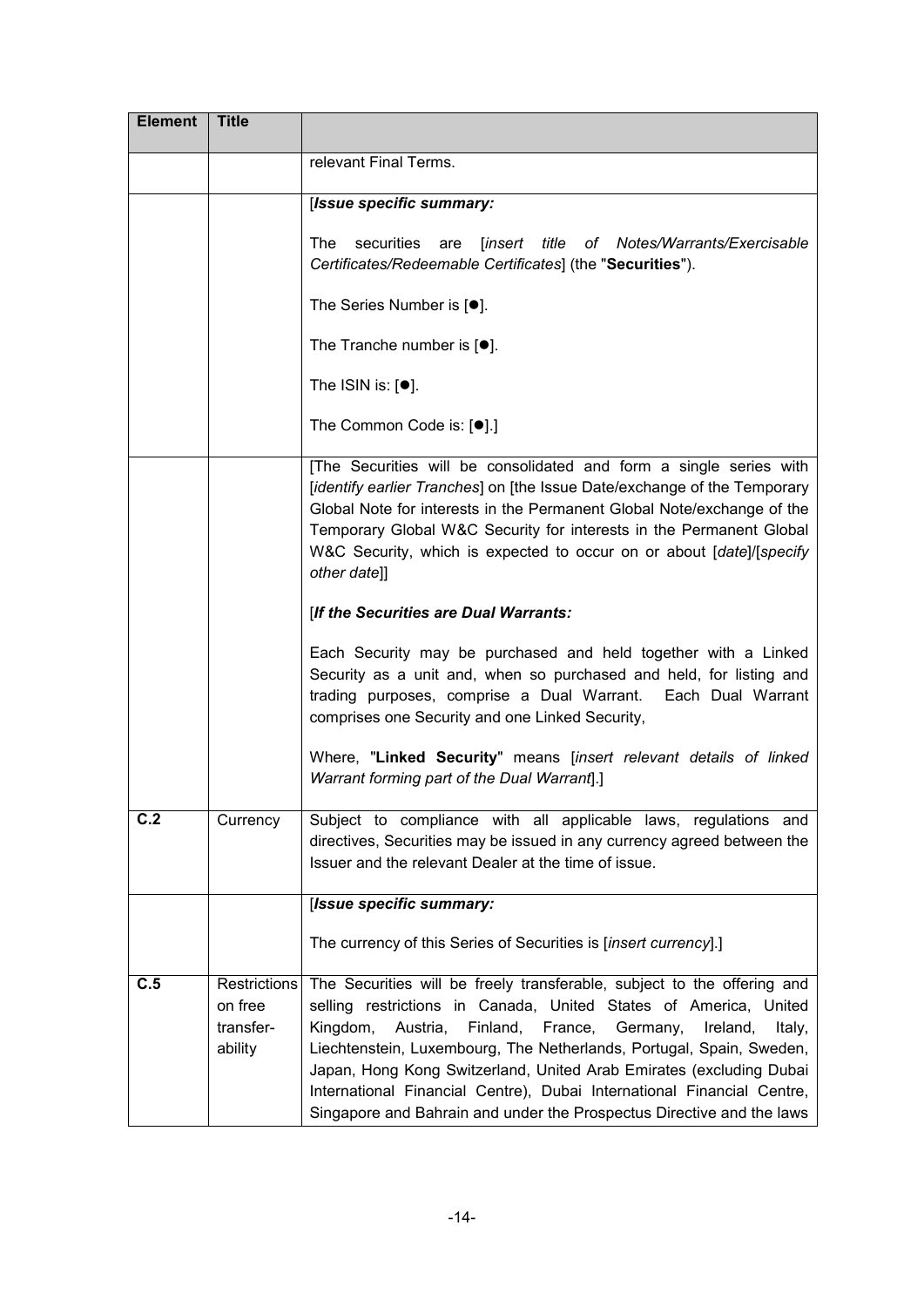| <b>Element</b> | <b>Title</b>                                                                                                            |                                                                                                                                                                                                                                                                                                                                                                                                                                                                                                       |
|----------------|-------------------------------------------------------------------------------------------------------------------------|-------------------------------------------------------------------------------------------------------------------------------------------------------------------------------------------------------------------------------------------------------------------------------------------------------------------------------------------------------------------------------------------------------------------------------------------------------------------------------------------------------|
|                |                                                                                                                         | of any jurisdiction in which the relevant Securities are offered or sold.                                                                                                                                                                                                                                                                                                                                                                                                                             |
| C.8            | <b>Rights</b><br>attaching<br>to the<br>Securities,<br>including<br>ranking<br>and<br>limitations<br>on these<br>rights | Securities issued under the Programme will have terms and conditions<br>relating to, among other matters:<br><b>Status (Ranking)</b>                                                                                                                                                                                                                                                                                                                                                                  |
|                |                                                                                                                         | Securities will constitute unsubordinated and unsecured obligations of<br>the Issuer and will rank pari passu without any preference amongst<br>themselves and at least pari passu with all other present and future<br>unsubordinated and unsecured obligations of the Issuer (including<br>deposit liabilities), except as otherwise prescribed by law. None of the<br>Securities will be deposits insured under the Canada Deposit Insurance<br>Corporation Act (Canada).                          |
|                |                                                                                                                         | <b>Meetings</b>                                                                                                                                                                                                                                                                                                                                                                                                                                                                                       |
|                |                                                                                                                         | The terms of the Securities will contain provisions for calling meetings of<br>holders of such Securities to consider matters affecting their interests<br>generally. These provisions permit defined majorities to bind all holders,<br>including holders who did not attend and vote at the relevant meeting<br>and holders who voted in a manner contrary to the majority and (other<br>than for Swedish Notes) also allow for consents to be provided by<br>written resolution or electronically. |
| C.9            | Interest/<br>redemptio                                                                                                  | <b>Interest and Additional Amounts</b>                                                                                                                                                                                                                                                                                                                                                                                                                                                                |
|                | n                                                                                                                       | Notes may or may not bear interest and W&C Securities may or may not<br>pay additional amounts. Interest-bearing Notes will either bear interest<br>payable at a fixed rate, floating rate or variable (which may be<br>Reference Item-linked) rate. If W&C Securities pay additional amounts,<br>such amounts will be calculated by reference to a fixed rate.                                                                                                                                       |
|                |                                                                                                                         | <b>Redemption and Exercise and Settlement</b>                                                                                                                                                                                                                                                                                                                                                                                                                                                         |
|                |                                                                                                                         | The terms under which Notes may be redeemed (including the maturity<br>date and the price or amount of assets at which they will be redeemed<br>on the maturity date as well as any provisions relating to early<br>redemption) will be agreed between the Issuer and the relevant Dealer<br>at the time of issue of the relevant Notes.                                                                                                                                                              |
|                |                                                                                                                         | The terms under which Redeemable Certificates may be redeemed<br>(including the redemption date and the price at which they will be<br>redeemed on the redemption date as well as any provisions relating to<br>early redemption or cancellation) will be agreed between the Issuer and<br>the relevant Dealer at the time of issue of the relevant Redeemable<br>Certificates.                                                                                                                       |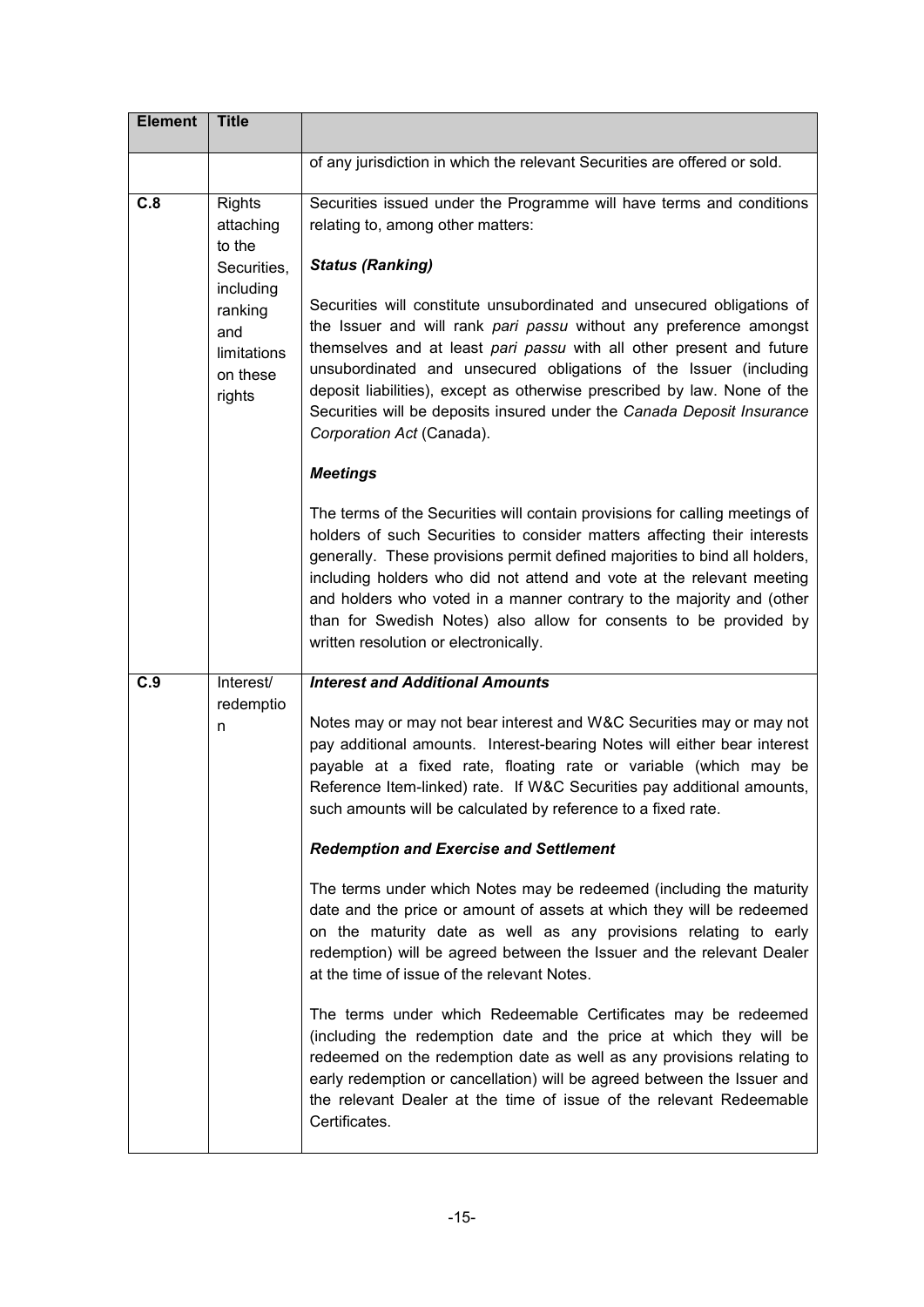| <b>Element</b> | <b>Title</b> |                                                                                                                                                                                                                                                                                                                                                                                                                                 |
|----------------|--------------|---------------------------------------------------------------------------------------------------------------------------------------------------------------------------------------------------------------------------------------------------------------------------------------------------------------------------------------------------------------------------------------------------------------------------------|
|                |              | The terms under which Exercisable Certificates and Warrants may be<br>exercised and settled (including the exercise date, the settlement date<br>and the price at which they will be exercised and settled, as well as any<br>provisions relating to early exercise or cancellation) will be agreed<br>between the Issuer and the relevant Dealer at the time of issue of the<br>relevant Exercisable Certificates or Warrants. |
|                |              | [Issue specific summary:                                                                                                                                                                                                                                                                                                                                                                                                        |
|                |              | Issue Price: [●].                                                                                                                                                                                                                                                                                                                                                                                                               |
|                |              | Issue Date: [●].                                                                                                                                                                                                                                                                                                                                                                                                                |
|                |              | [Calculation Amount: [ <sup>●</sup> ].]                                                                                                                                                                                                                                                                                                                                                                                         |
|                |              | [Maturity Date][Redemption Date][Settlement Date]: [ <sup>•</sup> ].                                                                                                                                                                                                                                                                                                                                                            |
|                |              | The "Calculation Agent" under the Securities is [.].                                                                                                                                                                                                                                                                                                                                                                            |
|                |              | [If the Securities are multi-Reference Item linked:                                                                                                                                                                                                                                                                                                                                                                             |
|                |              | The Securities are linked to each of the Reference Items set out in<br>below. The Securities will be construed on the basis that in respect of<br>each Reference Item, the relevant terms applicable to such Reference<br>Item will apply as the context admits separately and independently in<br>respect of the relevant Reference Item.                                                                                      |
|                |              | (N.B. Include relevant provisions throughout Summary for each relevant<br>Reference Item as applicable)]                                                                                                                                                                                                                                                                                                                        |
|                |              | [For Notes:                                                                                                                                                                                                                                                                                                                                                                                                                     |
|                |              | Maturity                                                                                                                                                                                                                                                                                                                                                                                                                        |
|                |              | Subject to any purchase and cancellation or early redemption, the<br>Securities will be redeemed on the Maturity Date [at [par/[●] per cent. of<br>their principal amount/the Final Redemption Amount set out below]] [by<br>delivery of the Entitlement].                                                                                                                                                                      |
|                |              | Set out the relevant features below, completing them or, where not<br>required for the particular issue of Notes, deleting the provisions<br>which are not relevant:                                                                                                                                                                                                                                                            |
|                |              | [For Cash Settled Notes:                                                                                                                                                                                                                                                                                                                                                                                                        |
|                |              | [If Capital Barrier Event applies, the applicable Final Redemption<br>Amount payout will be selected from the options below:                                                                                                                                                                                                                                                                                                    |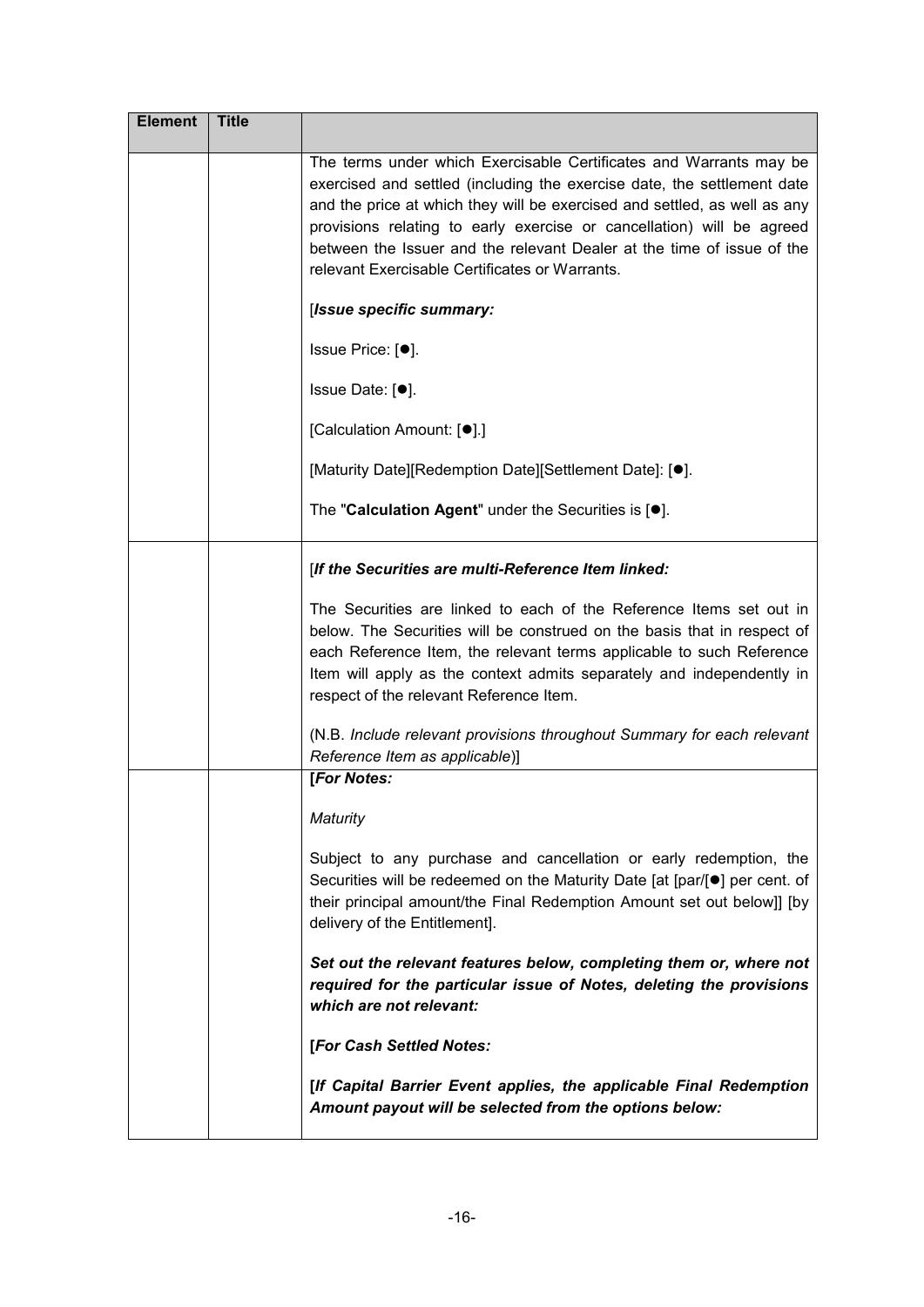| <b>Element</b> | <b>Title</b> |                                                                                                                                                |
|----------------|--------------|------------------------------------------------------------------------------------------------------------------------------------------------|
|                |              | The "Final Redemption Amount" will be an amount (which may never<br>be less than zero) calculated by Calculation Agent equal to:               |
|                |              | If a Capital Barrier Event has occurred:<br>(a)                                                                                                |
|                |              | [Final Redemption Amount 1                                                                                                                     |
|                |              | Min (Calculation Amount × Relevant Reference<br>Performance in respect of the Relevant Monitoring Date, Cap]                                   |
|                |              | [Final Redemption Amount 2                                                                                                                     |
|                |              | Calculation Amount × (Relevant Reference Performance in<br>respect of the Relevant Monitoring Date / Capital Barrier<br>Level)]                |
|                |              | [Final Redemption Amount 3                                                                                                                     |
|                |              | Calculation Amount x (P% + [X% x Max (Floor, Relevant Reference<br>Performance in respect of the Relevant Monitoring Date)])]                  |
|                |              | [Final Redemption Amount 4                                                                                                                     |
|                |              | Calculation Amount x (X1% + [X% x Max (Floor, K1% - Relevant<br>Reference Performance in respect of the Relevant Monitoring<br>$Date)]$ ; or   |
|                |              | (b)<br>if a Capital Barrier Event has not occurred:                                                                                            |
|                |              | [Final Redemption Amount 7                                                                                                                     |
|                |              | Calculation Amount $\times$ Z%]                                                                                                                |
|                |              | [Otherwise:                                                                                                                                    |
|                |              | if the Relevant Reference Performance in respect of the<br>(i)<br>Relevant Monitoring Date is below 100%:                                      |
|                |              | [Final Redemption Amount 3                                                                                                                     |
|                |              | Calculation Amount $\times$ (P% + [X% $\times$ Max (Floor,<br>Relevant Reference Performance in respect of the<br>Relevant Monitoring Date)])] |
|                |              | [Final Redemption Amount 4                                                                                                                     |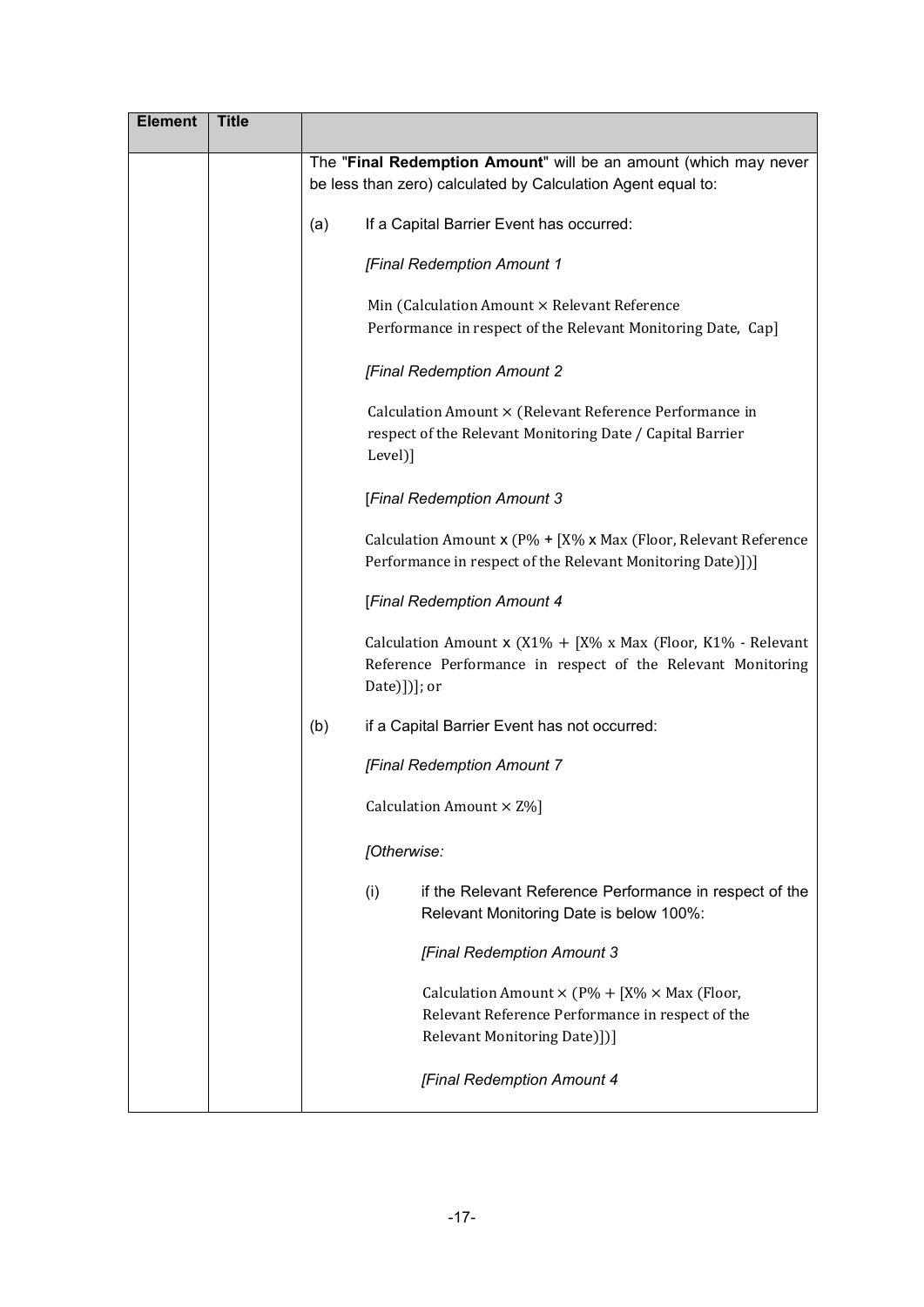| <b>Element</b> | <b>Title</b> |                                                                                                                                             |
|----------------|--------------|---------------------------------------------------------------------------------------------------------------------------------------------|
|                |              | Calculation Amount $\times$ (X1% + [X% $\times$ Max (Floor,                                                                                 |
|                |              | K1% - Relevant Reference Performance in                                                                                                     |
|                |              | respect of the Relevant Monitoring Date)])]; or                                                                                             |
|                |              | if the Relevant Reference Performance in respect of the<br>(ii)<br>Relevant Monitoring Date is equal to or greater than<br>100%:            |
|                |              | [Final Redemption Amount 3                                                                                                                  |
|                |              | Calculation Amount x ( $P\% + [X\% \times Max]$ (Floor, Relevant<br>Reference Performance in respect of the Relevant<br>Monitoring Date)])] |
|                |              | [Final Redemption Amount 4                                                                                                                  |
|                |              | Calculation Amount x (X1 % + [X% x Max (Floor, K1% -<br>Relevant Reference Performance in respect of the<br>Relevant Monitoring Date)])]    |
|                |              | [Final Redemption Amount 5                                                                                                                  |
|                |              | Calculation Amount $\times$ (P% + [Y% $\times$ Min (Cap,                                                                                    |
|                |              | Max (Floor, Relevant Reference Performance in                                                                                               |
|                |              | respect of the Relevant Monitoring Date))])]                                                                                                |
|                |              | [Final Redemption Amount 6:                                                                                                                 |
|                |              |                                                                                                                                             |
|                |              | Calculation Amount $\times$ (X2% + [Y% $\times$ Min (Cap,                                                                                   |
|                |              | Max (Floor, Relevant Reference Performance in                                                                                               |
|                |              | respect of the Relevant Monitoring Date -                                                                                                   |
|                |              | $K2\%)$ [[]].]                                                                                                                              |
|                |              | [If Put Strike Event applies, the applicable Final Redemption<br>Amount payout will be selected from the options below:                     |
|                |              | The "Final Redemption Amount" will be an amount (which may never<br>be less than zero) calculated by the Calculation Agent equal to:        |
|                |              | If a Put Strike Event has occurred:<br>(a)                                                                                                  |
|                |              | Calculation Amount × (Relevant Reference Performance in<br>respect of the Relevant Monitoring Date / Put Strike Level);<br>or               |
|                |              | if a Put Strike Event has not occurred:<br>(b)                                                                                              |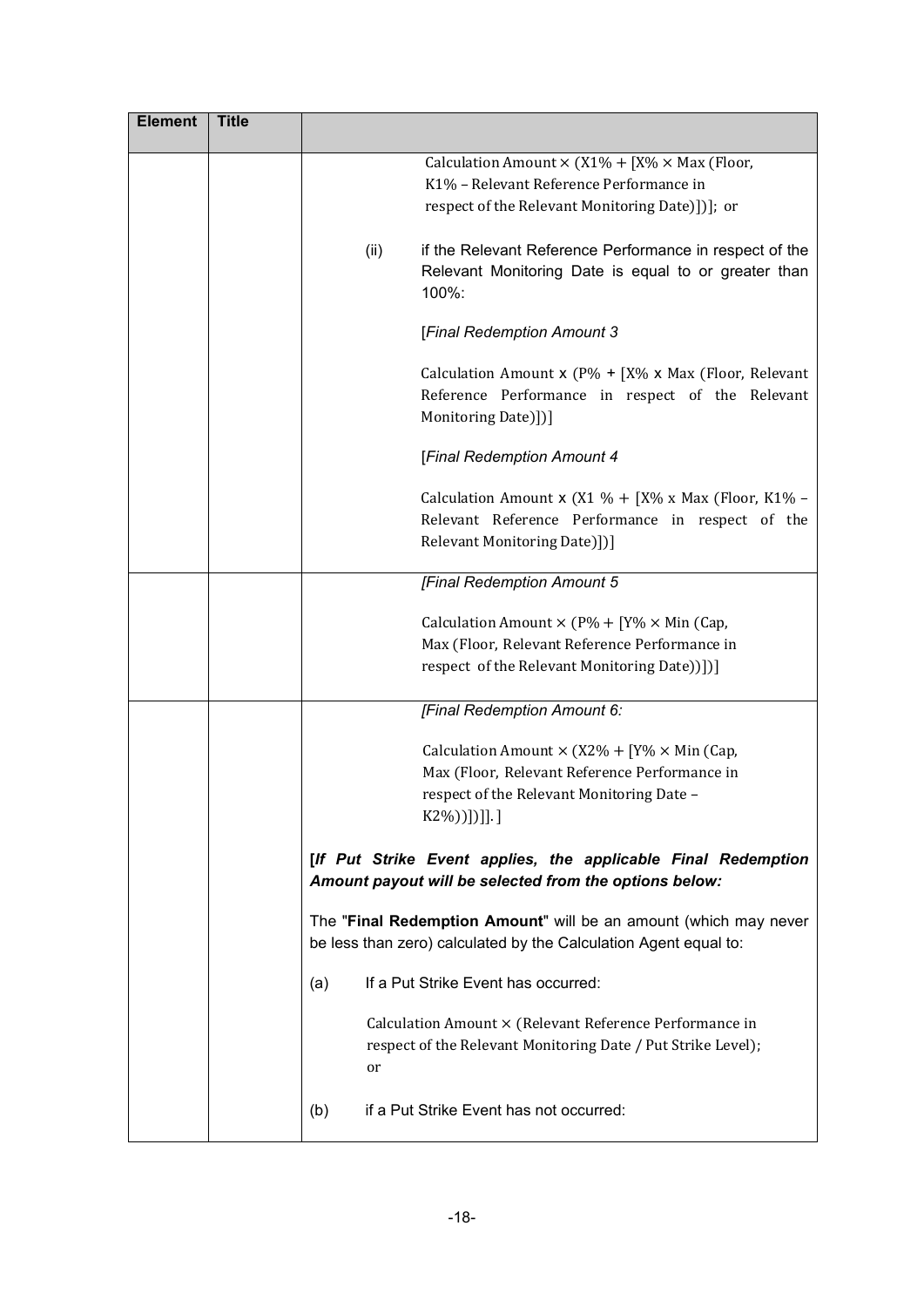| <b>Element</b> | <b>Title</b> |                                                                                                                                                                          |
|----------------|--------------|--------------------------------------------------------------------------------------------------------------------------------------------------------------------------|
|                |              | [Final Redemption Amount 7                                                                                                                                               |
|                |              | Calculation Amount $\times$ Z%]                                                                                                                                          |
|                |              | [Otherwise:                                                                                                                                                              |
|                |              | (i)<br>if the Relevant Reference Performance in respect of the<br>Relevant Monitoring Date is below 100%:                                                                |
|                |              | [Final Redemption Amount 3                                                                                                                                               |
|                |              | Calculation Amount $\times$ (P% + [X% $\times$ Max (Floor,<br>Relevant Reference Performance in respect of the<br>Relevant Monitoring Date)])]                           |
|                |              | [Final Redemption Amount 4                                                                                                                                               |
|                |              | Calculation Amount $\times$ (X1% + [X% $\times$ Max (Floor,<br>K1% - Relevant Reference Performance in<br>respect of the Relevant Monitoring Date)])]; or                |
|                |              | if the Relevant Reference Performance in respect of the<br>(ii)<br>Relevant Monitoring Date is equal to or greater than<br>100%:                                         |
|                |              | [Final Redemption Amount 5                                                                                                                                               |
|                |              | Calculation Amount $\times$ (P% + [Y% $\times$ Min (Cap, Max<br>(Floor, Relevant Reference Performance in respect<br>of the Relevant Monitoring Date))])]                |
|                |              | [Final Redemption Amount 6                                                                                                                                               |
|                |              | Calculation Amount $\times$ (X2% + [Y% $\times$ Min (Cap,<br>Max (Floor, Relevant Reference Performance in<br>respect of the Relevant Monitoring Date -<br>$K2\%)$ [1].] |
|                |              | [If the Notes are Preference Share Linked Notes:                                                                                                                         |
|                |              | The "Final Redemption Amount" will be an amount (which may never<br>be less than zero) calculated by the Calculation Agent equal to:                                     |
|                |              | <i>Calculation Amount x</i> $\frac{\text{Pr}$ <i>Preference Share Value final</i> $\frac{1}{\text{Pr}}$                                                                  |
|                |              | [If the Notes are Mini-Future Short Redemption Notes:                                                                                                                    |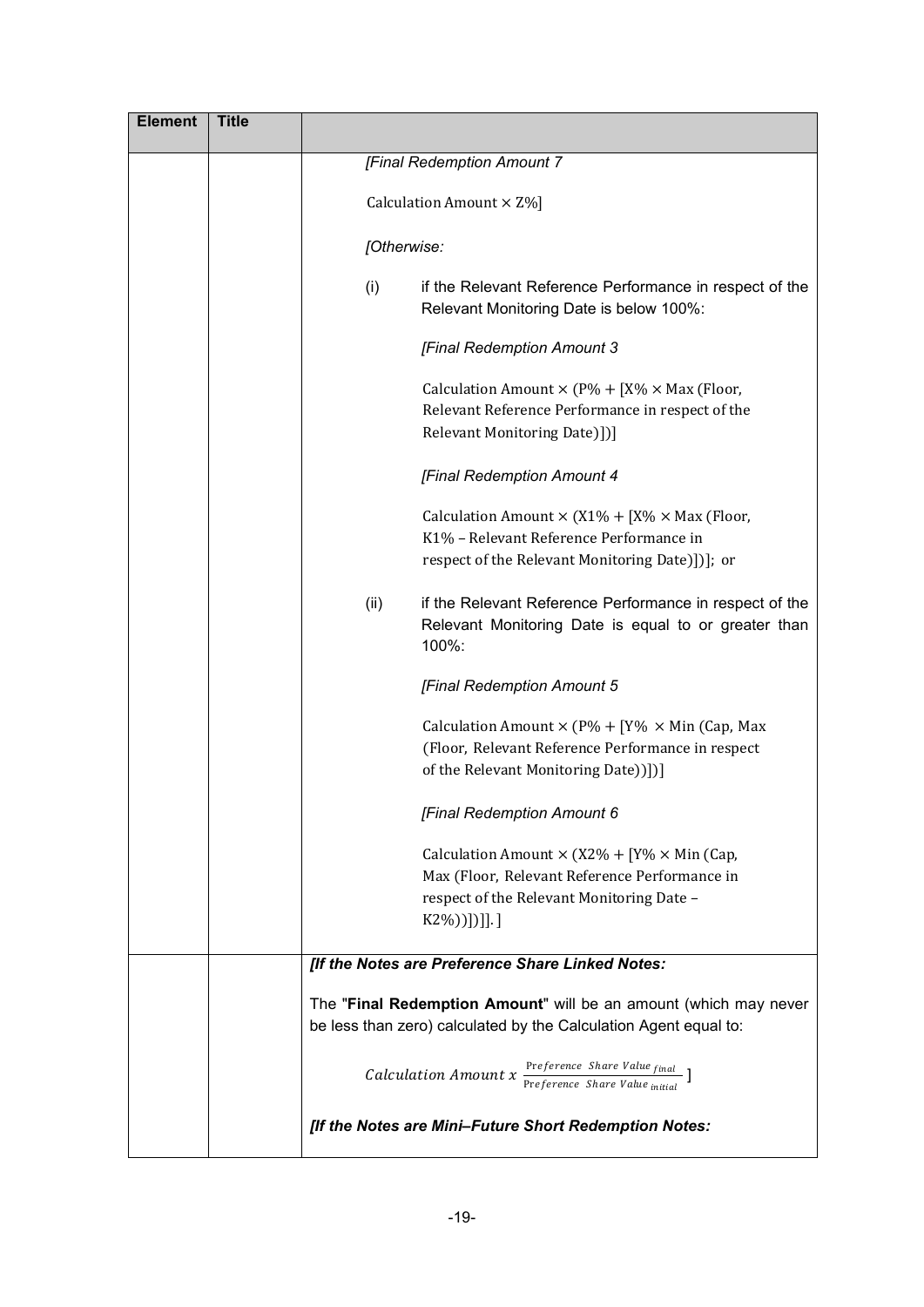| <b>Element</b> | <b>Title</b> |                                                                                                                                                                                                                                                                                                                                                                                                                             |
|----------------|--------------|-----------------------------------------------------------------------------------------------------------------------------------------------------------------------------------------------------------------------------------------------------------------------------------------------------------------------------------------------------------------------------------------------------------------------------|
|                |              | The "Final Redemption Amount" will be an amount (which may never<br>be less than zero) calculated by the Calculation Agent equal to:                                                                                                                                                                                                                                                                                        |
|                |              | Amount x Max<br>[Floor, Relevant Reference<br>(Calculation<br>Performance in respect of the Relevant Monitoring Date]) / FX<br>Rate in respect of such day]                                                                                                                                                                                                                                                                 |
|                |              | [If the Notes are IndiCap Redemption Notes:                                                                                                                                                                                                                                                                                                                                                                                 |
|                |              | The "Final Redemption Amount" will be an amount (which may never<br>be less than zero) calculated by the Calculation Agent equal to:                                                                                                                                                                                                                                                                                        |
|                |              | <i>Calculation Amount</i> $\times$ max $(\alpha(\sum_{i=1}^{n} w_i * \max(F_i; \min(Cap_i; A_i)) - K);$ <i>Floor</i> )]                                                                                                                                                                                                                                                                                                     |
|                |              | [If the Notes are Himalayan Redemption Notes:                                                                                                                                                                                                                                                                                                                                                                               |
|                |              | The "Final Redemption Amount" will be an amount (which may never<br>be less than zero) calculated by the Calculation Agent equal to:                                                                                                                                                                                                                                                                                        |
|                |              | Calculation Amount x max $(F, min(C, \alpha (R-K)))$                                                                                                                                                                                                                                                                                                                                                                        |
|                |              | [If the Notes are not Preference Share Linked Notes, Mini-Future<br>Short Redemption Notes, IndiCap Redemption Notes or Himalayan<br>Redemption Notes and neither Capital Barrier Event nor Put Strike<br><b>Event applies:</b>                                                                                                                                                                                             |
|                |              | The "Final Redemption Amount" will be an amount (which may never<br>be less than zero) calculated by the Calculation Agent equal to:                                                                                                                                                                                                                                                                                        |
|                |              | Calculation Amount $\times$ (100% + X%)]                                                                                                                                                                                                                                                                                                                                                                                    |
|                |              | [Where a Protection Amount applies:                                                                                                                                                                                                                                                                                                                                                                                         |
|                |              | Notwithstanding the above, the Final Redemption Amount will not be<br>less than the Protection Amount multiplied by the Calculation Amount.<br>For the avoidance of doubt, the Protection Amount will not apply in the<br>event that Securities are redeemed early or, among others, for taxation<br>reasons [For Index or Equity linked Notes:, events in relation to the<br>Reference Item[(s)]] or an event of default.] |
|                |              | [For Physically Settled Notes:                                                                                                                                                                                                                                                                                                                                                                                              |
|                |              | The "Entitlement" shall be the quantity of the Relevant Asset[(s)] equal<br>to:                                                                                                                                                                                                                                                                                                                                             |
|                |              | (Calculation Amount / Initial Valuation) / FX Rate                                                                                                                                                                                                                                                                                                                                                                          |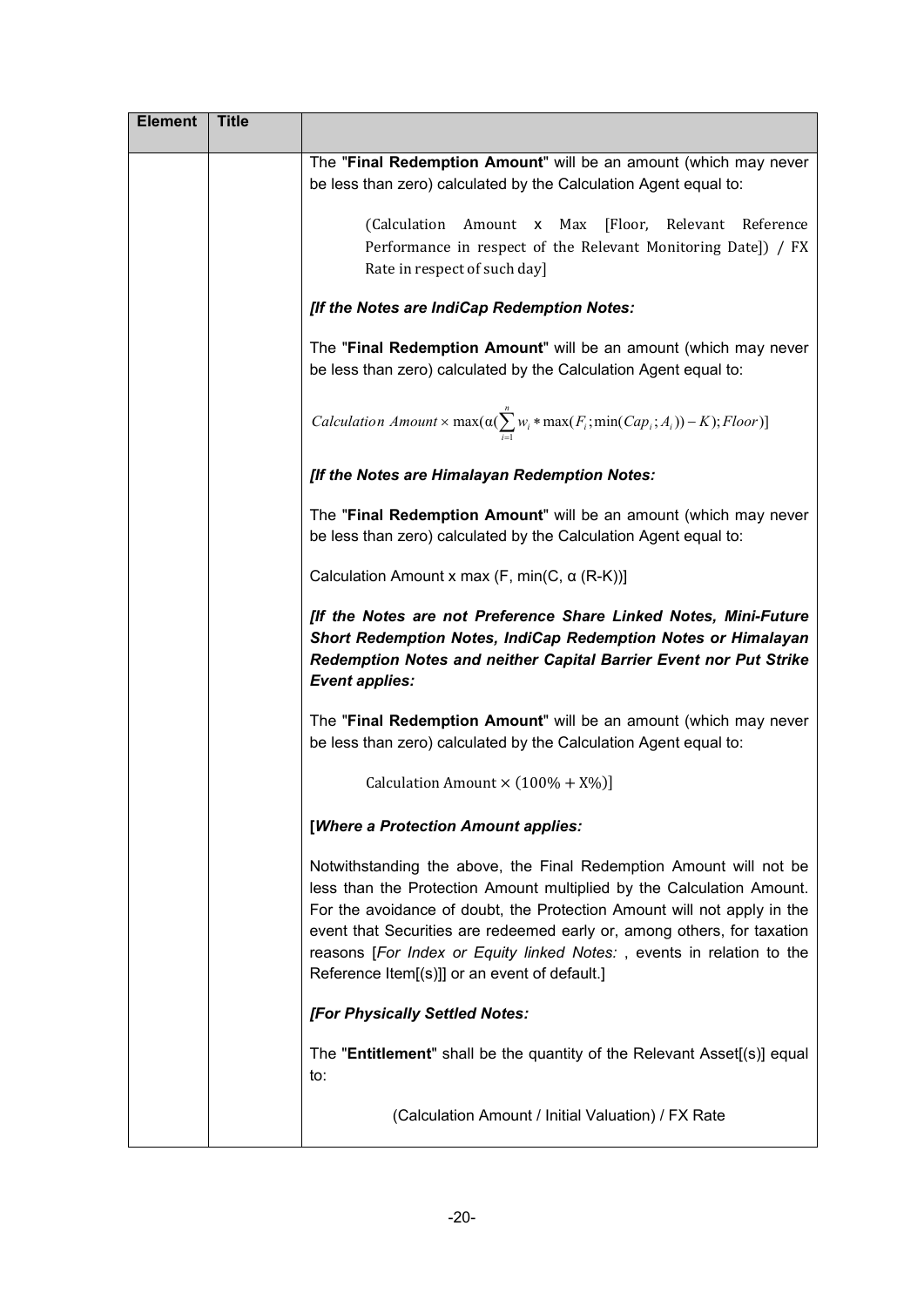| <b>Element</b> | <b>Title</b> |                                                                                                                                                                                                                                                                                                                                                                                                                                                                                                                                                                                                                                                                                                                                                                                                                |
|----------------|--------------|----------------------------------------------------------------------------------------------------------------------------------------------------------------------------------------------------------------------------------------------------------------------------------------------------------------------------------------------------------------------------------------------------------------------------------------------------------------------------------------------------------------------------------------------------------------------------------------------------------------------------------------------------------------------------------------------------------------------------------------------------------------------------------------------------------------|
|                |              | In order to receive the relevant asset(s), a Holder must deliver an Asset<br>Transfer Notice on or prior to a specified cut-off time (failing which the<br>Issuer's obligations in respect of the Securities will be discharged) and<br>pay all costs, taxes, duties and/or expenses arising from delivery. If<br>certain disruption events occur on settlement, the relevant settlement<br>date may be postponed and in certain circumstances the Issuer will be<br>entitled to make payment of a cash amount in lieu of physical delivery.]                                                                                                                                                                                                                                                                  |
|                |              | <b>Other Redemptions</b>                                                                                                                                                                                                                                                                                                                                                                                                                                                                                                                                                                                                                                                                                                                                                                                       |
|                |              | [If the Notes are Trigger Early Redemption Notes:                                                                                                                                                                                                                                                                                                                                                                                                                                                                                                                                                                                                                                                                                                                                                              |
|                |              | <b>Trigger Early Redemption Event</b>                                                                                                                                                                                                                                                                                                                                                                                                                                                                                                                                                                                                                                                                                                                                                                          |
|                |              | If a Trigger Early Redemption Event occurs the Securities will be<br>redeemed early on [ <sup>●</sup> ] at the Trigger Early Redemption Amount.                                                                                                                                                                                                                                                                                                                                                                                                                                                                                                                                                                                                                                                                |
|                |              | The "Trigger Early Redemption Amount" will be                                                                                                                                                                                                                                                                                                                                                                                                                                                                                                                                                                                                                                                                                                                                                                  |
|                |              | [Trigger Early Redemption Event 2                                                                                                                                                                                                                                                                                                                                                                                                                                                                                                                                                                                                                                                                                                                                                                              |
|                |              | an amount (which may never be less than zero) calculated by<br>the Calculation Agent equal to:                                                                                                                                                                                                                                                                                                                                                                                                                                                                                                                                                                                                                                                                                                                 |
|                |              | Calculation Amount $\times$ (X% + Composite Rate in respect<br>of the Trigger Event Date)]                                                                                                                                                                                                                                                                                                                                                                                                                                                                                                                                                                                                                                                                                                                     |
|                |              | [Trigger Early Redemption Event 4                                                                                                                                                                                                                                                                                                                                                                                                                                                                                                                                                                                                                                                                                                                                                                              |
|                |              | an amount (which may never be less than zero) calculated by<br>the Calculation Agent equal to:                                                                                                                                                                                                                                                                                                                                                                                                                                                                                                                                                                                                                                                                                                                 |
|                |              | (Calculation Amount x Max [Floor, Relevant Reference<br>Performance at such time as the Calculation Agent determines<br>in its sole and absolute discretion within the First Number of<br>Hours of the occurrence of the Trigger Early Redemption Event<br>on the Relevant Monitoring Date related to the Trigger Event<br>Date or at the determination of the Calculation Agent in its sole<br>and absolute discretion, unless the relevant Reference Item is a<br>Currency, if the Trigger Closing occurs before expiry of such<br>First Number of Hours, such time as the Calculation Agent<br>determines in its sole and absolute discretion within the Second<br>Number of Hours of the Trigger Opening on the next Relevant<br>Monitoring Date)] / FX Rate in respect of the relevant day]<br>[Otherwise |
|                |              |                                                                                                                                                                                                                                                                                                                                                                                                                                                                                                                                                                                                                                                                                                                                                                                                                |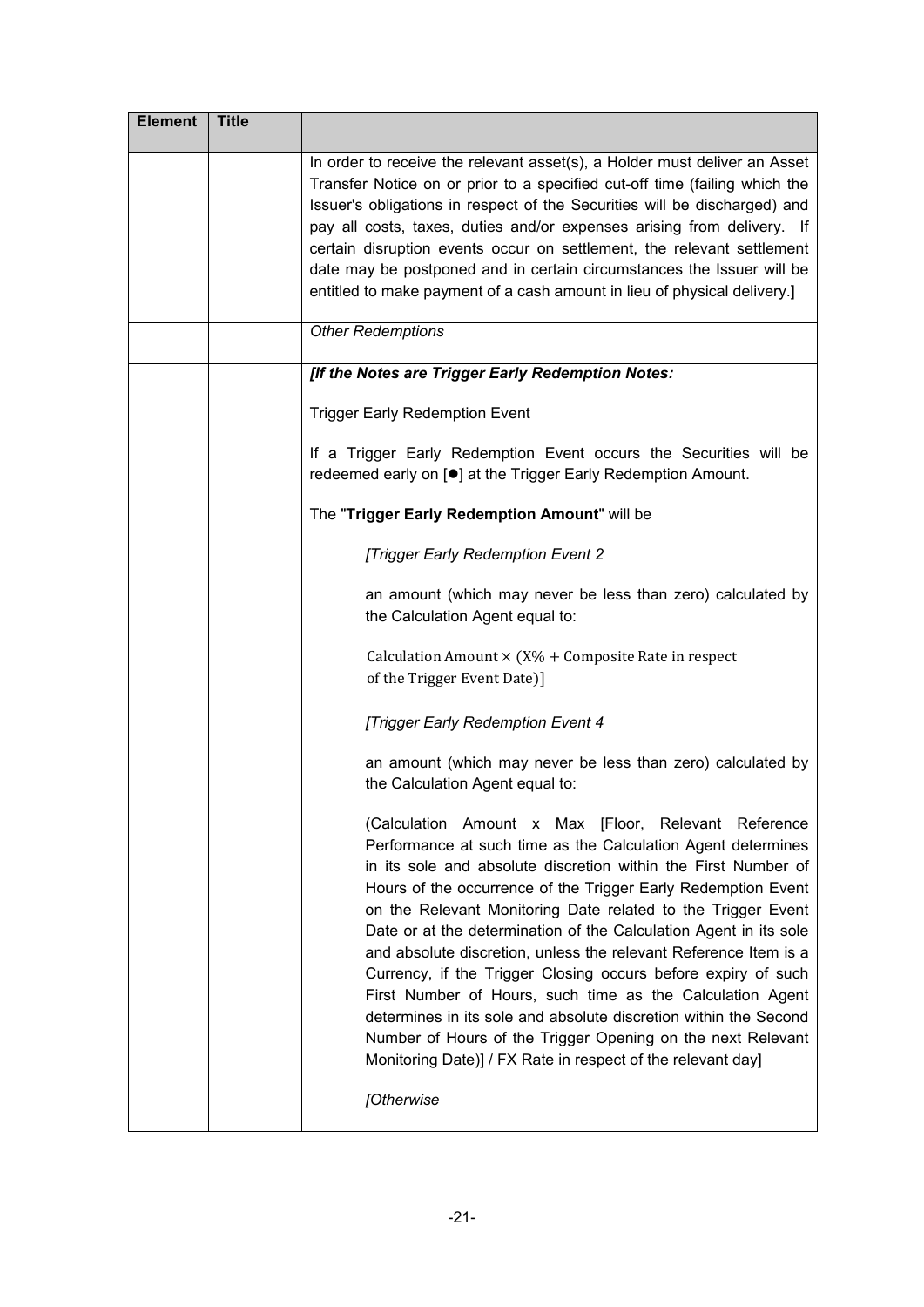| <b>Element</b> | <b>Title</b> |                                                                                                                                                                                                                                                                                                                                                                                                                                                                                                                                                                                                                                                                                                                                                                                                                                                                                                                                                                                                                                                                                       |
|----------------|--------------|---------------------------------------------------------------------------------------------------------------------------------------------------------------------------------------------------------------------------------------------------------------------------------------------------------------------------------------------------------------------------------------------------------------------------------------------------------------------------------------------------------------------------------------------------------------------------------------------------------------------------------------------------------------------------------------------------------------------------------------------------------------------------------------------------------------------------------------------------------------------------------------------------------------------------------------------------------------------------------------------------------------------------------------------------------------------------------------|
|                |              | [•]                                                                                                                                                                                                                                                                                                                                                                                                                                                                                                                                                                                                                                                                                                                                                                                                                                                                                                                                                                                                                                                                                   |
|                |              | [If the Notes include a call option:                                                                                                                                                                                                                                                                                                                                                                                                                                                                                                                                                                                                                                                                                                                                                                                                                                                                                                                                                                                                                                                  |
|                |              | <b>Issuer Call</b>                                                                                                                                                                                                                                                                                                                                                                                                                                                                                                                                                                                                                                                                                                                                                                                                                                                                                                                                                                                                                                                                    |
|                |              | The Securities may also be redeemed early [in whole/in part] at the<br>option of the Issuer on [ <sup>o</sup> ] at [ <sup>o</sup> ] per Calculation Amount.]                                                                                                                                                                                                                                                                                                                                                                                                                                                                                                                                                                                                                                                                                                                                                                                                                                                                                                                          |
|                |              | [If the Notes include a put option:                                                                                                                                                                                                                                                                                                                                                                                                                                                                                                                                                                                                                                                                                                                                                                                                                                                                                                                                                                                                                                                   |
|                |              | <b>Holder Put</b>                                                                                                                                                                                                                                                                                                                                                                                                                                                                                                                                                                                                                                                                                                                                                                                                                                                                                                                                                                                                                                                                     |
|                |              | If a Holder of a Security gives the appropriate notice to the Issuer, upon<br>expiry of such notice the Issuer will redeem such Security on $[•]$ at $[•]$<br>per Calculation Amount.]                                                                                                                                                                                                                                                                                                                                                                                                                                                                                                                                                                                                                                                                                                                                                                                                                                                                                                |
|                |              | Other                                                                                                                                                                                                                                                                                                                                                                                                                                                                                                                                                                                                                                                                                                                                                                                                                                                                                                                                                                                                                                                                                 |
|                |              | The Securities may be redeemed early for taxation reasons, illegality or<br>an event of default at the Early Redemption Amount.                                                                                                                                                                                                                                                                                                                                                                                                                                                                                                                                                                                                                                                                                                                                                                                                                                                                                                                                                       |
|                |              | [If the Notes are Reference Item linked and if applicable:                                                                                                                                                                                                                                                                                                                                                                                                                                                                                                                                                                                                                                                                                                                                                                                                                                                                                                                                                                                                                            |
|                |              | The Securities may also be terminated early at the Early Redemption<br>Amount to take into account events in relation to the Reference Item[(s)]<br>or Securities as described below.]                                                                                                                                                                                                                                                                                                                                                                                                                                                                                                                                                                                                                                                                                                                                                                                                                                                                                                |
|                |              | The "Early Redemption Amount" will be [For Reference Item Linked<br>Notes other than Preference Share Linked Notes: an amount calculated<br>by the Calculation Agent equal to the fair market value of a Security less<br>unwind costs] [For other Notes for which the Final Redemption Amount<br>is equal to the issue price: the Final Redemption Amount] [For other<br>Notes (other than Zero Coupon Notes) which redeem at more or less<br>than the issue price: [.]/[its principal amount]] [For Zero Coupon Notes:<br>the Amortised Face Amount calculated in accordance with the following<br>formula: [RP x $(1 + AY)^{y}$ ]/[RP x $(1 + AY \times y)$ ], where RP is [insert<br>Reference<br>Pricel, AY<br>[insert Accrual<br><b>Yield</b><br>is<br>and<br>is i<br>[30/360]/[Actual/360]/[Actual/365]/[Actual/Actual<br>$(ICMA)$ ]<br>[For<br>Preference Share Linked Notes: an amount calculated<br>the<br>by<br>Calculation Agent on the same basis as the Final Redemption Amount,<br>except that the Preference Share Value $_{final}$ will be determined as of $[•]$ ]. |
|                |              | [If the Notes are interest-bearing Notes:                                                                                                                                                                                                                                                                                                                                                                                                                                                                                                                                                                                                                                                                                                                                                                                                                                                                                                                                                                                                                                             |
|                |              | <b>Interest</b>                                                                                                                                                                                                                                                                                                                                                                                                                                                                                                                                                                                                                                                                                                                                                                                                                                                                                                                                                                                                                                                                       |
|                |              | The Securities bear interest from [the Issue Date/ $[•]$ ].<br>Interest is                                                                                                                                                                                                                                                                                                                                                                                                                                                                                                                                                                                                                                                                                                                                                                                                                                                                                                                                                                                                            |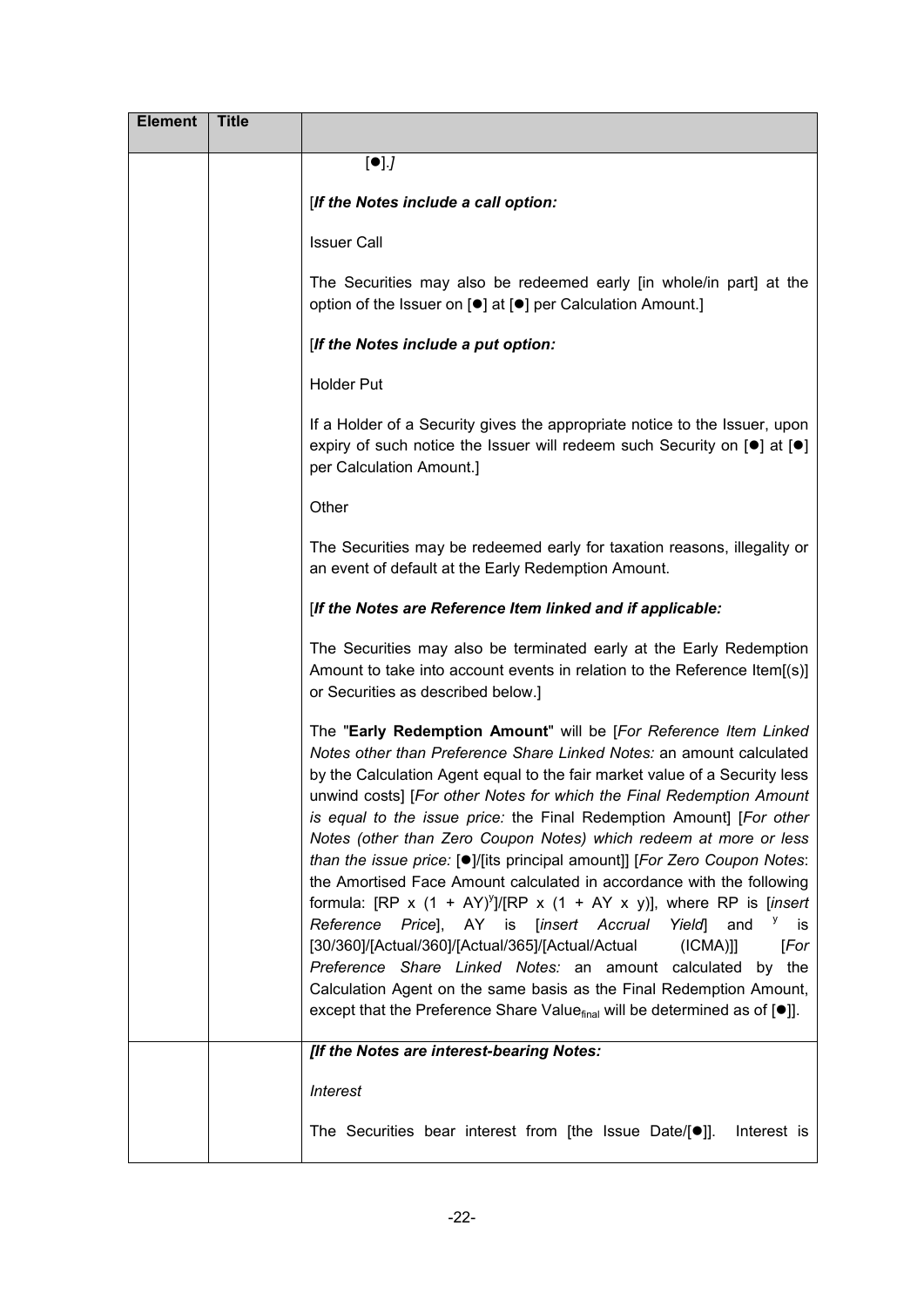| <b>Element</b> | <b>Title</b> |                                                                                                                                                                                                                                                                                                                                          |
|----------------|--------------|------------------------------------------------------------------------------------------------------------------------------------------------------------------------------------------------------------------------------------------------------------------------------------------------------------------------------------------|
|                |              | payable on each Interest Payment Date specified below from the Issue<br>Date. [The yield of the Securities is [ ] determined as described in<br>the applicable Final Terms. The yield is calculated at the Issue Date on<br>the basis of the Issue Price. It is not an indication of future yield. (insert if<br>Fixed Rate Notes only)] |
|                |              | [If the Notes are Fixed or Floating Rate Notes:                                                                                                                                                                                                                                                                                          |
|                |              | The amount of interest payable in respect of any Security for any period<br>shall be calculated by applying the Rate of Interest to the Calculation<br>Amount and multiplying such sum by the Day Count Fraction.]                                                                                                                       |
|                |              | [If the Notes are Interest Barrier Notes:                                                                                                                                                                                                                                                                                                |
|                |              | The "Interest Amount" in respect of an Interest Period shall be an<br>amount (which may never be less than zero) calculated by the<br>Calculation Agent equal to:                                                                                                                                                                        |
|                |              | If an Interest Barrier Event occurs in respect of such Interest<br>(a)<br>Period:                                                                                                                                                                                                                                                        |
|                |              | (Calculation Amount × Rate of Interest × Day Count<br>Fraction) - Paid Interest; or                                                                                                                                                                                                                                                      |
|                |              | (b)<br>otherwise, zero.]                                                                                                                                                                                                                                                                                                                 |
|                |              | [If the Notes are Interest Reference Performance Notes, Digital<br>Range Accrual Interest Notes, Floating Ratchet Interest Notes or<br>Floating Participation Interest Notes, IndiCap Interest Notes,<br>Yieldseeker Interest Notes or Yieldseeker Bonus Interest Notes:                                                                 |
|                |              | The "Interest Amount" in respect of an Interest Period shall be an<br>amount (which may never be less than zero) calculated by the<br>Calculation Agent equal to:                                                                                                                                                                        |
|                |              | Calculation Amount × Rate of Interest × Day Count Fraction[,                                                                                                                                                                                                                                                                             |
|                |              | Provided That:                                                                                                                                                                                                                                                                                                                           |
|                |              | [If Global Interest Cap Event applies:                                                                                                                                                                                                                                                                                                   |
|                |              | [(i)]<br>if a Global Interest Cap Event occurs in respect of an Interest<br>Period:                                                                                                                                                                                                                                                      |
|                |              | the Interest Amount otherwise determined in respect of<br>(x)<br>such Interest Period as provided above will be reduced<br>by an amount equal to the Global Interest in respect of                                                                                                                                                       |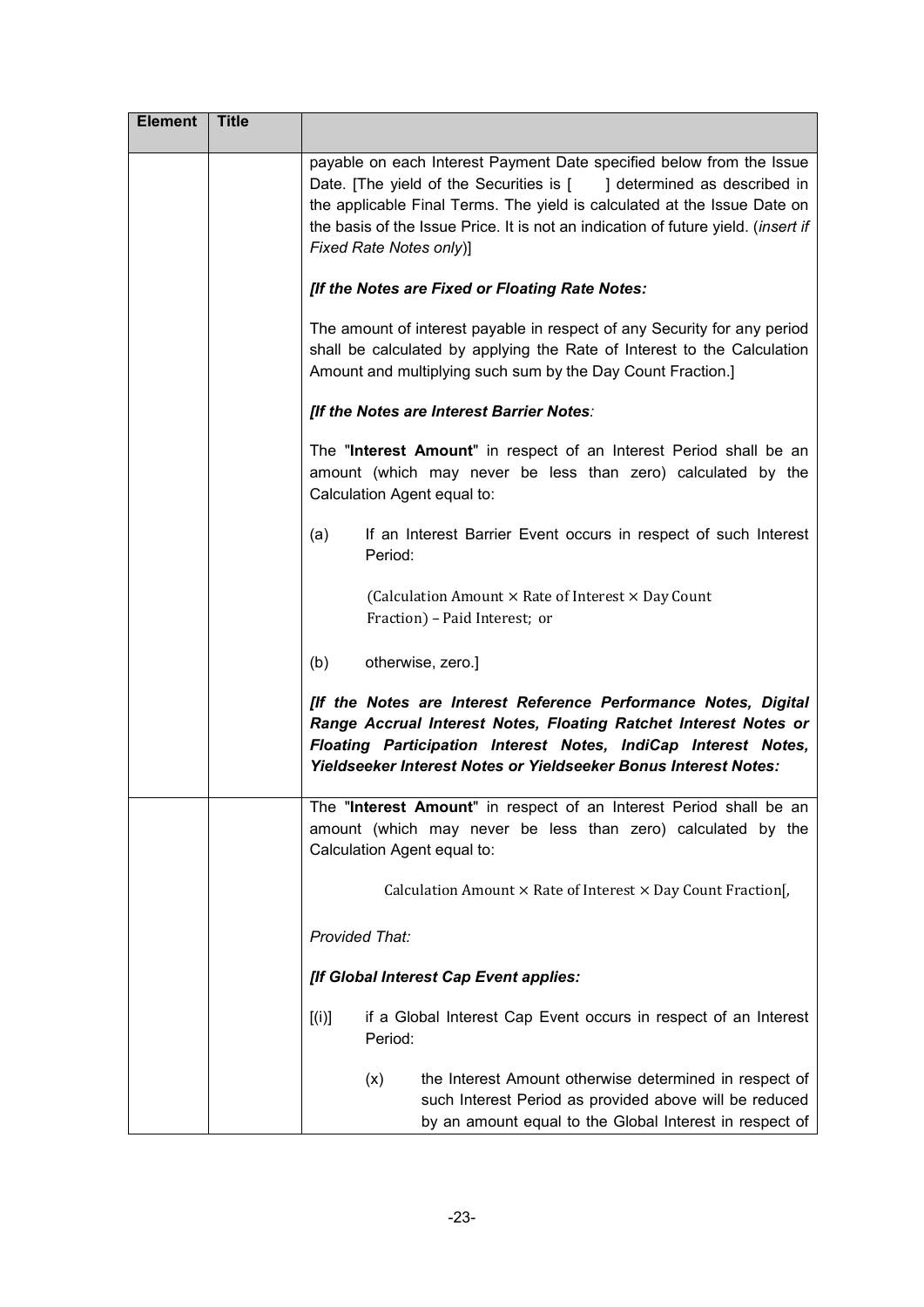| <b>Element</b> | <b>Title</b> |                                                                                                                                                                                                                                                                                                                                                                                                                                                                |
|----------------|--------------|----------------------------------------------------------------------------------------------------------------------------------------------------------------------------------------------------------------------------------------------------------------------------------------------------------------------------------------------------------------------------------------------------------------------------------------------------------------|
|                |              | such Interest Period less the Global Interest Cap; and                                                                                                                                                                                                                                                                                                                                                                                                         |
|                |              | the Interest Amount in respect of each Interest Period<br>(y)<br>thereafter will be zero][; and]                                                                                                                                                                                                                                                                                                                                                               |
|                |              | [If Global Interest Floor Event applies:                                                                                                                                                                                                                                                                                                                                                                                                                       |
|                |              | [(ii)]<br>if the Securities are redeemed other than for taxation reasons.<br>illegality or an event of default and a Global Interest Floor Event<br>occurs in respect of the final Interest Period, the Interest Amount<br>otherwise determined in respect of such Interest Period as<br>provided above will be increased by an amount equal to the<br>Global Interest Floor less the Global Interest in respect of such<br>Interest Period]].]                |
|                |              | [If the Notes are Switchable Interest Notes:                                                                                                                                                                                                                                                                                                                                                                                                                   |
|                |              | The applicable interest basis in respect of the Securities will change<br>from $[•]$ to $[•]$                                                                                                                                                                                                                                                                                                                                                                  |
|                |              | [If Issuer's Switch Option applies:                                                                                                                                                                                                                                                                                                                                                                                                                            |
|                |              | , if the Issuer gives a notice to the Holders stating that the interest basis<br>will change, in which case such change will occur on the date specified<br>in such notice]                                                                                                                                                                                                                                                                                    |
|                |              | [If Switchable Interest Trigger Event applies:                                                                                                                                                                                                                                                                                                                                                                                                                 |
|                |              | , if a Switchable Interest Trigger Event occurs, on the Switch Interest<br>Date]                                                                                                                                                                                                                                                                                                                                                                               |
|                |              | [If neither Issuer's Switch Option nor Switchable Interest Trigger Event<br>applies:                                                                                                                                                                                                                                                                                                                                                                           |
|                |              | on the Switch Interest Date].]]                                                                                                                                                                                                                                                                                                                                                                                                                                |
|                |              | [For W&C Securities:                                                                                                                                                                                                                                                                                                                                                                                                                                           |
|                |              | [Exercise][Redemption]                                                                                                                                                                                                                                                                                                                                                                                                                                         |
|                |              | Subject to any purchase and cancellation or early [exercise][redemption]<br>or cancellation, each [Security/Unit] entitles its holder, on [due exercise<br>[(including, without limitation, delivery of an Exercise Notice)]/redemption<br>[(including, without limitation, delivery of Collection Notice)]], to receive<br>from or on behalf of the Issuer on the [Settlement][Redemption] Date<br>[the Cash Settlement Amount][delivery of the Entitlement]. |
|                |              | [If the W&C Securities are Exercisable Certificates or Warrants for                                                                                                                                                                                                                                                                                                                                                                                            |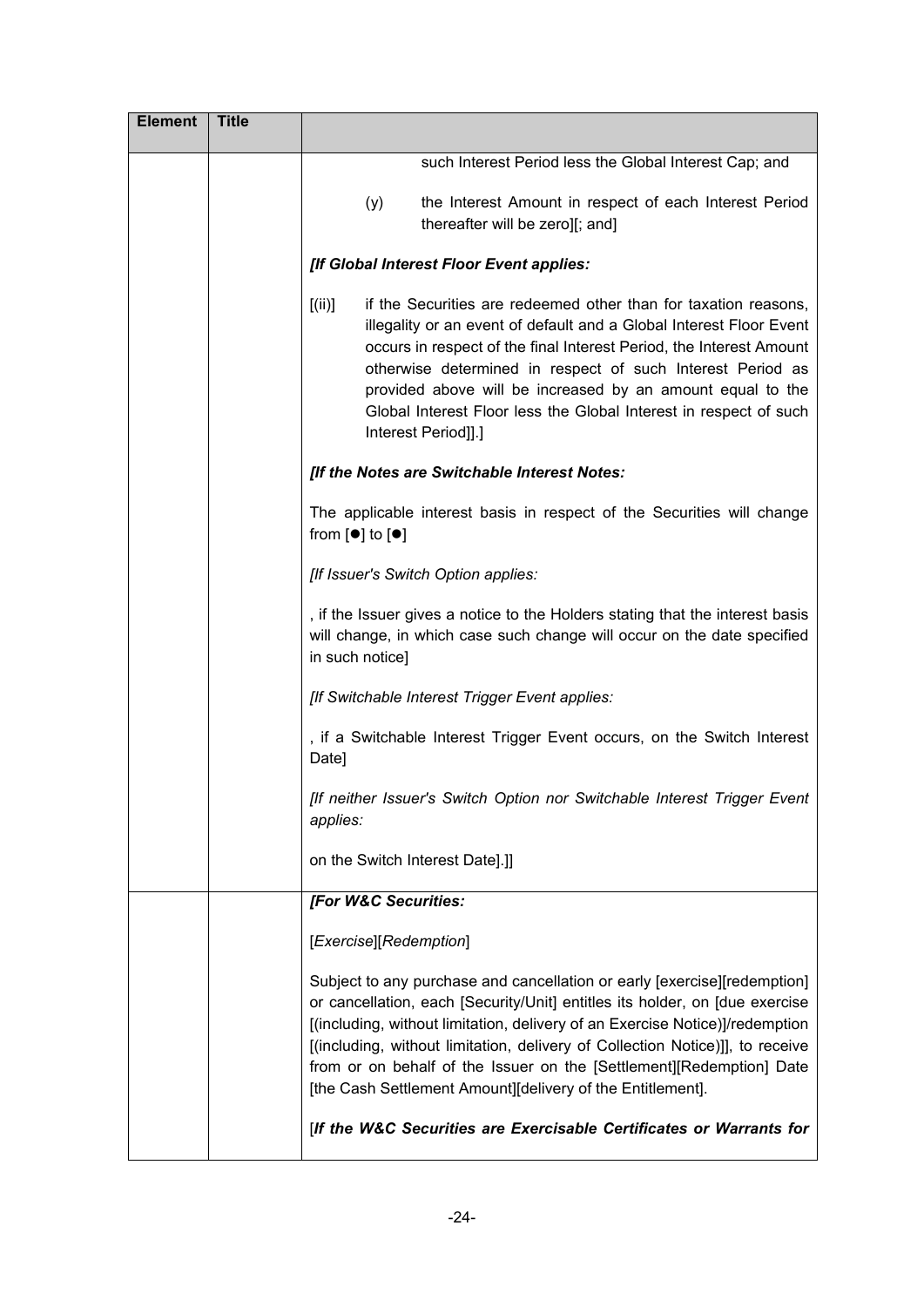| <b>Element</b> | <b>Title</b> |                                                                                                                                                                               |
|----------------|--------------|-------------------------------------------------------------------------------------------------------------------------------------------------------------------------------|
|                |              | which Units apply:                                                                                                                                                            |
|                |              | The Securities must be exercised in Units. Each Unit consists of $[•]$<br>Securities.]                                                                                        |
|                |              | Set out the relevant features below, completing them or, where not<br>required for the particular issue of W&C Securities, deleting the<br>provisions which are not relevant: |
|                |              | [For Cash Settled W&C Securities:                                                                                                                                             |
|                |              | [If Capital Barrier Event applies, the applicable Cash Settlement<br>Amount payout will be selected from the options below:                                                   |
|                |              | The "Cash Settlement Amount" will be an amount (which may never<br>be less than zero) calculated by the Calculation Agent equal to:                                           |
|                |              | If a Capital Barrier Event has occurred:<br>(a)                                                                                                                               |
|                |              | [Cash Settlement Amount 1                                                                                                                                                     |
|                |              | Min (Calculation Amount x Relevant Reference Performance in<br>respect of the Relevant Monitoring Date, Cap]                                                                  |
|                |              | [Cash Settlement Amount 2                                                                                                                                                     |
|                |              | Calculation Amount x (Relevant Reference Performance in<br>respect of the Relevant Monitoring Date / Capital Barrier Level)]                                                  |
|                |              | [Cash Settlement Amount 3                                                                                                                                                     |
|                |              | Calculation Amount × (P%+[X% × Max (Floor, Relevant<br>Reference Performance in respect of the Relevant Monitoring<br>Date)])]                                                |
|                |              | [Cash Settlement Amount 4                                                                                                                                                     |
|                |              | Calculation Amount $\times$ (X1%+[X% $\times$ Max (Floor, K1%- Relevant<br>Reference Performance in respect of the Relevant Monitoring<br>Date)])];or                         |
|                |              | if a Capital Barrier Event has not occurred:<br>(b)                                                                                                                           |
|                |              | [Cash Settlement Amount 7                                                                                                                                                     |
|                |              | Calculation Amount x Z%]                                                                                                                                                      |
|                |              | [Otherwise:                                                                                                                                                                   |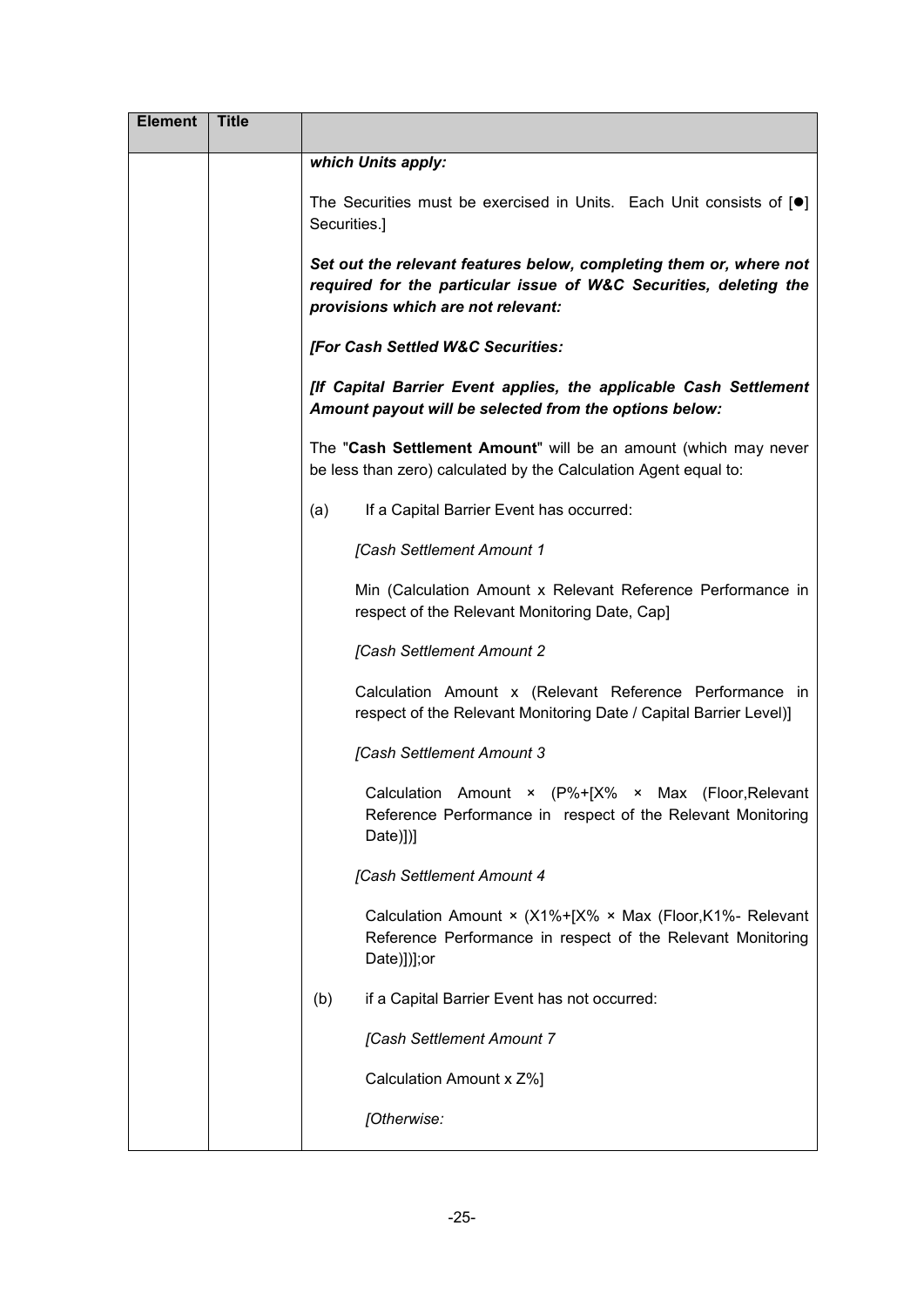| <b>Element</b> | <b>Title</b> |      |                                                                                                                                                                |
|----------------|--------------|------|----------------------------------------------------------------------------------------------------------------------------------------------------------------|
|                |              | (i)  | if the Relevant Reference Performance in respect of the<br>Relevant Monitoring Date is below 100%:                                                             |
|                |              |      | [Cash Settlement Amount 3                                                                                                                                      |
|                |              |      | Calculation Amount x (P% + [X% x Max (Floor, Relevant<br>Reference Performance in respect of the Relevant<br>Monitoring Date)])]                               |
|                |              |      | [Cash Settlement Amount 4                                                                                                                                      |
|                |              |      | Calculation Amount x (X1% + [X% x Max (Floor, K1% -<br>Relevant Reference Performance in respect of the<br>Relevant Monitoring Date)])]; or                    |
|                |              | (ii) | if the Relevant Reference Performance in respect of the<br>Relevant Monitoring Date is equal to or greater than<br>100%:                                       |
|                |              |      | [Cash Settlement Amount 3                                                                                                                                      |
|                |              |      | Calculation Amount × (P%+[X% × Max (Floor, Relevant<br>Reference Performance in respect of the Relevant<br>Monitoring Date)])]                                 |
|                |              |      | [Cash Settlement Amount 4                                                                                                                                      |
|                |              |      | Calculation Amount x (X1% + [X% x Max (Floor, K1% -<br>Relevant Reference Performance in respect of the<br>Relevant Monitoring Date)])]                        |
|                |              |      | <b>[Cash Settlement Amount 5</b>                                                                                                                               |
|                |              |      | Calculation Amount x ( $P\% + [Y\% \times Min$ (Cap, Max<br>(Floor, Relevant Reference Performance in respect of<br>the Relevant Monitoring Date)]]]           |
|                |              |      | [Cash Settlement Amount 6                                                                                                                                      |
|                |              |      | Calculation Amount x ( $X2\% + [Y\% \times Min$ (Cap, Max<br>(Floor, Relevant Reference Performance in respect of<br>the Relevant Monitoring Date - K2%)]]]].] |
|                |              |      | [If Put Strike Event applies, the applicable Cash Settlement<br>Amount payout will be selected from the options below:                                         |
|                |              |      | The "Cash Settlement Amount" will be an amount (which may never<br>be less than zero) calculated by the Calculation Agent equal to:                            |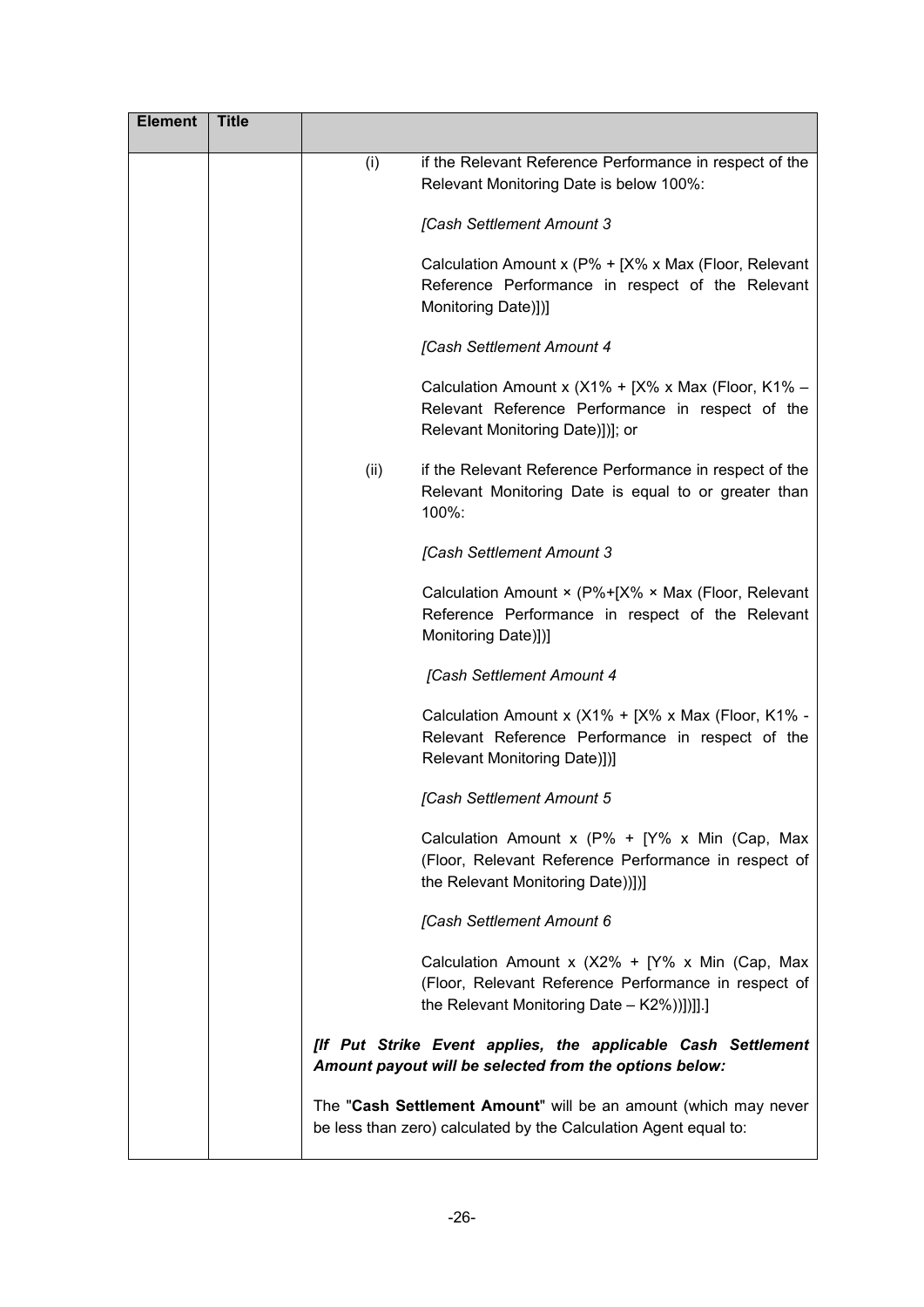| <b>Element</b> | <b>Title</b> |     |             |                                                                                                                                                         |
|----------------|--------------|-----|-------------|---------------------------------------------------------------------------------------------------------------------------------------------------------|
|                |              | (a) |             | if a Put Strike Event has occurred:                                                                                                                     |
|                |              |     |             | Calculation Amount x (Relevant Reference Performance in<br>respect of the Relevant Monitoring Date / Put Strike Level); or                              |
|                |              | (b) |             | if a Put Strike Event has not occurred:                                                                                                                 |
|                |              |     |             | [Cash Settlement Amount 7                                                                                                                               |
|                |              |     |             | Calculation Amount x Z%]                                                                                                                                |
|                |              |     | [Otherwise: |                                                                                                                                                         |
|                |              |     | (i)         | if the Relevant Reference Performance in respect of the<br>Relevant Monitoring Date is below 100%:                                                      |
|                |              |     |             | [Cash Settlement Amount 3                                                                                                                               |
|                |              |     |             | Calculation Amount x (P% + [X% x Max (Floor, Relevant<br>Reference Performance in respect of the Relevant<br>Monitoring Date)])]                        |
|                |              |     |             | [Cash Settlement Amount 4                                                                                                                               |
|                |              |     |             | Calculation Amount x ( $X1\% + [X\% \times Max]$ (Floor, K1% –<br>Relevant Reference Performance in respect of the<br>Relevant Monitoring Date)])]; or  |
|                |              |     | (ii)        | if the Relevant Reference Performance in respect of the<br>Relevant Monitoring Date is equal to or greater than<br>100%:                                |
|                |              |     |             | [Cash Settlement Amount 5                                                                                                                               |
|                |              |     |             | Calculation Amount x ( $P\% + [Y\% \times Min$ (Cap, Max<br>(Floor, Relevant Reference Performance in respect of<br>the Relevant Monitoring Date)]]]    |
|                |              |     |             | [Cash Settlement Amount 6                                                                                                                               |
|                |              |     |             | Calculation Amount x ( $X2\% + Y\%$ x Min (Cap, Max<br>(Floor, Relevant Reference Performance in respect of<br>the Relevant Monitoring Date - K2%)]]]]] |
|                |              |     |             | [For Final Settlement Call W&C Securities:                                                                                                              |
|                |              |     |             | The "Cash Settlement Amount" will be an amount (which may never<br>be less than zero) calculated by the Calculation Agent equal to:                     |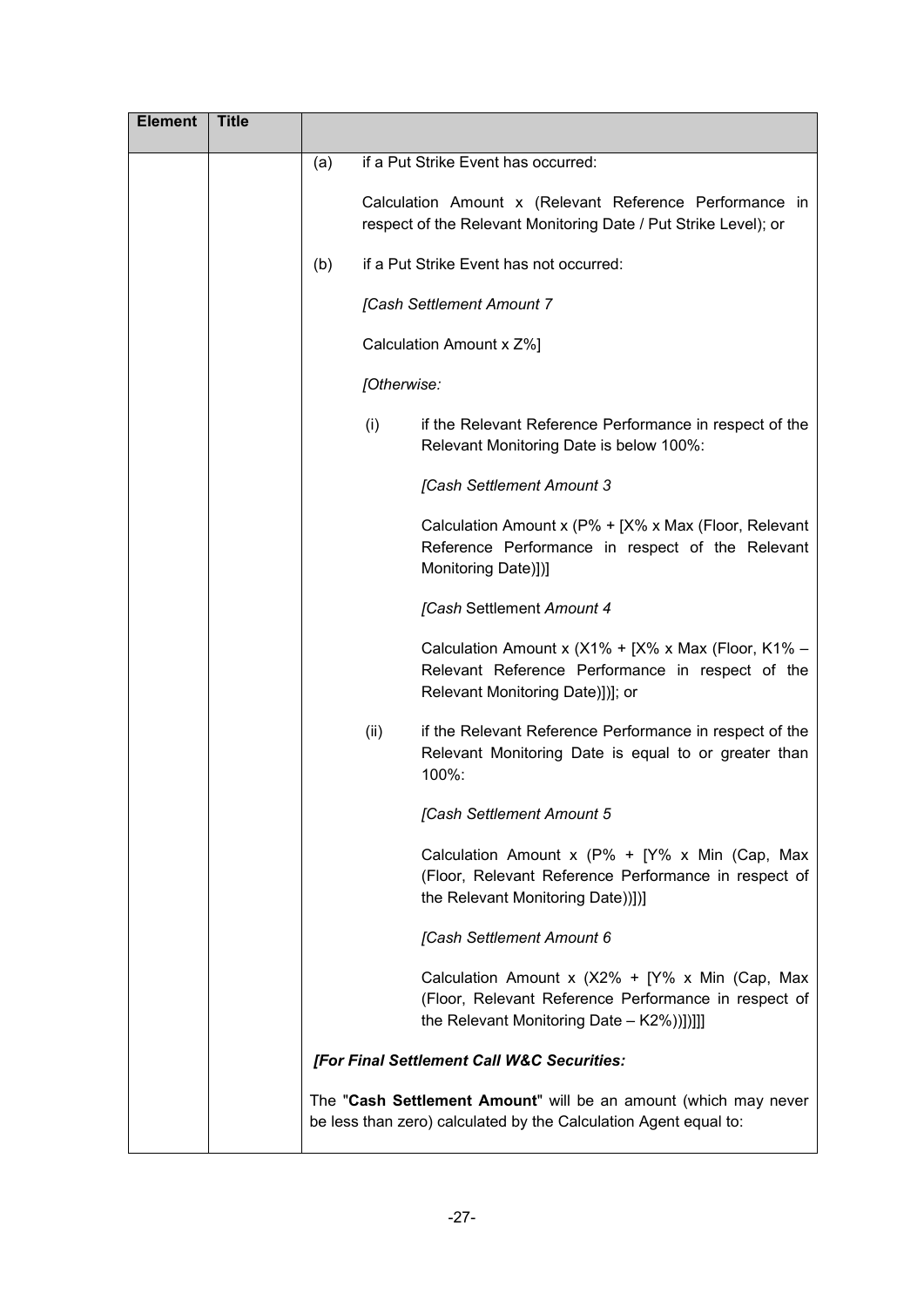| <b>Element</b> | <b>Title</b> |                                                                                                                                                                   |
|----------------|--------------|-------------------------------------------------------------------------------------------------------------------------------------------------------------------|
|                |              | [where Averaging does not apply:                                                                                                                                  |
|                |              | (Settlement Price [less the Exercise Price]) multiplied by the<br>Multiplier]                                                                                     |
|                |              | [where Averaging applies:                                                                                                                                         |
|                |              | (the arithmetic mean of the Settlement Prices for all the<br>Averaging Dates [less the Exercise Price]) multiplied by the<br>Multiplier]                          |
|                |              | [For Final Settlement Put W&C Securities:                                                                                                                         |
|                |              | The "Cash Settlement Amount" will be an amount (which may never<br>be less than zero) calculated by the Calculation Agent equal to:                               |
|                |              | [where Averaging does not apply:                                                                                                                                  |
|                |              | (Exercise Price less the Settlement Price) multiplied by the<br>Multiplier]]                                                                                      |
|                |              | [where Averaging applies:                                                                                                                                         |
|                |              | (Exercise Price less the arithmetic mean of the Settlement<br>Prices for all the Averaging Dates) multiplied by the Multiplier]].                                 |
|                |              | [For Interest Rate Linked Warrants:                                                                                                                               |
|                |              | The "Cash Settlement Amount" will be an amount (which may never<br>be less than zero) calculated by the Calculation Agent equal to:                               |
|                |              | (Settlement Price less Exercise Price) x Notional Amount per<br>Warrant x Interest Rate Day Count Fraction.]                                                      |
|                |              | If the W&C Securities are Mini-Future Short W&C Securities:                                                                                                       |
|                |              | The "Cash Settlement Amount" will be an amount (which may never<br>be less than zero) calculated by the Calculation Agent equal to:                               |
|                |              | (Calculation<br>Max<br>[Floor, Relevant<br>Amount x<br>Reference<br>Performance in respect of the Relevant Monitoring Date]) / FX<br>Rate in respect of such day] |
|                |              | [If the W&C Securities are IndiCap W&C Securities:                                                                                                                |
|                |              | The "Cash Settlement Amount" will be an amount (which may never<br>be less than zero) calculated by the Calculation Agent equal to:                               |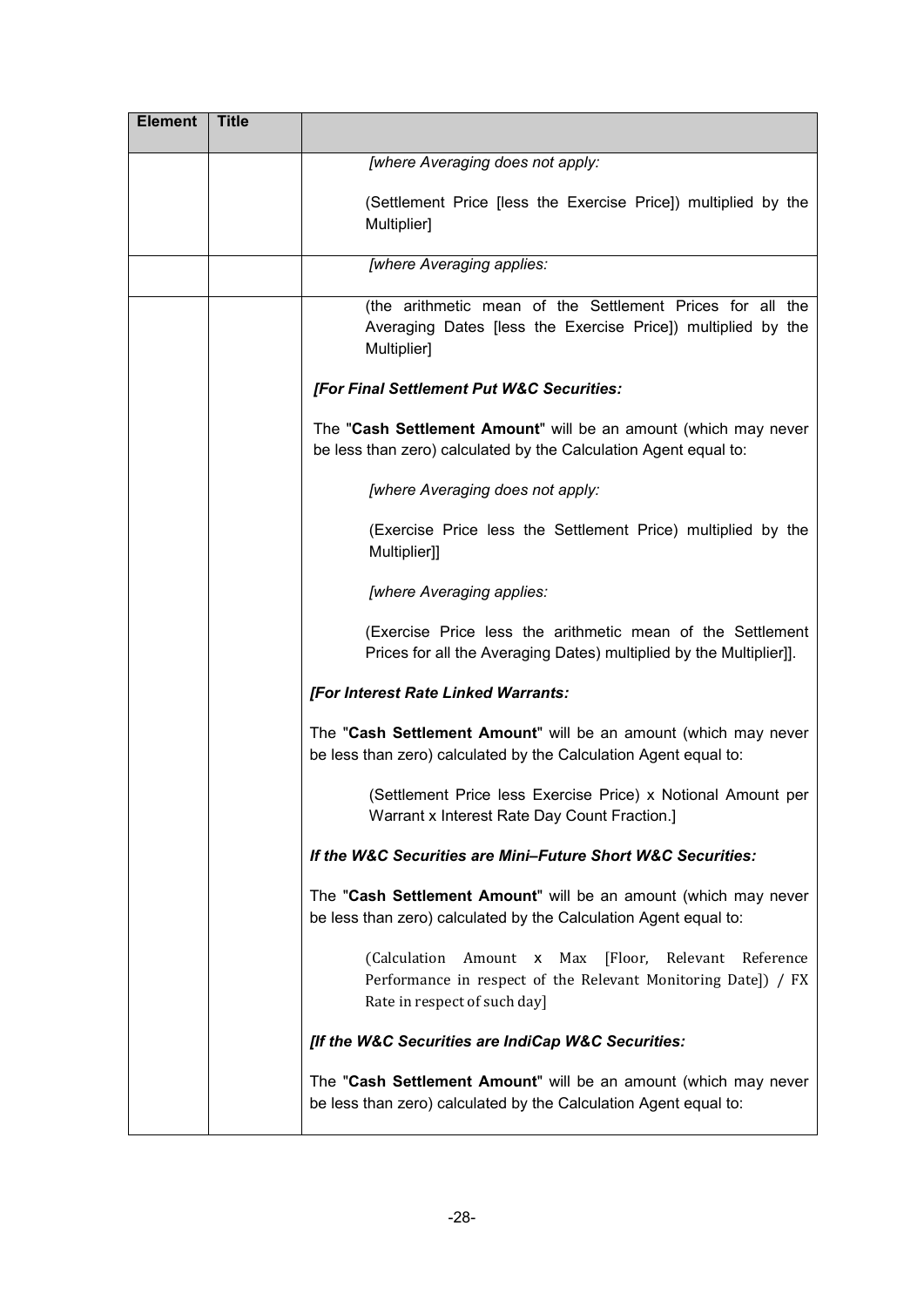| <b>Element</b> | <b>Title</b> |                                                                                                                                                                                                                                                                                                                                                                                                                                                                                                                                                                                                                                                               |
|----------------|--------------|---------------------------------------------------------------------------------------------------------------------------------------------------------------------------------------------------------------------------------------------------------------------------------------------------------------------------------------------------------------------------------------------------------------------------------------------------------------------------------------------------------------------------------------------------------------------------------------------------------------------------------------------------------------|
|                |              | <i>Calculation Amount</i> $\times$ max $(\alpha(\sum_{i=1}^{n} w_i * \max(F_i; \min(Cap_i; A_i)) - K);$ <i>Floor</i> )]                                                                                                                                                                                                                                                                                                                                                                                                                                                                                                                                       |
|                |              | [If the W&C Securities are Himalayan W&C Securities:                                                                                                                                                                                                                                                                                                                                                                                                                                                                                                                                                                                                          |
|                |              | The "Cash Settlement Amount" will be an amount (which may never<br>be less than zero) calculated by the Calculation Agent equal to:                                                                                                                                                                                                                                                                                                                                                                                                                                                                                                                           |
|                |              | Calculation Amount x max $(F, min(C, \alpha (R-K))]$                                                                                                                                                                                                                                                                                                                                                                                                                                                                                                                                                                                                          |
|                |              | [If the W&C Securities are not Final Settlement Call W&C<br>Securities, Final Settlement Put W&C Securities, Interest Rate<br>Linked Warrants, Mini-Future Short W&C Securities, IndiCap W&C<br>Securities or Himalayan W&C Securities and neither Capital<br><b>Barrier Event nor Put Strike Event applies:</b>                                                                                                                                                                                                                                                                                                                                              |
|                |              | The "Cash Settlement Amount" will be an amount (which may never<br>be less than zero) calculated by the Calculation Agent equal to:                                                                                                                                                                                                                                                                                                                                                                                                                                                                                                                           |
|                |              | Calculation Amount x (100% + X%)]                                                                                                                                                                                                                                                                                                                                                                                                                                                                                                                                                                                                                             |
|                |              | [Where a Protection Amount applies:                                                                                                                                                                                                                                                                                                                                                                                                                                                                                                                                                                                                                           |
|                |              | Notwithstanding the above, the Cash Settlement Amount will be no less<br>than the Protection Amount. For the avoidance of doubt, the Protection<br>will<br>event that<br>Securities<br>Amount<br>not<br>apply<br>in<br>the<br>are<br>[cancelled/redeemed] early.]                                                                                                                                                                                                                                                                                                                                                                                             |
|                |              | [For Physical Delivery W&C Securities:                                                                                                                                                                                                                                                                                                                                                                                                                                                                                                                                                                                                                        |
|                |              | The "Entitlement" shall be the quantity of the Relevant Asset[(s)] equal<br>to:                                                                                                                                                                                                                                                                                                                                                                                                                                                                                                                                                                               |
|                |              | (Calculation Amount / Initial Valuation) / FX Rate.                                                                                                                                                                                                                                                                                                                                                                                                                                                                                                                                                                                                           |
|                |              | In order to receive the relevant asset(s), [a Holder must deliver [an<br>Exercise Notice/a Collection Notice] on or prior to a specified cut-off time<br>(failing which the Issuer's obligations in respect of the Securities will be<br>discharged) and] [in addition to delivery of an Exercise Notice, a Holder<br>must] pay all costs, taxes, duties and/or expenses arising from delivery<br>[and the Exercise Price]. If certain disruption events occur on<br>settlement, the relevant settlement date may be postponed and in<br>certain circumstances the Issuer will be entitled to make payment of a<br>cash amount in lieu of physical delivery.] |
|                |              | Early [Exercise/Redemption]                                                                                                                                                                                                                                                                                                                                                                                                                                                                                                                                                                                                                                   |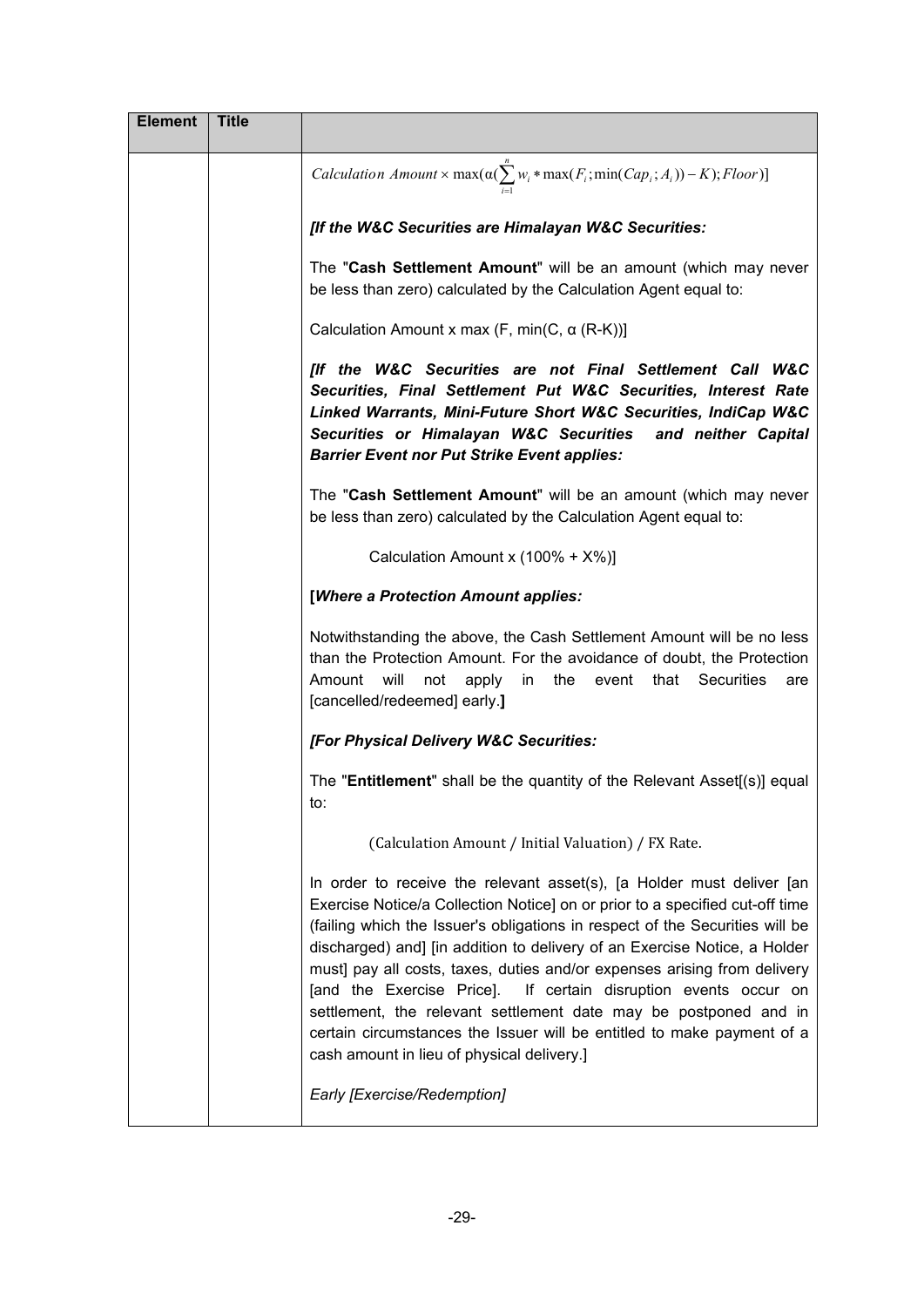| <b>Element</b> | <b>Title</b> |                                                                                                                                                                                                                                                                                                                                                                                                                                                                                                                                                                                                                                                                                                                                                                                                                  |
|----------------|--------------|------------------------------------------------------------------------------------------------------------------------------------------------------------------------------------------------------------------------------------------------------------------------------------------------------------------------------------------------------------------------------------------------------------------------------------------------------------------------------------------------------------------------------------------------------------------------------------------------------------------------------------------------------------------------------------------------------------------------------------------------------------------------------------------------------------------|
|                |              | [If the W&C Securities are Trigger Early Exercise W&C Securities or<br><b>Trigger Early Redemption W&amp;C Securities:</b>                                                                                                                                                                                                                                                                                                                                                                                                                                                                                                                                                                                                                                                                                       |
|                |              | Trigger Early [Exercise/Redemption] Event                                                                                                                                                                                                                                                                                                                                                                                                                                                                                                                                                                                                                                                                                                                                                                        |
|                |              | [Exercise/Redemption]<br>lf<br>Trigger<br>Early<br>a<br>Event<br>occurs<br>[exercise/redemption] of the Securities will be brought forward in which<br>case the Securities will be automatically [exercised/redeemed] and the<br>Cash Settlement Amount will be payable.                                                                                                                                                                                                                                                                                                                                                                                                                                                                                                                                         |
|                |              | [If Trigger Early Exercise Cash Settlement or Trigger Early Redemption<br>Cash Settlement applies:                                                                                                                                                                                                                                                                                                                                                                                                                                                                                                                                                                                                                                                                                                               |
|                |              | Cash<br>Settlement<br><b>The</b><br>Amount<br>will<br>be<br>the<br>Trigger<br>Early<br>[Exercise/Redemption] Cash Settlement Amount.                                                                                                                                                                                                                                                                                                                                                                                                                                                                                                                                                                                                                                                                             |
|                |              | The "Trigger Early [Exercise/Redemption] Cash Settlement Amount"<br>will be                                                                                                                                                                                                                                                                                                                                                                                                                                                                                                                                                                                                                                                                                                                                      |
|                |              | [Trigger Early Event 2                                                                                                                                                                                                                                                                                                                                                                                                                                                                                                                                                                                                                                                                                                                                                                                           |
|                |              | an amount (which may never be less than zero) calculated by the<br>Calculation Agent equal to:                                                                                                                                                                                                                                                                                                                                                                                                                                                                                                                                                                                                                                                                                                                   |
|                |              | (Calculation Amount x Max [Floor, Relevant Reference Performance at<br>such time as the Calculation Agent determines in its sole and absolute<br>discretion within the First Number of Hours of the occurrence of the<br>Trigger Early Redemption Event on the Relevant Monitoring Date<br>related to the Trigger Event Date or, other than in relation to a<br>Reference Item which is a Currency and at the determination of the<br>Calculation Agent in its sole and absolute discretion, if the Trigger<br>Closing occurs before expiry of such First Number of Hours, such time<br>as the Calculation Agent determines in its sole and absolute discretion<br>within the Second Number of Hours of the Trigger Opening on the next<br>Relevant Monitoring Date]) / FX Rate in respect of the relevant day]. |
|                |              | [Otherwise                                                                                                                                                                                                                                                                                                                                                                                                                                                                                                                                                                                                                                                                                                                                                                                                       |
|                |              | [•]                                                                                                                                                                                                                                                                                                                                                                                                                                                                                                                                                                                                                                                                                                                                                                                                              |
|                |              | [If the W&C Securities include a call option:                                                                                                                                                                                                                                                                                                                                                                                                                                                                                                                                                                                                                                                                                                                                                                    |
|                |              | <b>Issuer Call</b>                                                                                                                                                                                                                                                                                                                                                                                                                                                                                                                                                                                                                                                                                                                                                                                               |
|                |              | The Issuer may elect that [exercise/redemption] of the Securities be<br>brought forward in which case the Securities will be [automatically<br>exercised/redeemed] on [ <sup>●</sup> ] and the Cash Settlement Amount will be [ <sup>●</sup> ]<br>per [Security/Unit].]                                                                                                                                                                                                                                                                                                                                                                                                                                                                                                                                          |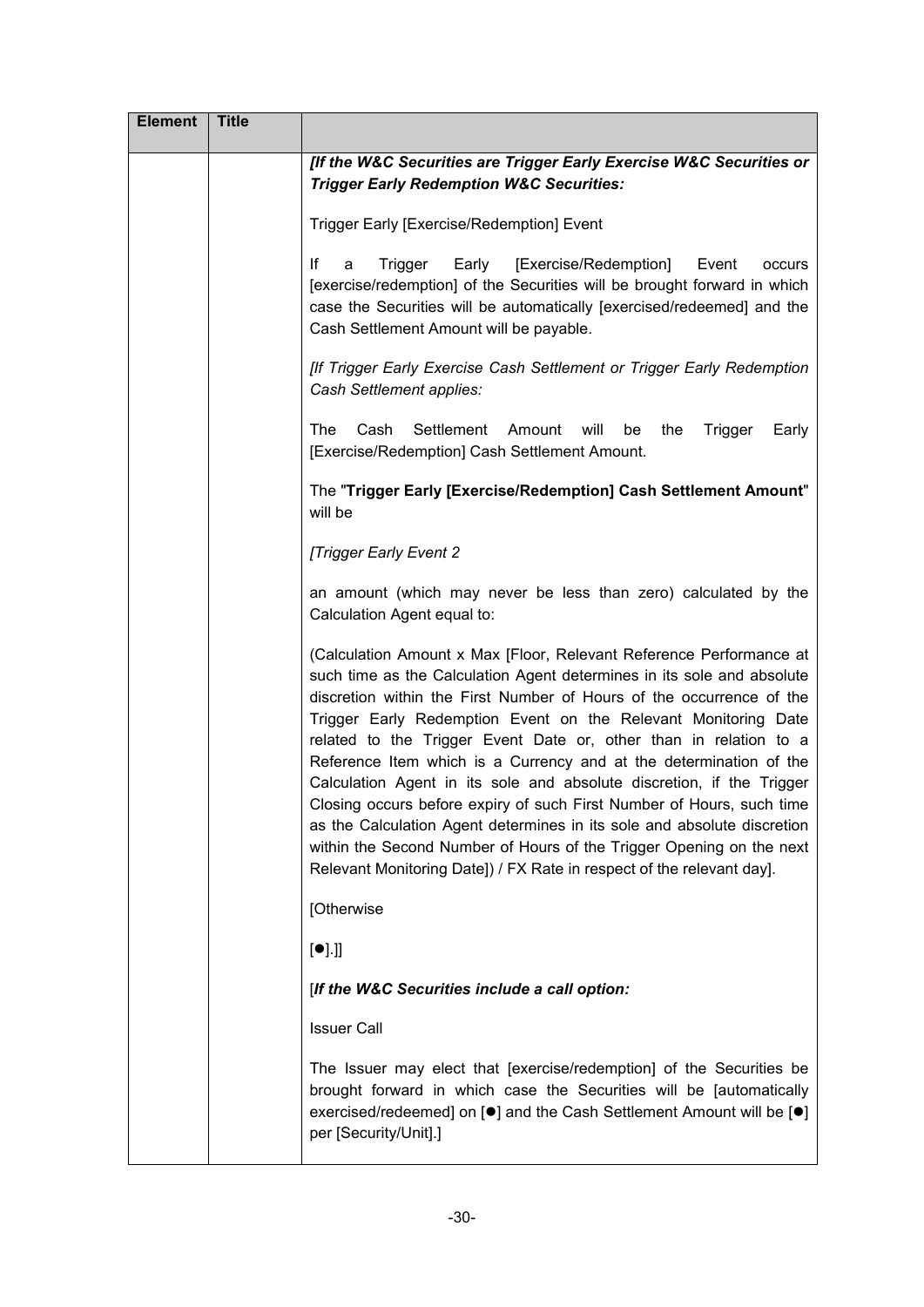| <b>Element</b> | <b>Title</b> |                                                                                                                                                                                                                                                                                                                |
|----------------|--------------|----------------------------------------------------------------------------------------------------------------------------------------------------------------------------------------------------------------------------------------------------------------------------------------------------------------|
|                |              | [If the W&C Securities are redeemable Certificates which include a<br>put option:                                                                                                                                                                                                                              |
|                |              | <b>Holder Put</b>                                                                                                                                                                                                                                                                                              |
|                |              | The Holder of a Security may elect, on giving the appropriate notice to<br>the Issuer, for redemption of its Securities to be brought forward in which<br>case such Securities will be redeemed on [ <sup>o</sup> ] and the Cash Settlement<br>Amount will be [ <sup>●</sup> ] per Security.]                  |
|                |              | Other                                                                                                                                                                                                                                                                                                          |
|                |              | The Securities may be [cancelled/redeemed] early for tax reasons, an<br>illegality or an event of default at an amount calculated by the<br>Calculation Agent equal to the fair market value of a Security less<br>unwind costs and plus any Exercise Price paid.]                                             |
|                |              | [If the W&C Securities are Reference Item linked and if applicable:                                                                                                                                                                                                                                            |
|                |              | The Securities may also be cancelled early at an amount calculated by<br>the Calculation Agent equal to the fair market value of a Security less<br>unwind costs and plus any Exercise Price paid, to take into account<br>events in relation to the Reference Item[(s)] or Securities as described<br>below.] |
|                |              | [If the W&C Securities pay Additional Amounts:                                                                                                                                                                                                                                                                 |
|                |              | Each Security pays an Additional Amount on each Additional Amount<br>Payment Date in respect of the Additional Amount Period ending on (but<br>excluding) such Additional Amount Payment Date.                                                                                                                 |
|                |              | The "Additional Amount" will be, in respect of an Additional Amount<br>Period, an amount calculated by the Calculation Agent as follows:                                                                                                                                                                       |
|                |              | Notional Amount per W&C Security × Additional Amount<br>Rate × Additional Amount Rate Day Count Fraction. ]]                                                                                                                                                                                                   |
|                |              | [For Notes and W&C Securities, set out the relevant definitions<br>from the below, completing them or, where not required for the<br>particular issue of Securities, deleting the definitions which are not<br>relevant and specifying per Reference Item/date/period<br>as<br>applicable:                     |
|                |              | <b>Definitions</b>                                                                                                                                                                                                                                                                                             |
|                |              | "α" means:                                                                                                                                                                                                                                                                                                     |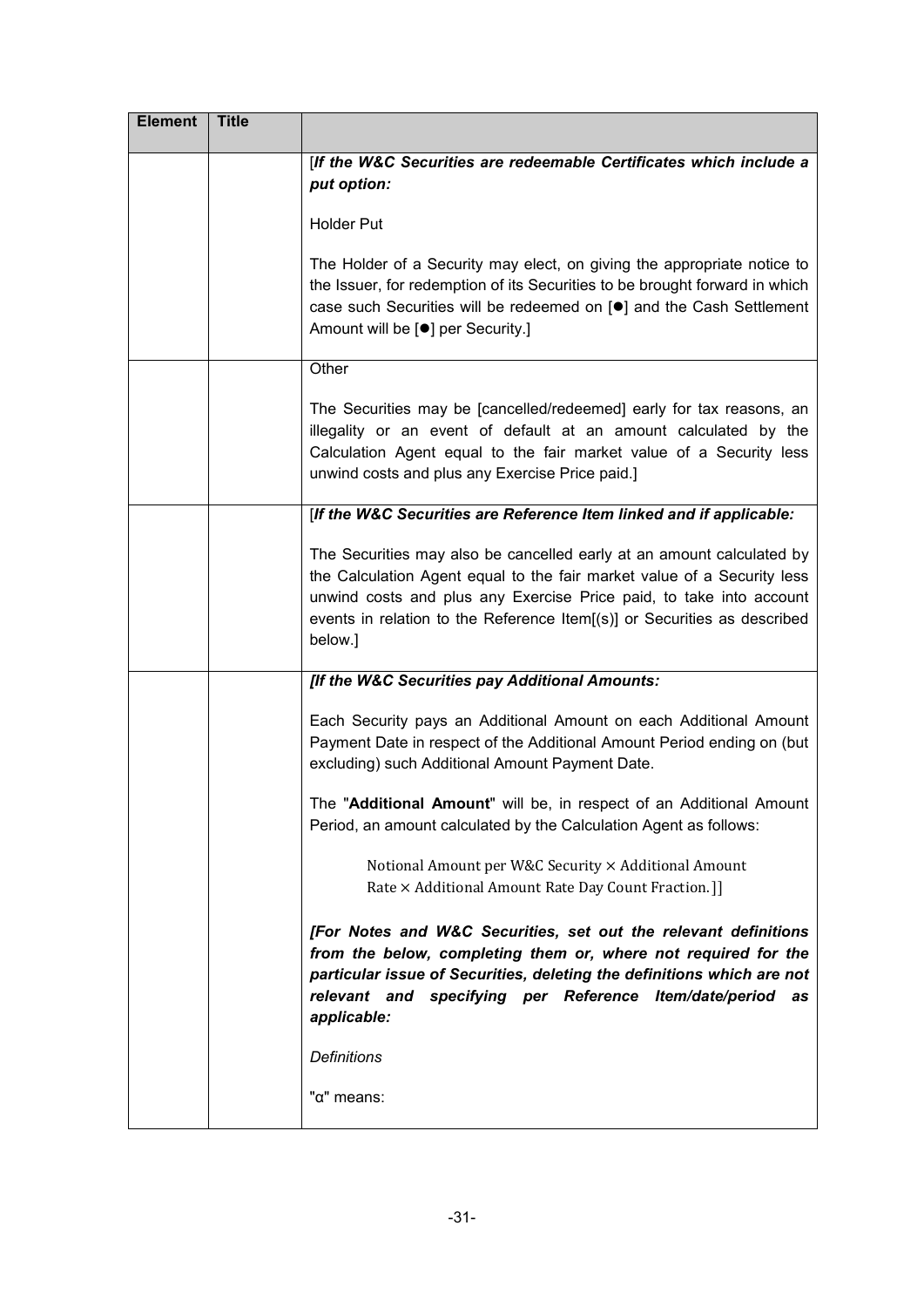| <b>Element</b> | <b>Title</b> |                                                                                                                                                                                                                                                                                                                                                                                          |
|----------------|--------------|------------------------------------------------------------------------------------------------------------------------------------------------------------------------------------------------------------------------------------------------------------------------------------------------------------------------------------------------------------------------------------------|
|                |              | [if Call Option applies:                                                                                                                                                                                                                                                                                                                                                                 |
|                |              | 1]                                                                                                                                                                                                                                                                                                                                                                                       |
|                |              | [if Put Option applies:                                                                                                                                                                                                                                                                                                                                                                  |
|                |              | $-1$ ].                                                                                                                                                                                                                                                                                                                                                                                  |
|                |              | "AAA%" means [ <sup>●</sup> ].                                                                                                                                                                                                                                                                                                                                                           |
|                |              | "A <sub>i</sub> " means:                                                                                                                                                                                                                                                                                                                                                                 |
|                |              | $\frac{1}{\sum\limits_{i=1}^{T}c(i,t)}\left(\sum\limits_{t=1}^{T}c(i,t)\cdot\max(LF_i;\min(LC_i;S_i(t)))\right)$                                                                                                                                                                                                                                                                         |
|                |              | "Ai <sup>(J)</sup> " means, in respect of a Reference Item and an Observation<br>Period, the weighted average of the Single Underlying Relevant<br>Reference Performance in respect of such Reference Item and each<br>Relevant Monitoring Date in the Observation Period, weighted by<br>reference<br>to<br>the Weighting for such [Relevant<br>Monitoring<br>Date/Observation Period]. |
|                |              | "Actual Exercise Date" means [the Exercise Date] [the date on which<br>the Security is actually or is deemed exercised [during the Exercise<br>Period] in accordance with the Conditions].                                                                                                                                                                                               |
|                |              | "Additional Amount Payment Date" means [.].                                                                                                                                                                                                                                                                                                                                              |
|                |              | "Additional Amount Period" means [.].                                                                                                                                                                                                                                                                                                                                                    |
|                |              | "Additional Amount Rate" means [.].                                                                                                                                                                                                                                                                                                                                                      |
|                |              | "Additional Amount Rate Day Count Fraction" means [.].                                                                                                                                                                                                                                                                                                                                   |
|                |              | "Averaging Date" means [.] subject to adjustment.                                                                                                                                                                                                                                                                                                                                        |
|                |              | "Basket Relevant Reference Performance" means:                                                                                                                                                                                                                                                                                                                                           |
|                |              | [if Capital Barrier Event 3, Trigger Early Redemption Event 4 or<br><b>Trigger Early Event 2 applies,</b>                                                                                                                                                                                                                                                                                |
|                |              | in respect of any time, the weighted average of the Single Underlying<br>Relevant Reference Performance in respect of each Reference Item,<br>such time and the Relevant Monitoring Date, weighted by reference to<br>the Weighting for such Reference Item]                                                                                                                             |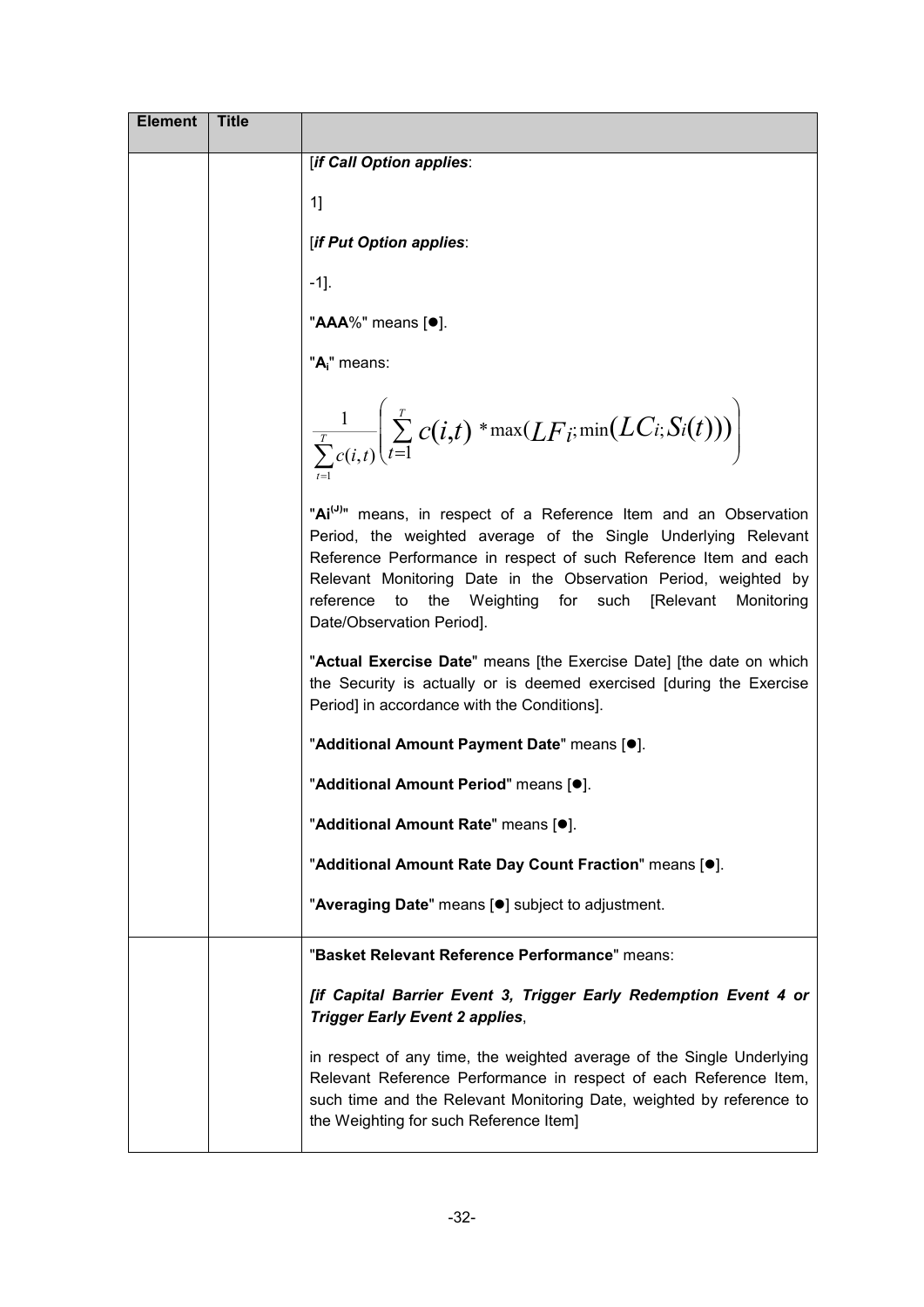| <b>Element</b> | <b>Title</b> |                                                                                                                                                                                                                                                                                                                                                                                                                                                   |
|----------------|--------------|---------------------------------------------------------------------------------------------------------------------------------------------------------------------------------------------------------------------------------------------------------------------------------------------------------------------------------------------------------------------------------------------------------------------------------------------------|
|                |              | [if Capital Barrier Event 3, Trigger Early Redemption Event 4 or<br>Trigger Early Event 2 does not apply:                                                                                                                                                                                                                                                                                                                                         |
|                |              | the weighted average of the Single Underlying Relevant Reference<br>Performance in respect of each Reference Item and the Relevant<br>Monitoring Date, weighted by reference to the Weighting for such<br>Reference Item].                                                                                                                                                                                                                        |
|                |              | "BBB" means [ <sup>o</sup> ].                                                                                                                                                                                                                                                                                                                                                                                                                     |
|                |              | "Benchmark Rate" means                                                                                                                                                                                                                                                                                                                                                                                                                            |
|                |              | [if Rate of Interest 2 or Trigger Early Redemption Event 2 applies:                                                                                                                                                                                                                                                                                                                                                                               |
|                |              | ÷<br>(i)<br>in respect of a Floating Rate Option and a day which is<br>a Benchmark Rate Business Day, the ISDA Rate that<br>would be determined pursuant to Condition 4 were ISDA<br>Rate Determination applicable with the Floating Rate<br>Option, Designated Maturity and Reset Date herein and<br>references therein to "Rate of Interest" and "Interest<br>Period" to "Benchmark Rate" and "Benchmark Rate<br>Business Day" respectively; or |
|                |              | in respect of a Floating Rate Option and a day which is<br>(ii)<br>not a Benchmark Rate Business Day, the Benchmark<br>respect of the immediately preceding<br>Rate<br>in<br>Benchmark Rate Business Day                                                                                                                                                                                                                                          |
|                |              | [For [Digital Range Accrual Interest Notes]:                                                                                                                                                                                                                                                                                                                                                                                                      |
|                |              | Provided That the Benchmark Rate in respect of each Range<br>Observation Date in the relevant Range Observation Period<br>falling after the Range Observation Cut-Off Date in such Range<br>Observation Period will be the Benchmark Rate in respect of the<br>Range Observation Cut-Off Date].]                                                                                                                                                  |
|                |              | [if Switchable Interest Trigger Event, Rate of Interest 5, Rate of                                                                                                                                                                                                                                                                                                                                                                                |
|                |              | Interest 6, Rate of Interest 7 or Rate of Interest 8 applies<br>, in respect of a Floating Rate Option and an Interest Period, the<br>ISDA Rate that would be determined pursuant to Condition 4<br>were ISDA Rate Determination applicable with the Floating Rate<br>Option, Designated Maturity and Reset Date herein and<br>references therein to "Rate of Interest" to "Benchmark Rate".]                                                     |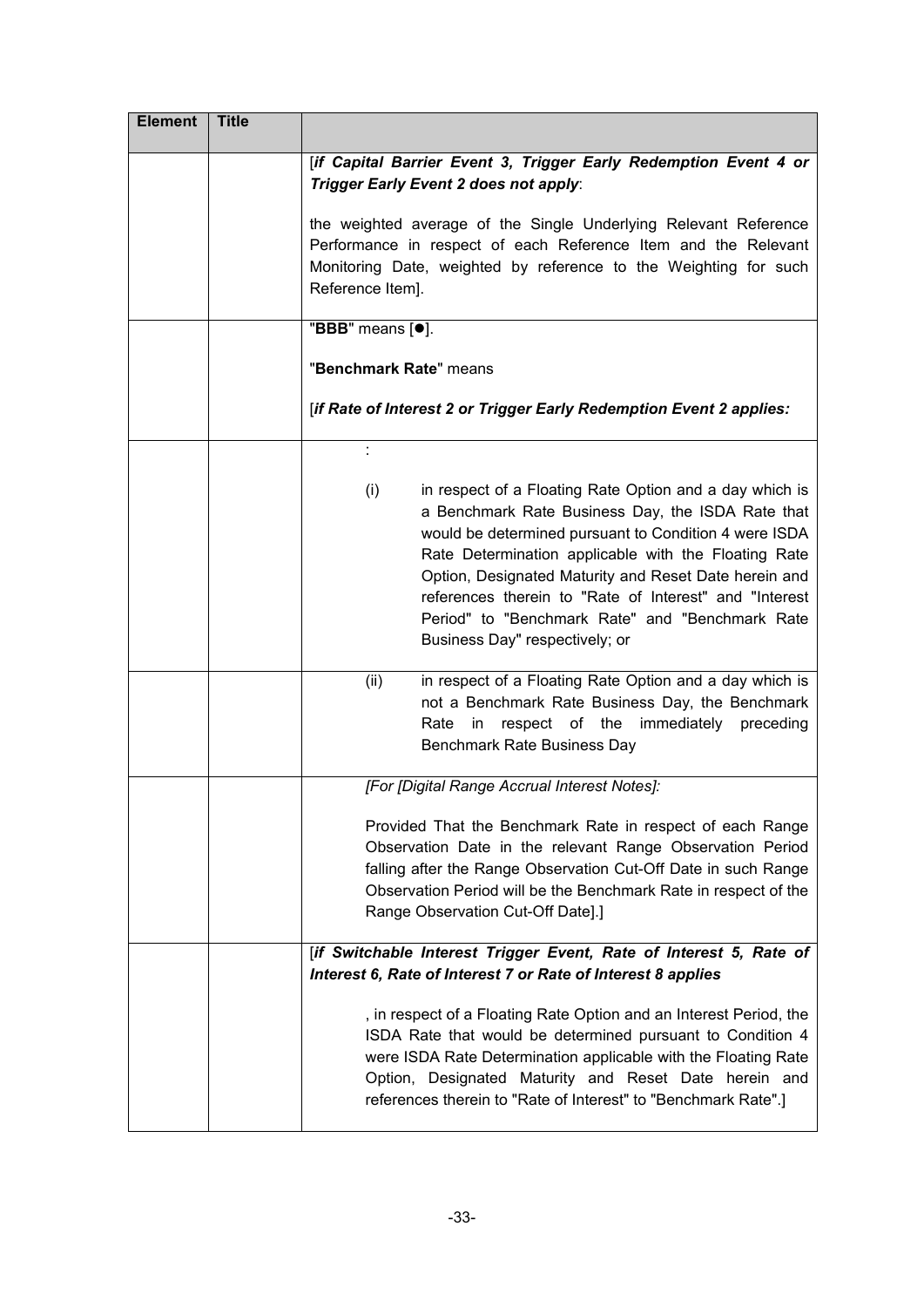| <b>Element</b> | <b>Title</b> |                                                                                                                                                                                                                                                                                                                                                                                                                  |
|----------------|--------------|------------------------------------------------------------------------------------------------------------------------------------------------------------------------------------------------------------------------------------------------------------------------------------------------------------------------------------------------------------------------------------------------------------------|
|                |              | "Benchmark Rate Business Day" means[:                                                                                                                                                                                                                                                                                                                                                                            |
|                |              | [a day on which commercial banks and foreign exchange<br>(a)<br>markets settle payments and are open for general business<br>(including dealings in foreign exchange and foreign currency<br>deposits) in $[•]$ ; and                                                                                                                                                                                            |
|                |              | [a day which is a TARGET Business Day].<br>(b)                                                                                                                                                                                                                                                                                                                                                                   |
|                |              | "Benchmark Weighting" means [specify per Floating Rate Option].                                                                                                                                                                                                                                                                                                                                                  |
|                |              | "Best-of Basket Relevant Reference Performance" means:                                                                                                                                                                                                                                                                                                                                                           |
|                |              | [if Capital Barrier Event 3, Trigger Early Redemption Event 4 or<br>Trigger Early Event 2 applies, the Single Underlying Relevant<br>Reference Performance in respect of the Best Performer, the relevant<br>time and the Relevant Monitoring Date]                                                                                                                                                              |
|                |              | [If Capital Barrier Event 3, Trigger Early Redemption Event 4 or<br>Trigger Early Event 2 does not apply:                                                                                                                                                                                                                                                                                                        |
|                |              | the Single Underlying Relevant Reference Performance in respect of the<br>Best Performer and the Relevant Monitoring Date].                                                                                                                                                                                                                                                                                      |
|                |              | "Best Performer" means the Reference Item in respect of which the<br>Single Underlying Relevant Reference Performance is, in the<br>determination of the Calculation Agent, the largest positive number,<br>provided that if the Single Underlying Relevant Reference Performance<br>is the same number with respect to two or more Reference Items the<br>Calculation Agent shall determine the Best Performer. |
|                |              | "Bonus <sub>H</sub> " means AAA%.                                                                                                                                                                                                                                                                                                                                                                                |
|                |              | "BonusHigh" means [ <sup>•</sup> ].                                                                                                                                                                                                                                                                                                                                                                              |
|                |              | "Bonus <sub>L</sub> " means BBB%.                                                                                                                                                                                                                                                                                                                                                                                |
|                |              | "BonusLow" means [ <sup>o</sup> ].                                                                                                                                                                                                                                                                                                                                                                               |
|                |              | "c" is as specified in the applicable Final Terms.                                                                                                                                                                                                                                                                                                                                                               |
|                |              | "C" means [ $\bullet$ ].                                                                                                                                                                                                                                                                                                                                                                                         |
|                |              | "Cap" means [ <sup>0</sup> ].                                                                                                                                                                                                                                                                                                                                                                                    |
|                |              | "Capital Barrier Event" means [Capital Barrier Event 1/Capital Barrier<br>Event 2/Capital Barrier Event 3].                                                                                                                                                                                                                                                                                                      |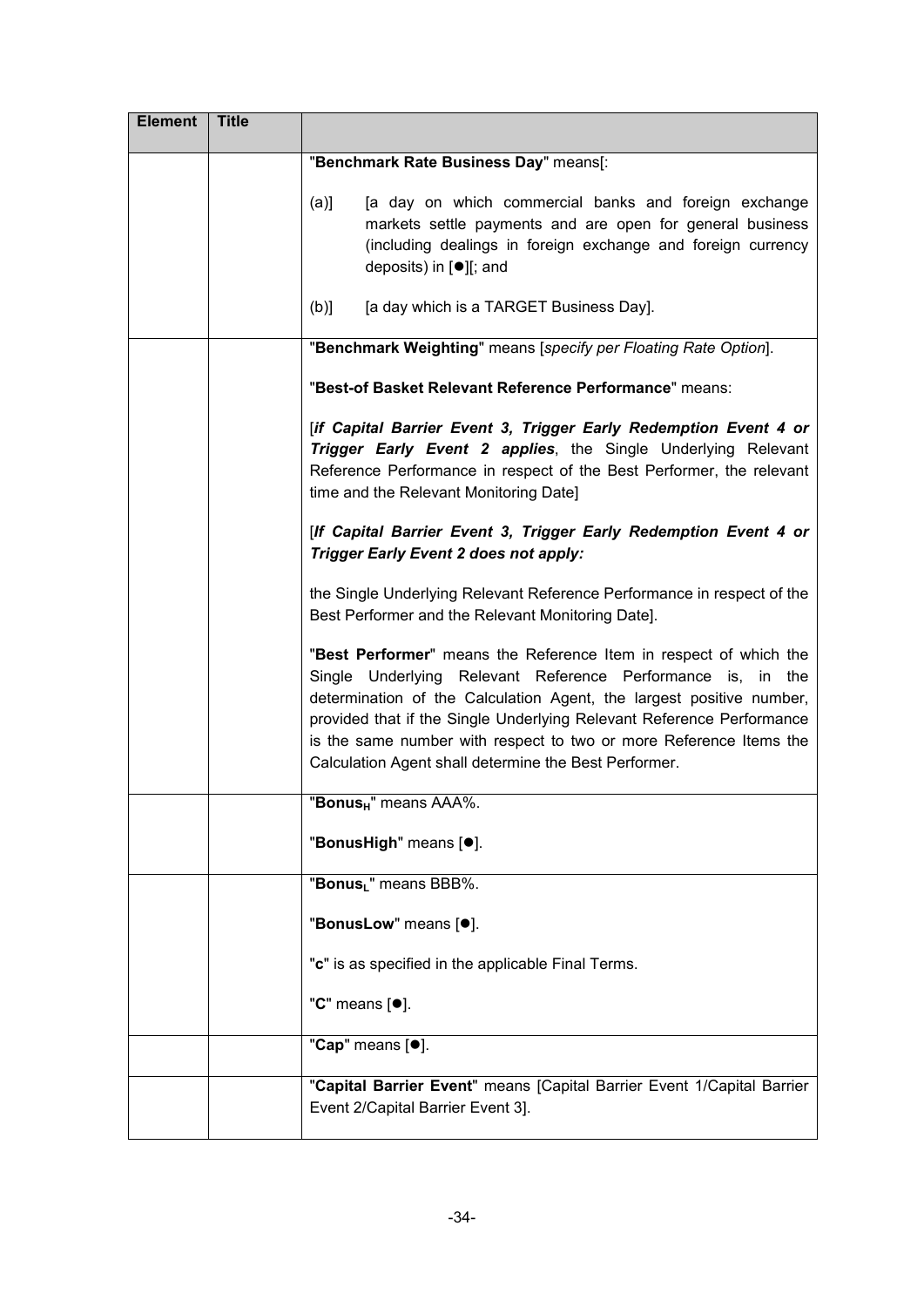| <b>Element</b> | <b>Title</b> |                                                                                                                                                                                                 |
|----------------|--------------|-------------------------------------------------------------------------------------------------------------------------------------------------------------------------------------------------|
|                |              | "Capital Barrier Event 1" means the Relevant Reference Performance<br>in respect of the Relevant Monitoring Date is                                                                             |
|                |              | [If Equal to or Less than applies:                                                                                                                                                              |
|                |              | equal to or less than the Capital Barrier Level]                                                                                                                                                |
|                |              | [If Less than applies:                                                                                                                                                                          |
|                |              | less than the Capital Barrier Level].                                                                                                                                                           |
|                |              | "Capital Barrier Event 2" means the Relevant Reference Performance<br>in respect of any Relevant Monitoring Date is                                                                             |
|                |              | [If Equal to or Less than applies:                                                                                                                                                              |
|                |              | equal to or less than the Capital Barrier Level]                                                                                                                                                |
|                |              | [If Less than applies:                                                                                                                                                                          |
|                |              | less than the Capital Barrier Level].                                                                                                                                                           |
|                |              | "Capital Barrier Event 3" means the Relevant Reference Performance<br>in respect of each Relevant Monitoring Date is                                                                            |
|                |              | [If Equal to or Less than applies:                                                                                                                                                              |
|                |              | equal to or less than the Capital Barrier Level]                                                                                                                                                |
|                |              | [If Less than applies:                                                                                                                                                                          |
|                |              | less than the Capital Barrier Level].                                                                                                                                                           |
|                |              | "Capital Barrier Level" means [ <sup>o</sup> ].                                                                                                                                                 |
|                |              | "Cash Settlement Period" means the period commencing on (and<br>including) the Exercise Date to (but excluding) the Settlement Date.                                                            |
|                |              | "Composite Rate" means, in respect of [an Interest Period] [or] [a<br>Relevant Monitoring Date], a rate calculated by the Calculation Agent<br>equal to the sum, for each Floating Rate Option: |
|                |              | Benchmark Weighting × Benchmark Rate.                                                                                                                                                           |
|                |              | "Currency Price" means the spot rate of exchange of the Reference<br>Item at the Valuation Time on [●].                                                                                         |
|                |              | "Day Count Fraction" means [.].                                                                                                                                                                 |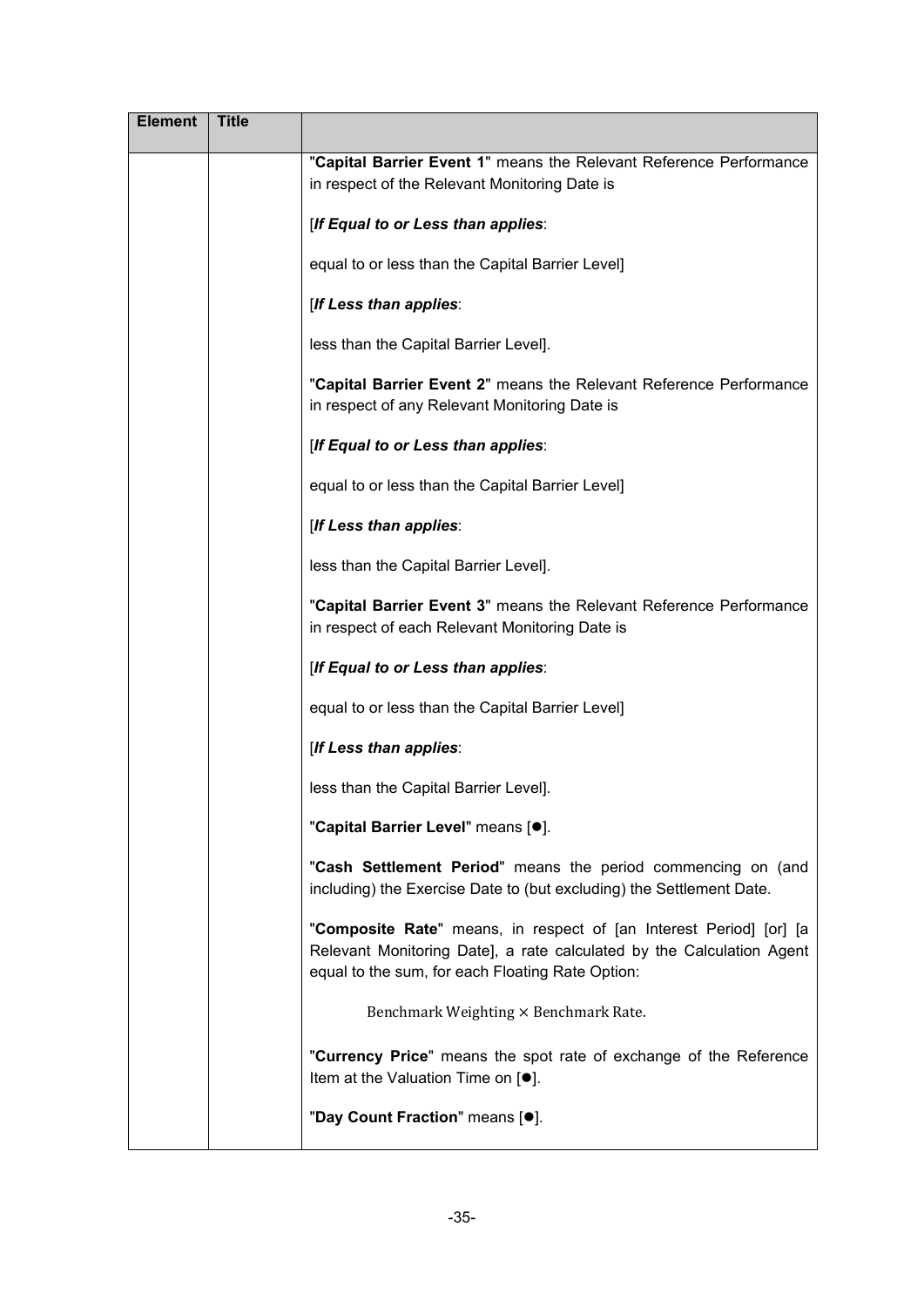| <b>Element</b> | <b>Title</b> |                                                                                                                                                                                                                                                                                                                                                                                                                                                                                                                                                                                                                                                                                                                                                                                                                                                                                                                                                             |
|----------------|--------------|-------------------------------------------------------------------------------------------------------------------------------------------------------------------------------------------------------------------------------------------------------------------------------------------------------------------------------------------------------------------------------------------------------------------------------------------------------------------------------------------------------------------------------------------------------------------------------------------------------------------------------------------------------------------------------------------------------------------------------------------------------------------------------------------------------------------------------------------------------------------------------------------------------------------------------------------------------------|
|                |              | "Designated Maturity" means [.].                                                                                                                                                                                                                                                                                                                                                                                                                                                                                                                                                                                                                                                                                                                                                                                                                                                                                                                            |
|                |              | "Entitlement Clearing System" means [.].                                                                                                                                                                                                                                                                                                                                                                                                                                                                                                                                                                                                                                                                                                                                                                                                                                                                                                                    |
|                |              | "Exchange" means [ <sup>•</sup> ].                                                                                                                                                                                                                                                                                                                                                                                                                                                                                                                                                                                                                                                                                                                                                                                                                                                                                                                          |
|                |              | "Exchange Rate" means [.].                                                                                                                                                                                                                                                                                                                                                                                                                                                                                                                                                                                                                                                                                                                                                                                                                                                                                                                                  |
|                |              | "Exercise Date" means [ <sup>o</sup> ].                                                                                                                                                                                                                                                                                                                                                                                                                                                                                                                                                                                                                                                                                                                                                                                                                                                                                                                     |
|                |              | "Exercise Period" means [.].                                                                                                                                                                                                                                                                                                                                                                                                                                                                                                                                                                                                                                                                                                                                                                                                                                                                                                                                |
|                |              | "Exercise Price" means [ <sup>o</sup> ].                                                                                                                                                                                                                                                                                                                                                                                                                                                                                                                                                                                                                                                                                                                                                                                                                                                                                                                    |
|                |              | " $F$ " means $[•]$ .                                                                                                                                                                                                                                                                                                                                                                                                                                                                                                                                                                                                                                                                                                                                                                                                                                                                                                                                       |
|                |              | "Final Valuation Date" means [ <sup>o</sup> ] subject to adjustment.                                                                                                                                                                                                                                                                                                                                                                                                                                                                                                                                                                                                                                                                                                                                                                                                                                                                                        |
|                |              | "First Number of Hours" means [ $\bullet$ ].                                                                                                                                                                                                                                                                                                                                                                                                                                                                                                                                                                                                                                                                                                                                                                                                                                                                                                                |
|                |              | "First Outperformance Reference Item" means [.].                                                                                                                                                                                                                                                                                                                                                                                                                                                                                                                                                                                                                                                                                                                                                                                                                                                                                                            |
|                |              | "Floating Rate Option" means [specify each floating rate option for<br>each relevant type of payout].                                                                                                                                                                                                                                                                                                                                                                                                                                                                                                                                                                                                                                                                                                                                                                                                                                                       |
|                |              | "Floor" means [ <sup>o</sup> ].                                                                                                                                                                                                                                                                                                                                                                                                                                                                                                                                                                                                                                                                                                                                                                                                                                                                                                                             |
|                |              | "FX Rate" means                                                                                                                                                                                                                                                                                                                                                                                                                                                                                                                                                                                                                                                                                                                                                                                                                                                                                                                                             |
|                |              | [If the Notes are Mini-Future Short Redemption Notes or Mini-<br><b>Future Short W&amp;C Securities or Trigger Early Redemption Event 4</b><br>or Trigger Early Event 2 applies: in respect of a Relevant Monitoring<br>Date, the Trigger FX Currency/[Specified]/[Settlement] Currency spot<br>rate of exchange appearing on the Trigger FX Price Source (or any<br>Trigger FX Price Source Successor) at the Trigger FX Valuation Time on<br>such Relevant Monitoring Date (expressed as the number of units (or<br>part units) of the Trigger FX Currency for which one unit of the<br>[Specified]/[Settlement] Currency can be exchanged) or, if such rate<br>does not so appear on the Trigger FX Price Source (or any Trigger FX<br>Price Source Successor as aforesaid), the rate determined by the<br>Calculation Agent in its sole and absolute discretion from such source(s)<br>and at such time(s) as it determines appropriate]<br>[Otherwise: |
|                |              | [the Exchange Rate in respect of the last occurring Monitoring                                                                                                                                                                                                                                                                                                                                                                                                                                                                                                                                                                                                                                                                                                                                                                                                                                                                                              |
|                |              | Date/one]].                                                                                                                                                                                                                                                                                                                                                                                                                                                                                                                                                                                                                                                                                                                                                                                                                                                                                                                                                 |
|                |              | "Global Interest Cap" means [ <sup>o</sup> ].                                                                                                                                                                                                                                                                                                                                                                                                                                                                                                                                                                                                                                                                                                                                                                                                                                                                                                               |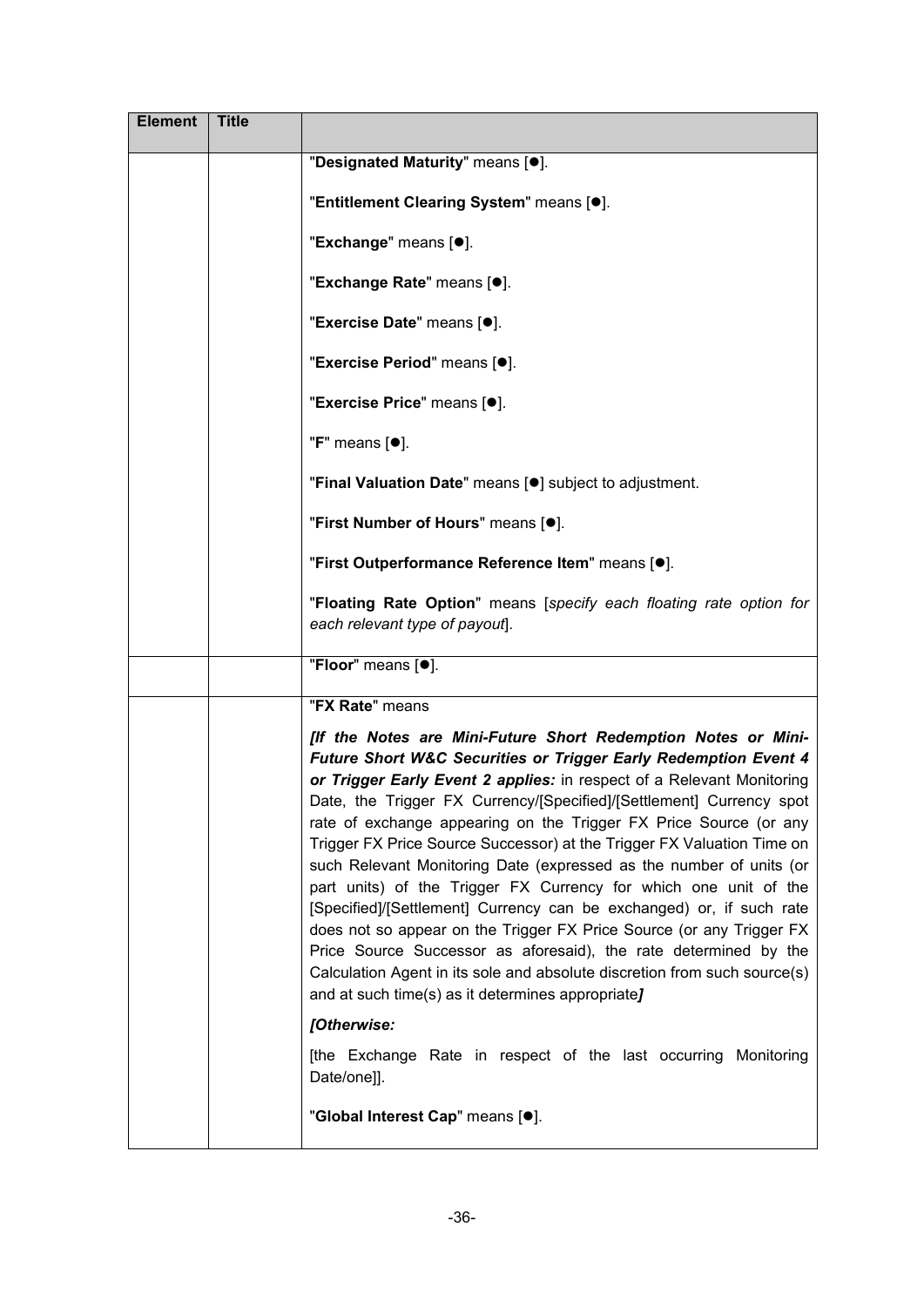| <b>Element</b> | <b>Title</b> |                                                                                                                                                                                                                                                                                                                                                                                                                                                        |
|----------------|--------------|--------------------------------------------------------------------------------------------------------------------------------------------------------------------------------------------------------------------------------------------------------------------------------------------------------------------------------------------------------------------------------------------------------------------------------------------------------|
|                |              | "Global Interest Cap Event" means, in respect of an Interest Period,<br>the Global Interest in respect of such Interest Period is greater than the<br>Global Interest Cap.                                                                                                                                                                                                                                                                             |
|                |              | "Global Interest Floor" means [ <sup>o</sup> ].                                                                                                                                                                                                                                                                                                                                                                                                        |
|                |              | "Global Interest Floor Event" means, in respect of an Interest Period,<br>the Global Interest in respect of such Interest Period is less than the<br>Global Interest Floor.                                                                                                                                                                                                                                                                            |
|                |              | "Global Interest" means, in respect of an Interest Period, the sum of (a)<br>the Interest Amount in respect of each principal amount of Securities<br>equal to the Calculation Amount and each previous Interest Period and<br>(b) the Interest Amount in respect of each principal amount of Securities<br>equal to the Calculation Amount and such Interest Period (ignoring for<br>such purposes the proviso to the definition of Interest Amount). |
|                |              | "i" means a Reference Item.                                                                                                                                                                                                                                                                                                                                                                                                                            |
|                |              | "Initial Monitoring Date" means [ $\bullet$ ].                                                                                                                                                                                                                                                                                                                                                                                                         |
|                |              | "Initial Valuation" is [[·]/Initial Valuation 1/Initial Valuation 2/Initial<br>Valuation 3/Initial Valuation 4].                                                                                                                                                                                                                                                                                                                                       |
|                |              | "Initial Valuation 1" means:                                                                                                                                                                                                                                                                                                                                                                                                                           |
|                |              | [if Capital Barrier Event 3 applies:                                                                                                                                                                                                                                                                                                                                                                                                                   |
|                |              | the Reference Item Level in respect of a Reference Item, the relevant<br>time and the Relevant Initial Monitoring Date]                                                                                                                                                                                                                                                                                                                                |
|                |              | [If Capital Barrier Event 3 does not apply:                                                                                                                                                                                                                                                                                                                                                                                                            |
|                |              | the Reference Item Level in respect of a Reference Item and the<br>Relevant Initial Monitoring Date].                                                                                                                                                                                                                                                                                                                                                  |
|                |              | "Initial Valuation 2" means:                                                                                                                                                                                                                                                                                                                                                                                                                           |
|                |              | [if Capital Barrier Event 3 applies:                                                                                                                                                                                                                                                                                                                                                                                                                   |
|                |              | the arithmetic average of the Reference Item Levels in respect of a<br>Reference Item, the relevant time and the Initial Monitoring Dates in<br>respect of the Relevant Monitoring Date]                                                                                                                                                                                                                                                               |
|                |              | [If Capital Barrier Event 3 does not apply:                                                                                                                                                                                                                                                                                                                                                                                                            |
|                |              | the arithmetic average of the Reference Item Levels in respect of a<br>Reference Item and the Initial Monitoring Dates in respect of the                                                                                                                                                                                                                                                                                                               |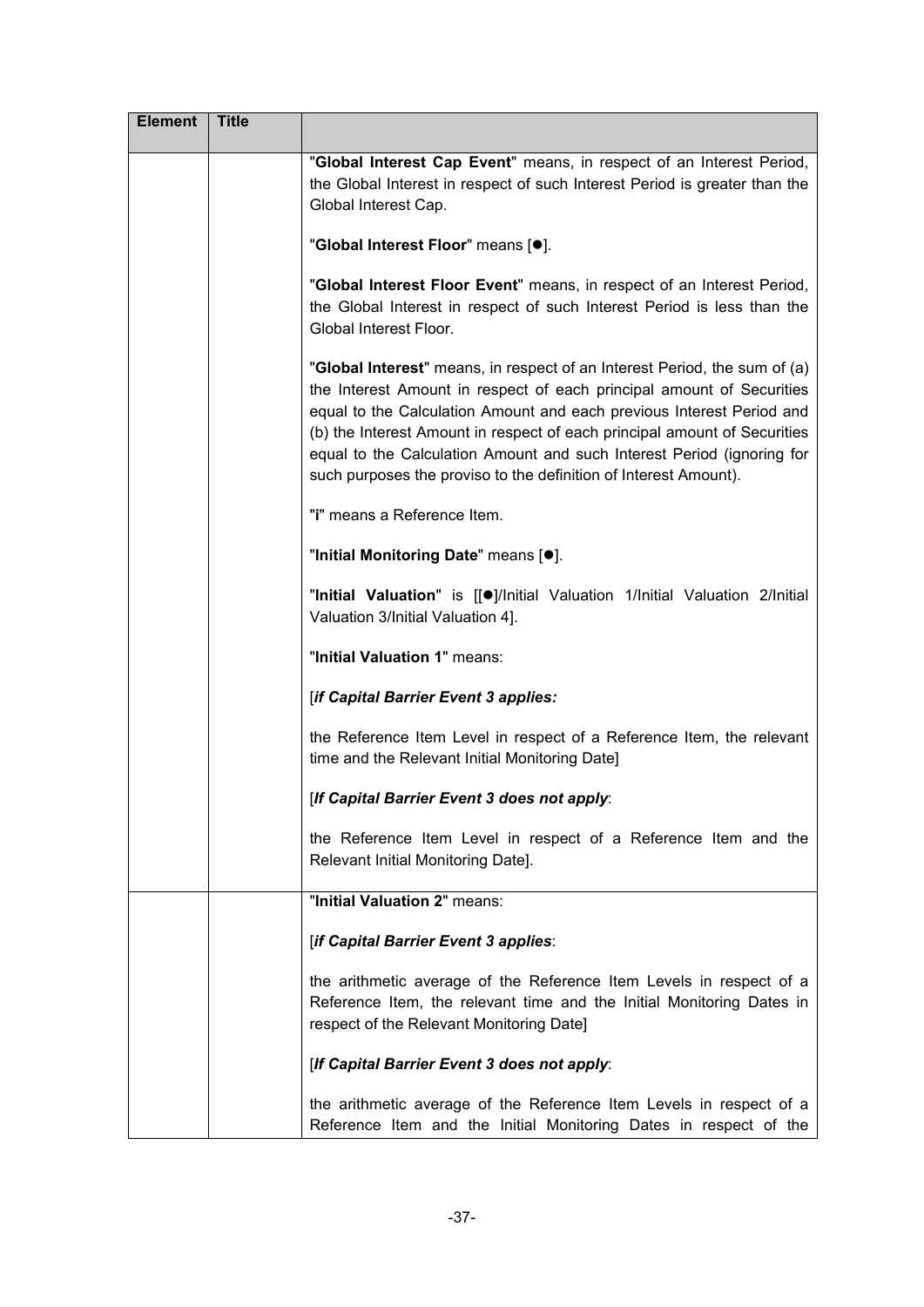| <b>Element</b> | <b>Title</b> |                                                                                                                                                                                                                       |
|----------------|--------------|-----------------------------------------------------------------------------------------------------------------------------------------------------------------------------------------------------------------------|
|                |              | Relevant Monitoring Date].                                                                                                                                                                                            |
|                |              | "Initial Valuation 3" means:                                                                                                                                                                                          |
|                |              | [if Capital Barrier Event 3 applies:                                                                                                                                                                                  |
|                |              | the highest of the Reference Item Levels in respect of a Reference Item,<br>the relevant time and the Initial Monitoring Dates in respect of the<br>Relevant Initial Monitoring Date]                                 |
|                |              | [If Capital Barrier Event 3 does not apply:                                                                                                                                                                           |
|                |              | the highest of the Reference Item Levels in respect of a Reference Item<br>and the Initial Monitoring Dates in respect of the Relevant Initial<br>Monitoring Date.]                                                   |
|                |              | "Initial Valuation 4" means:                                                                                                                                                                                          |
|                |              | [if Capital Barrier Event 3 applies:                                                                                                                                                                                  |
|                |              | the lowest of the Reference Item Levels in respect of a Reference Item,<br>the relevant time and the Initial Monitoring Dates in respect of the<br>Relevant Initial Monitoring Date]                                  |
|                |              | [If Capital Barrier Event 3 does not apply:                                                                                                                                                                           |
|                |              | the lowest of the Reference Item Levels in respect of a Reference Item<br>and the Initial Monitoring Dates in respect of the Relevant Initial<br>Monitoring Date.]                                                    |
|                |              | "Interest Barrier Event" means the Relevant Reference Performance in<br>respect of any Relevant Monitoring Date in respect of the relevant<br>Interest Period is equal to or greater than the Interest Barrier Level. |
|                |              | "Interest Barrier Level" means [ <sup>o</sup> ].                                                                                                                                                                      |
|                |              | "Interest Determination Date" means [ $\bullet$ ].                                                                                                                                                                    |
|                |              | "Interest Payment Date" means [ $\bullet$ ].                                                                                                                                                                          |
|                |              | "Interest Period" means [ <sup>o</sup> ].                                                                                                                                                                             |
|                |              | "Interest Rate Day Count Fraction" means [.].                                                                                                                                                                         |
|                |              | "ISDA Definitions" means the 2006 ISDA Definitions (as amended,<br>supplemented and updated as at the Issue Date) as published by the<br>International Swaps and Derivatives Association, Inc.).                      |
|                |              | "ISDA Rate" means, in respect of an Exercise Date, a rate equal to the                                                                                                                                                |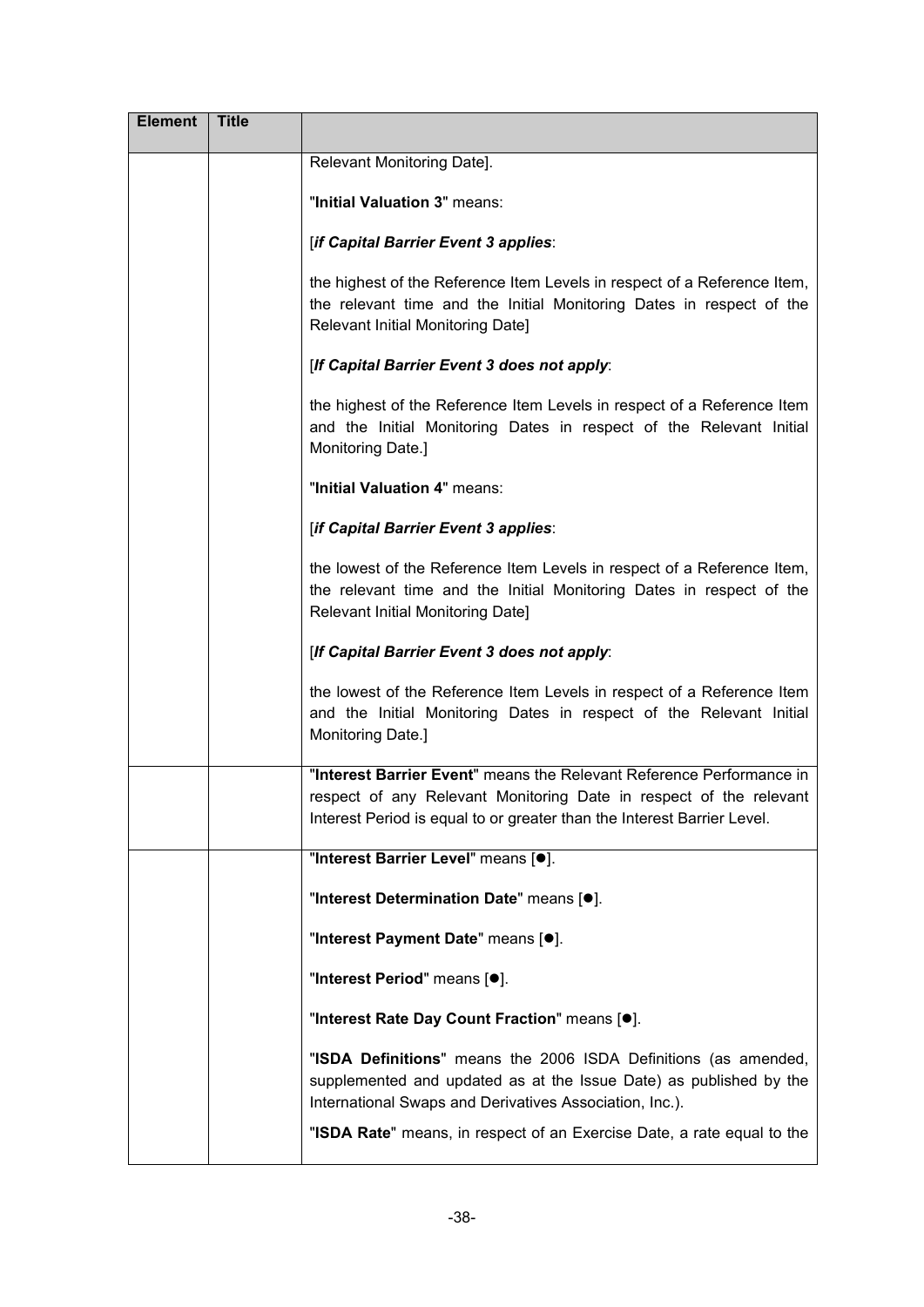| <b>Element</b> | <b>Title</b> |                                                                                                                                                                                                                                                                                                              |
|----------------|--------------|--------------------------------------------------------------------------------------------------------------------------------------------------------------------------------------------------------------------------------------------------------------------------------------------------------------|
|                |              | Floating Rate that would be calculated by the Issuing and Paying Agent<br>under an interest rate swap transaction if the Issuing and Paying Agent<br>were acting as Calculation Agent for that swap transaction under the<br>terms of an agreement to which the ISDA Definitions applied and under<br>which: |
|                |              | the Floating Rate Option is [ $\bullet$ ];                                                                                                                                                                                                                                                                   |
|                |              | the Designated Maturity is $[•]$ ; and                                                                                                                                                                                                                                                                       |
|                |              | the relevant Reset Date is $[•]$ .                                                                                                                                                                                                                                                                           |
|                |              | For the purposes of this definition "Floating Rate", "Calculation Agent",<br>"Floating Rate Option", "Designated Maturity" and "Reset Date" have the<br>meanings given to those terms in the ISDA Definitions.                                                                                               |
|                |              | "J" means an Observation Period.                                                                                                                                                                                                                                                                             |
|                |              | "k <sub>i</sub> " means the Initial Valuation in respect of a Reference Item.                                                                                                                                                                                                                                |
|                |              | " $K$ " means $[•]$ .                                                                                                                                                                                                                                                                                        |
|                |              | "K1%" means [ <sup>•</sup> ].                                                                                                                                                                                                                                                                                |
|                |              | "K2%" means [ <sup>●</sup> ].                                                                                                                                                                                                                                                                                |
|                |              | "LC" means [ <sup>o</sup> ].                                                                                                                                                                                                                                                                                 |
|                |              | "LF" means $[•]$ .                                                                                                                                                                                                                                                                                           |
|                |              | "LR(J)" means:                                                                                                                                                                                                                                                                                               |
|                |              | $min(LC^{(J)}, max(LF^{(J)}, P^{(J)}))$                                                                                                                                                                                                                                                                      |
|                |              | "M" means the number of Observation Periods.                                                                                                                                                                                                                                                                 |
|                |              | "Maximum Rate of Interest" means, in respect of an Interest Period:                                                                                                                                                                                                                                          |
|                |              | [If Composite Rate Cap applies:                                                                                                                                                                                                                                                                              |
|                |              | XXX% + Composite Rate]                                                                                                                                                                                                                                                                                       |
|                |              | [If Composite Rate Cap does not apply:                                                                                                                                                                                                                                                                       |
|                |              | [                                                                                                                                                                                                                                                                                                            |
|                |              | "Minimum Rate of Interest" means, in respect of an Interest Period:                                                                                                                                                                                                                                          |
|                |              | [If Composite Rate Floor applies:                                                                                                                                                                                                                                                                            |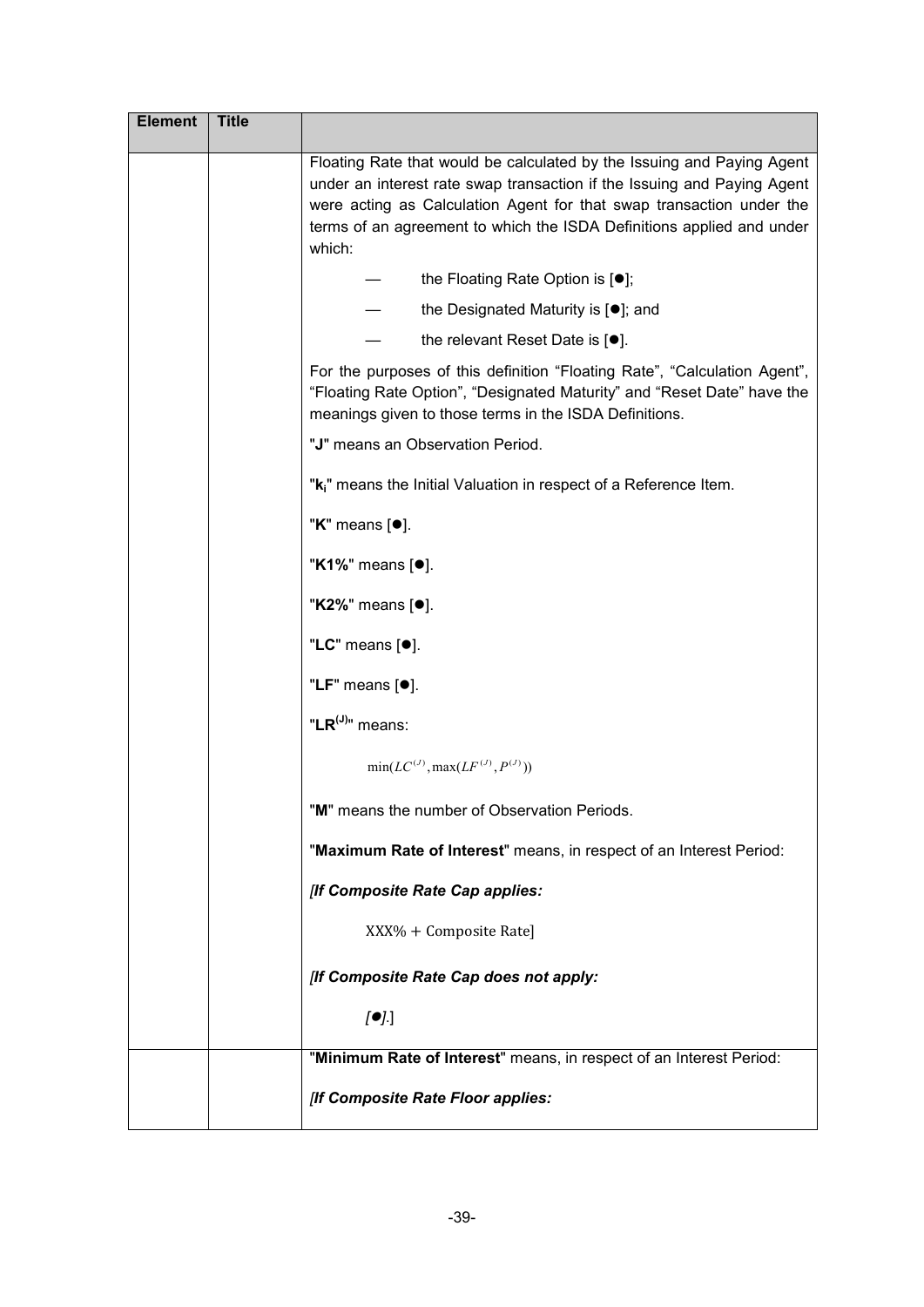| <b>Element</b> | <b>Title</b> |                                                                                                                                                                                                         |
|----------------|--------------|---------------------------------------------------------------------------------------------------------------------------------------------------------------------------------------------------------|
|                |              | XXX% + Composite Rate]                                                                                                                                                                                  |
|                |              | [If Composite Rate Floor does not apply:                                                                                                                                                                |
|                |              | [①]                                                                                                                                                                                                     |
|                |              | "Monitoring Date" means [·].                                                                                                                                                                            |
|                |              | "Multiplier" means [ <sup>•</sup> ].                                                                                                                                                                    |
|                |              | "n" means the number of Reference Items.                                                                                                                                                                |
|                |              | "nn" means                                                                                                                                                                                              |
|                |              | [If the Notes are Interest Barrier Notes:                                                                                                                                                               |
|                |              | the number of Relevant Monitoring Dates in respect of the relevant<br>Interest Period in respect of which the Relevant Reference Performance<br>is equal to or greater than the Interest Barrier Level] |
|                |              | [If the Notes are Digital Range Accrual Interest Notes:                                                                                                                                                 |
|                |              | the number of Range Observation Dates in the Range Observation<br>Period in respect of the relevant Interest Period on which the Composite<br>Rate is:                                                  |
|                |              | [if Lower Barrier applies:                                                                                                                                                                              |
|                |              | [if Equal to or Greater than applies:                                                                                                                                                                   |
|                |              | [(a)]<br>equal to or greater than the Interest Barrier Level]                                                                                                                                           |
|                |              | [if Greater than applies:                                                                                                                                                                               |
|                |              | greater than the Interest Barrier Level]][; [and][/][or]<br>[(a)]                                                                                                                                       |
|                |              | [if Upper Barrier applies:                                                                                                                                                                              |
|                |              | [if Equal to or Less than applies:                                                                                                                                                                      |
|                |              | equal to or less than the Interest Barrier Level]<br>[(b)]                                                                                                                                              |
|                |              | [if Less than applies:                                                                                                                                                                                  |
|                |              | less than the Interest Barrier Level]]].<br>[(b)]                                                                                                                                                       |
|                |              | "nth" means [ <sup>o</sup> ].                                                                                                                                                                           |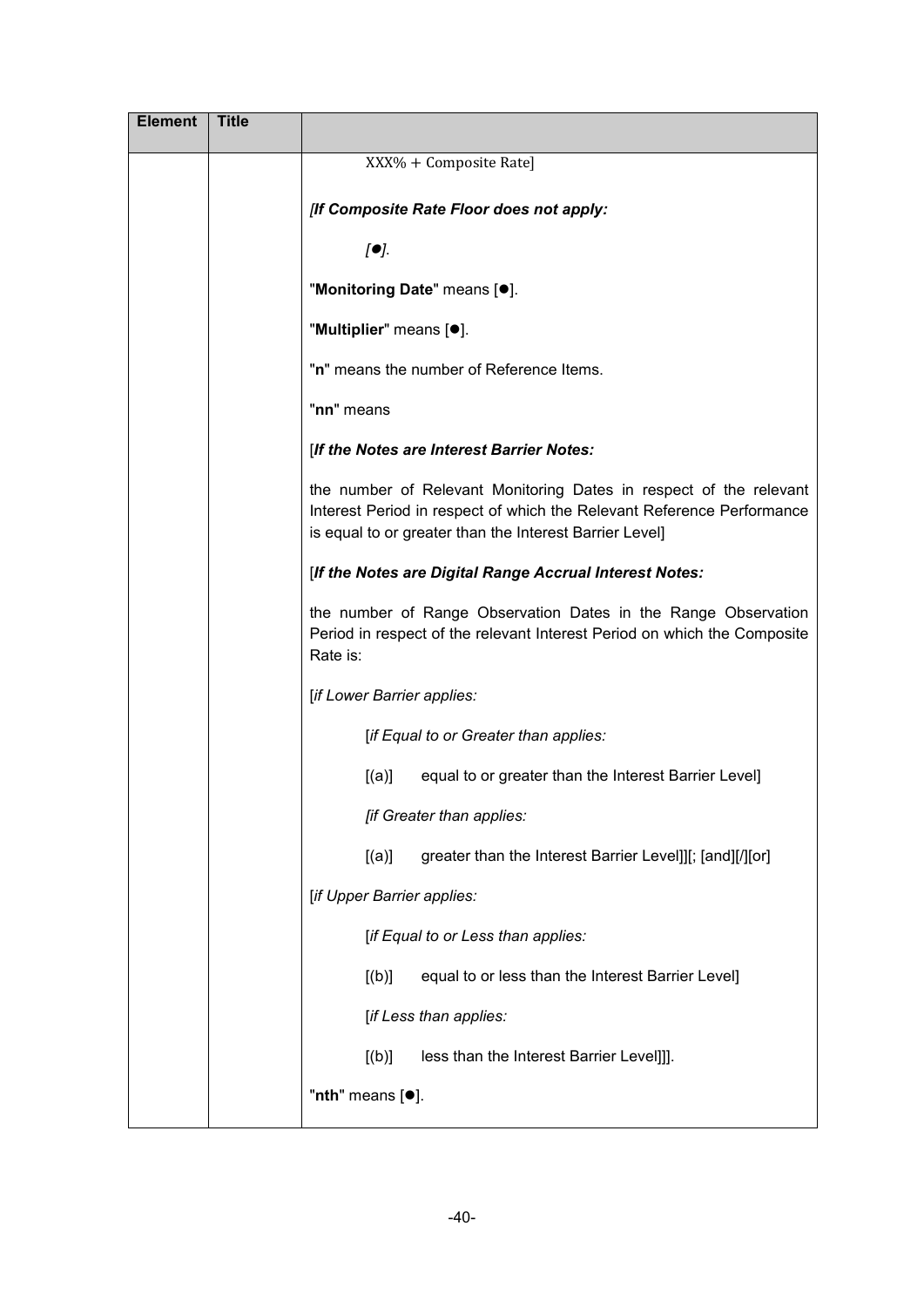| <b>Element</b> | <b>Title</b> |                                                                                                                                                                                                                                                                                                                                                                                                  |
|----------------|--------------|--------------------------------------------------------------------------------------------------------------------------------------------------------------------------------------------------------------------------------------------------------------------------------------------------------------------------------------------------------------------------------------------------|
|                |              | "N" means                                                                                                                                                                                                                                                                                                                                                                                        |
|                |              | [If Rate of Interest 1 applies:                                                                                                                                                                                                                                                                                                                                                                  |
|                |              | an integer corresponding to the number of Relevant Monitoring Dates in<br>the period from (but excluding) the Trade Date to (and including) the<br>Relevant Monitoring Date immediately preceding the Interest Payment<br>Date for the relevant Interest Period]                                                                                                                                 |
|                |              | [If Rate of Interest 2 applies:                                                                                                                                                                                                                                                                                                                                                                  |
|                |              | [if the Notes are Interest Barrier Notes:                                                                                                                                                                                                                                                                                                                                                        |
|                |              | the number of Relevant Monitoring Dates in respect of the<br>relevant Interest Period]                                                                                                                                                                                                                                                                                                           |
|                |              | [if the Notes are Digital Range Accrual Interest Notes:                                                                                                                                                                                                                                                                                                                                          |
|                |              | the number of Range Observation Dates in the Range<br>Observation Period in respect of the relevant Interest Period].                                                                                                                                                                                                                                                                            |
|                |              | "Notional Amount per Warrant" means [.].                                                                                                                                                                                                                                                                                                                                                         |
|                |              | "Notional Amount per W&C Security" means [.].                                                                                                                                                                                                                                                                                                                                                    |
|                |              | "Observation Date" means [ <sup>o</sup> ] subject to adjustment.                                                                                                                                                                                                                                                                                                                                 |
|                |              | "Observation Period" means [.].                                                                                                                                                                                                                                                                                                                                                                  |
|                |              | "Outperformance Relevant Reference Performance" means:                                                                                                                                                                                                                                                                                                                                           |
|                |              | [if Capital Barrier Event 3, Trigger Early Redemption Event 4 or<br><b>Trigger Early Event 2 applies:</b>                                                                                                                                                                                                                                                                                        |
|                |              | an amount equal to (a) the Specified Outperformance Relevant<br>Reference Performance in respect of the First Outperformance<br>Reference Item, the relevant time and the Relevant Monitoring Date<br>minus (b) the Specified Outperformance Relevant<br>Reference<br>Performance in respect of the Second Outperformance Reference Item,<br>the relevant time and the Relevant Monitoring Date] |
|                |              | [If Capital Barrier Event 3, Trigger Early Redemption Event 4 or<br>Trigger Early Event 2 does not apply:                                                                                                                                                                                                                                                                                        |
|                |              | an amount equal to (a) the Specified Outperformance Relevant<br>Reference Performance in respect of the First Outperformance<br>Reference Item and the Relevant Monitoring Date minus (b) the<br>Specified Outperformance Relevant Reference Performance in respect<br>of the Second Outperformance Reference Item and the Relevant                                                              |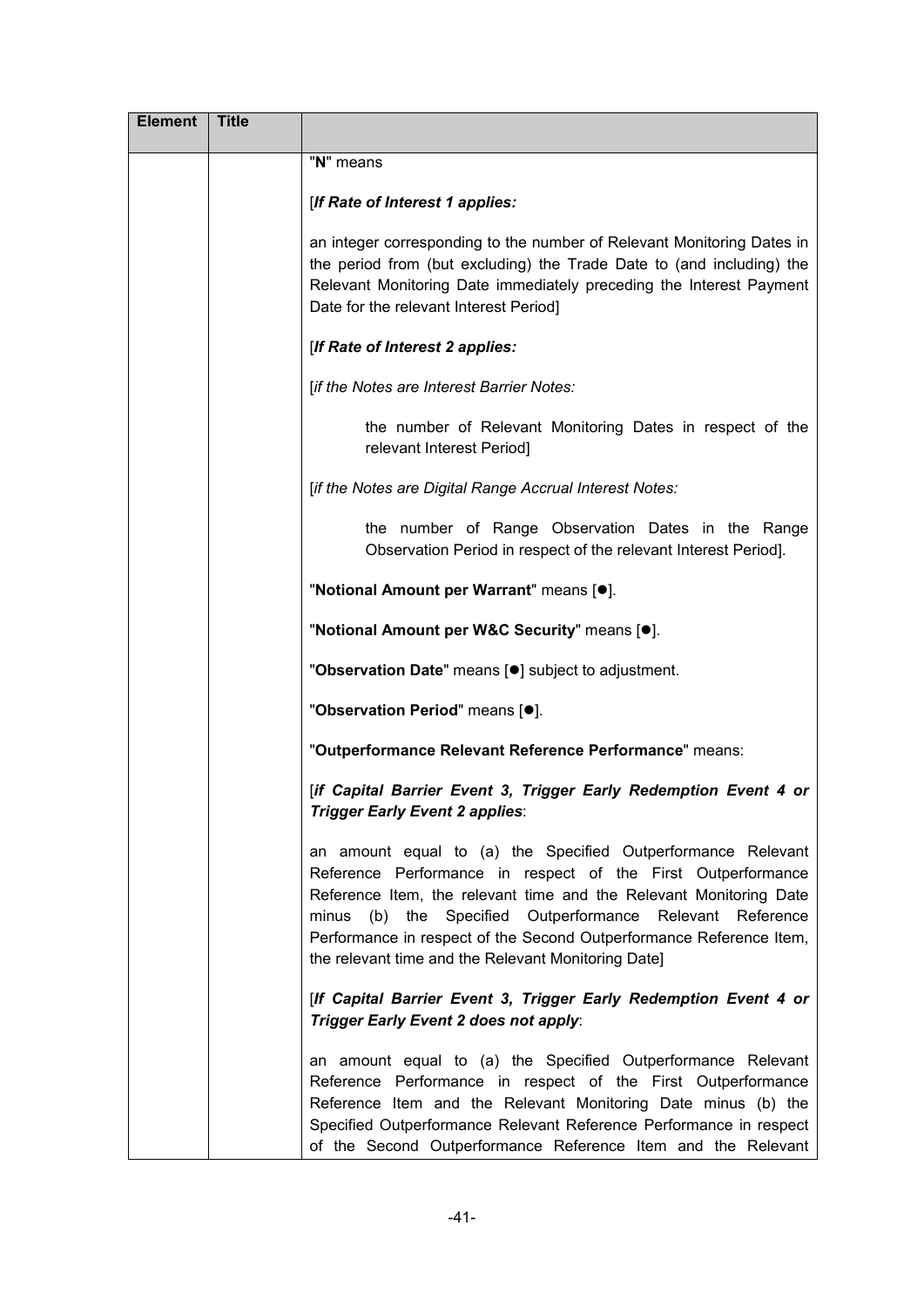| <b>Element</b> | <b>Title</b> |                                                                                                                                                           |
|----------------|--------------|-----------------------------------------------------------------------------------------------------------------------------------------------------------|
|                |              | Monitoring Date.]                                                                                                                                         |
|                |              | "P%" means [ $\bullet$ ].                                                                                                                                 |
|                |              | "Paid Interest" means, in respect of an Interest Period:                                                                                                  |
|                |              | [If Memory Feature applies:                                                                                                                               |
|                |              | the sum of the Interest Amount in respect of each principal amount of<br>Securities equal to the Calculation Amount and each previous Interest<br>Period] |
|                |              | [If Memory Feature does not apply:                                                                                                                        |
|                |              | zero].                                                                                                                                                    |
|                |              | " $P_i^{(J)}$ " means:                                                                                                                                    |
|                |              | $(A_i^{(J)}/k_i) - 1.$                                                                                                                                    |
|                |              | " $P_0^{(J)}$ " means:                                                                                                                                    |
|                |              | $\frac{1}{n} \sum_{i=1}^{n} P_i^{(J)}$                                                                                                                    |
|                |              | "P <sup>(J)</sup> " means                                                                                                                                 |
|                |              | [if Ranked Performance applies:                                                                                                                           |
|                |              | $P_i^{(J)}$ in respect of the Ranked Reference Item]                                                                                                      |
|                |              | [if Average Performance applies:                                                                                                                          |
|                |              | $P_0^{(J)}$ ].                                                                                                                                            |
|                |              | "Preference Share Value <sub>final</sub> " means the fair market value of the<br>Reference Item on the Final Valuation Date.                              |
|                |              | "Preference Share Value <sub>initial</sub> " means the fair market value of the<br>Reference Item on the Initial Valuation Date.                          |
|                |              | "Pricing Date" means [ <sup>•</sup> ] [subject to adjustment].                                                                                            |
|                |              | "Protection Amount" means [ <sup>o</sup> ].                                                                                                               |
|                |              | "Put Strike Event" means the Relevant Reference Performance in<br>respect of any Relevant Monitoring Date is less than the Put Strike<br>Level.           |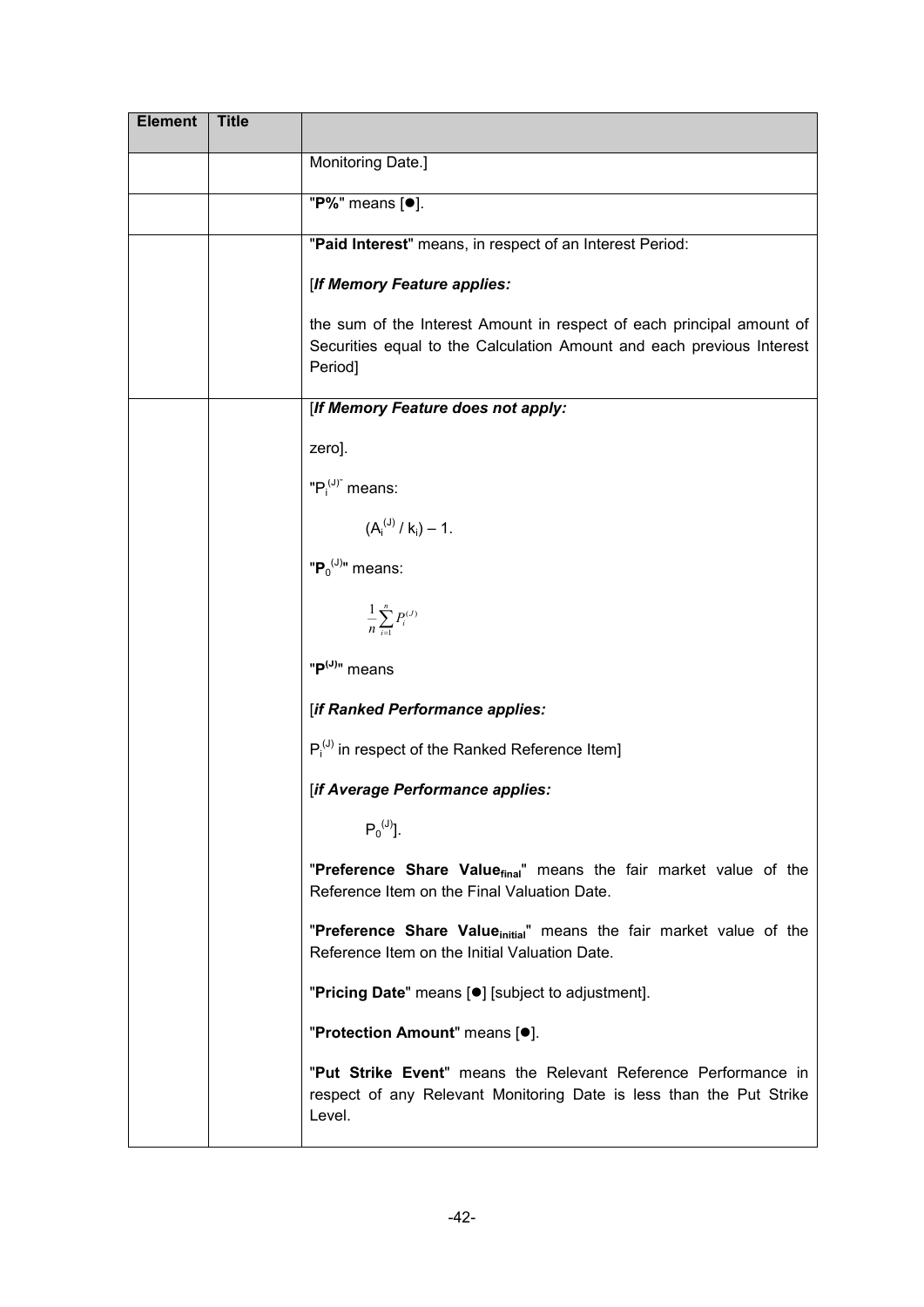| <b>Element</b> | <b>Title</b> |                                                                                                                                                                                                                                                                                                                                                                                                                                                                                      |
|----------------|--------------|--------------------------------------------------------------------------------------------------------------------------------------------------------------------------------------------------------------------------------------------------------------------------------------------------------------------------------------------------------------------------------------------------------------------------------------------------------------------------------------|
|                |              | "Put Strike Level" means [.].                                                                                                                                                                                                                                                                                                                                                                                                                                                        |
|                |              | "R" means:                                                                                                                                                                                                                                                                                                                                                                                                                                                                           |
|                |              | [if Average Return applies:                                                                                                                                                                                                                                                                                                                                                                                                                                                          |
|                |              | $\frac{1}{M}\sum_{j=1}^{M}LR^{(J)}$                                                                                                                                                                                                                                                                                                                                                                                                                                                  |
|                |              | [if Summed Return applies:                                                                                                                                                                                                                                                                                                                                                                                                                                                           |
|                |              | $\sum_{j=1}^{M}LR^{(J)}$                                                                                                                                                                                                                                                                                                                                                                                                                                                             |
|                |              | [if Compounded Return applies:                                                                                                                                                                                                                                                                                                                                                                                                                                                       |
|                |              | $\prod\nolimits_{J=1}^{M}(1+LR^{(J)})-1$                                                                                                                                                                                                                                                                                                                                                                                                                                             |
|                |              | "Range Observation Cut-Off Date" means [.].                                                                                                                                                                                                                                                                                                                                                                                                                                          |
|                |              | "Range Observation Date" means [.].                                                                                                                                                                                                                                                                                                                                                                                                                                                  |
|                |              | "Range Observation Period" means [.].                                                                                                                                                                                                                                                                                                                                                                                                                                                |
|                |              | "Ranked Reference Item" means the Reference Item in respect of<br>which $P_i^{(J)}$ is, in the determination of the Calculation Agent, ranked as<br>the nth number (for which purposes the largest positive $P_i^{(J)}$ (or, if none,<br>the smallest negative $P_i^{(J)}$ ) will be ranked as the first number), provided<br>that if $P_i^{(0)}$ is the same number with respect to two or more Reference<br>Items the Calculation Agent shall determine the Ranked Reference Item. |
|                |              | "Ranked Relevant Reference Performance" means:                                                                                                                                                                                                                                                                                                                                                                                                                                       |
|                |              | [if Capital Barrier Event 3, Trigger Early Redemption Event 4 or<br>Trigger Early Event 2 applies:                                                                                                                                                                                                                                                                                                                                                                                   |
|                |              | the weighted average of the Single Underlying Relevant Reference<br>Performances in respect of each Reference Item, the relevant time and<br>the Relevant Monitoring Date, weighted by reference to the Ranked<br>Weighting which will be allocated to such Reference Item on the basis of<br>the ranking of the relevant Single Underlying Relevant Reference<br>Performance]                                                                                                       |
|                |              | [If Capital Barrier Event 3, Trigger Early Redemption Event 4 or<br>Trigger Early Event 2 does not apply:                                                                                                                                                                                                                                                                                                                                                                            |
|                |              | the weighted average of the Single Underlying Relevant Reference<br>Performances in respect of each Reference Item and the Relevant                                                                                                                                                                                                                                                                                                                                                  |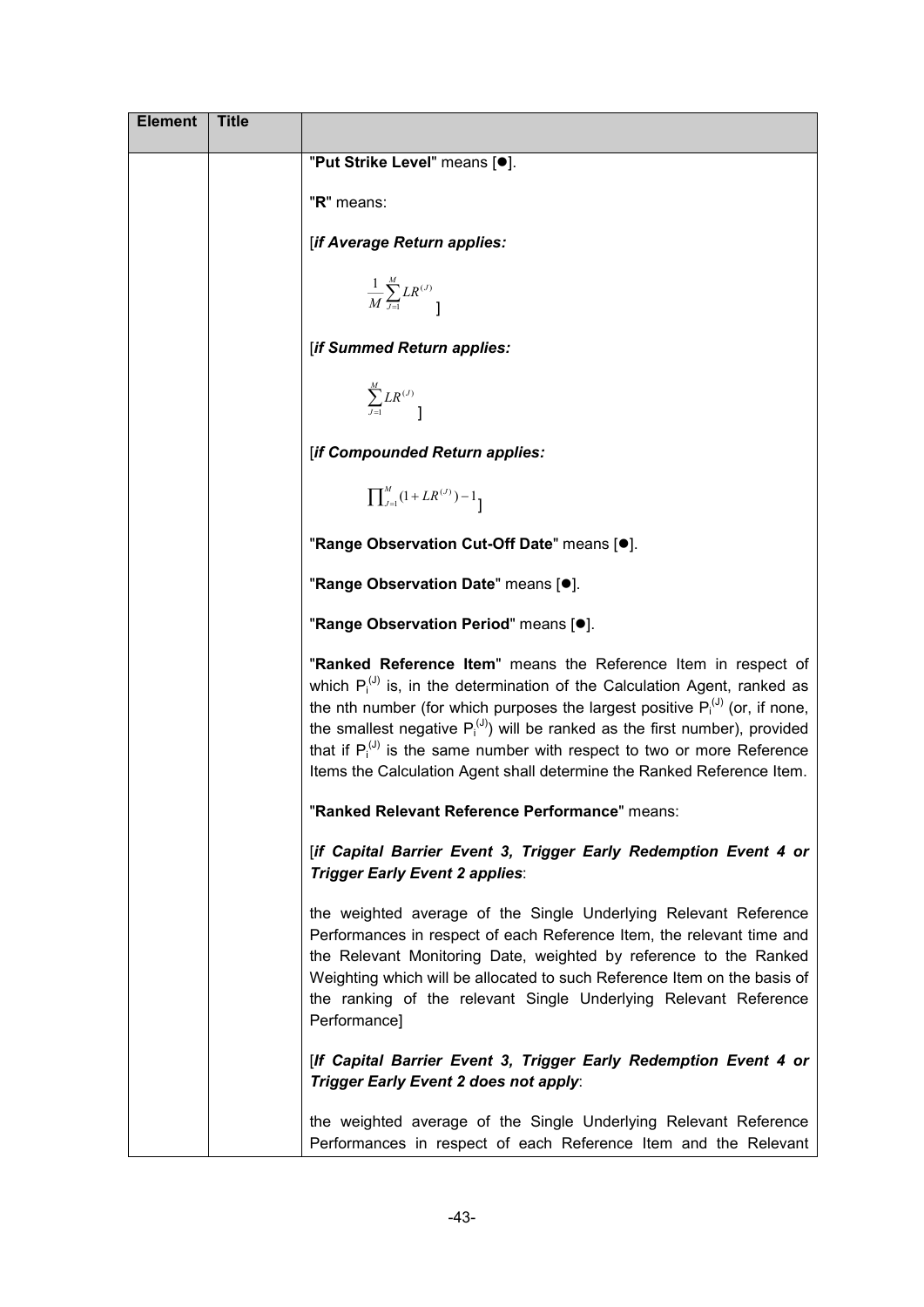| <b>Element</b> | <b>Title</b> |                                                                                                                                                                                                                                                                                                                                                                                                                                                                                                                                                                                            |
|----------------|--------------|--------------------------------------------------------------------------------------------------------------------------------------------------------------------------------------------------------------------------------------------------------------------------------------------------------------------------------------------------------------------------------------------------------------------------------------------------------------------------------------------------------------------------------------------------------------------------------------------|
|                |              | Monitoring Date, weighted by reference to the Ranked Weighting which<br>will be allocated to such Reference Item on the basis of the ranking of<br>the relevant Single Underlying Relevant Reference Performance.]                                                                                                                                                                                                                                                                                                                                                                         |
|                |              | "Ranked Weighting" means [specify a weighting per ranked Single<br>Underlying Relevant Reference Performance].                                                                                                                                                                                                                                                                                                                                                                                                                                                                             |
|                |              | "Rate of Interest" means, in respect of an Interest Period, [[.] per cent.<br>[per annum]/the rate determined in accordance with [Screen Rate<br>Determination/ISDA Rate Determination] in Condition 4, with the<br>[Reference Banks, Reference Rate, Relevant Screen Page, Relevant<br>Time and Interest Determination Date herein/Floating Rate Option,<br>Designated Maturity and Reset Date herein]/Rate of Interest 1/Rate of<br>Interest 2/Rate of Interest 3/Rate of Interest 4/Rate of Interest 5/Rate of<br>Interest 6/Rate of Interest 7/Rate of Interest 8/Rate of Interest 9]. |
|                |              | "Rate of Interest 1" means, in respect of an Interest Period, a rate<br>calculated by the Calculation Agent equal to:                                                                                                                                                                                                                                                                                                                                                                                                                                                                      |
|                |              | $XXX\% \times N$ .                                                                                                                                                                                                                                                                                                                                                                                                                                                                                                                                                                         |
|                |              | "Rate of Interest 2" means, in respect of an Interest Period, a rate<br>calculated by the Calculation Agent equal to:                                                                                                                                                                                                                                                                                                                                                                                                                                                                      |
|                |              | $XXX\% \times (nn/N)$ .                                                                                                                                                                                                                                                                                                                                                                                                                                                                                                                                                                    |
|                |              | "Rate of Interest 3" means, in respect of an Interest Period, XXX%.                                                                                                                                                                                                                                                                                                                                                                                                                                                                                                                        |
|                |              | "Rate of Interest 4" means, in respect of an Interest Period, a rate<br>calculated by the Calculation Agent equal to:                                                                                                                                                                                                                                                                                                                                                                                                                                                                      |
|                |              | $P\% \times [T\% + Max$ (Floor, Relevant Reference Performance<br>in respect of the Relevant Monitoring Date in respect of the<br>relevant Interest Period - XXX%)].                                                                                                                                                                                                                                                                                                                                                                                                                       |
|                |              | "Rate of Interest 5" means, in respect of an Interest Period, a rate<br>calculated by the Calculation Agent equal to:                                                                                                                                                                                                                                                                                                                                                                                                                                                                      |
|                |              | Rate of Interest in respect of the previous Interest Period +<br>XXX% + Composite Rate.                                                                                                                                                                                                                                                                                                                                                                                                                                                                                                    |
|                |              | "Rate of Interest 6" means, in respect of an Interest Period, a rate<br>calculated by the Calculation Agent equal to:                                                                                                                                                                                                                                                                                                                                                                                                                                                                      |
|                |              | XXX% + Composite Rate.                                                                                                                                                                                                                                                                                                                                                                                                                                                                                                                                                                     |
|                |              | "Rate of Interest 7" means, in respect of an Interest Period, a rate                                                                                                                                                                                                                                                                                                                                                                                                                                                                                                                       |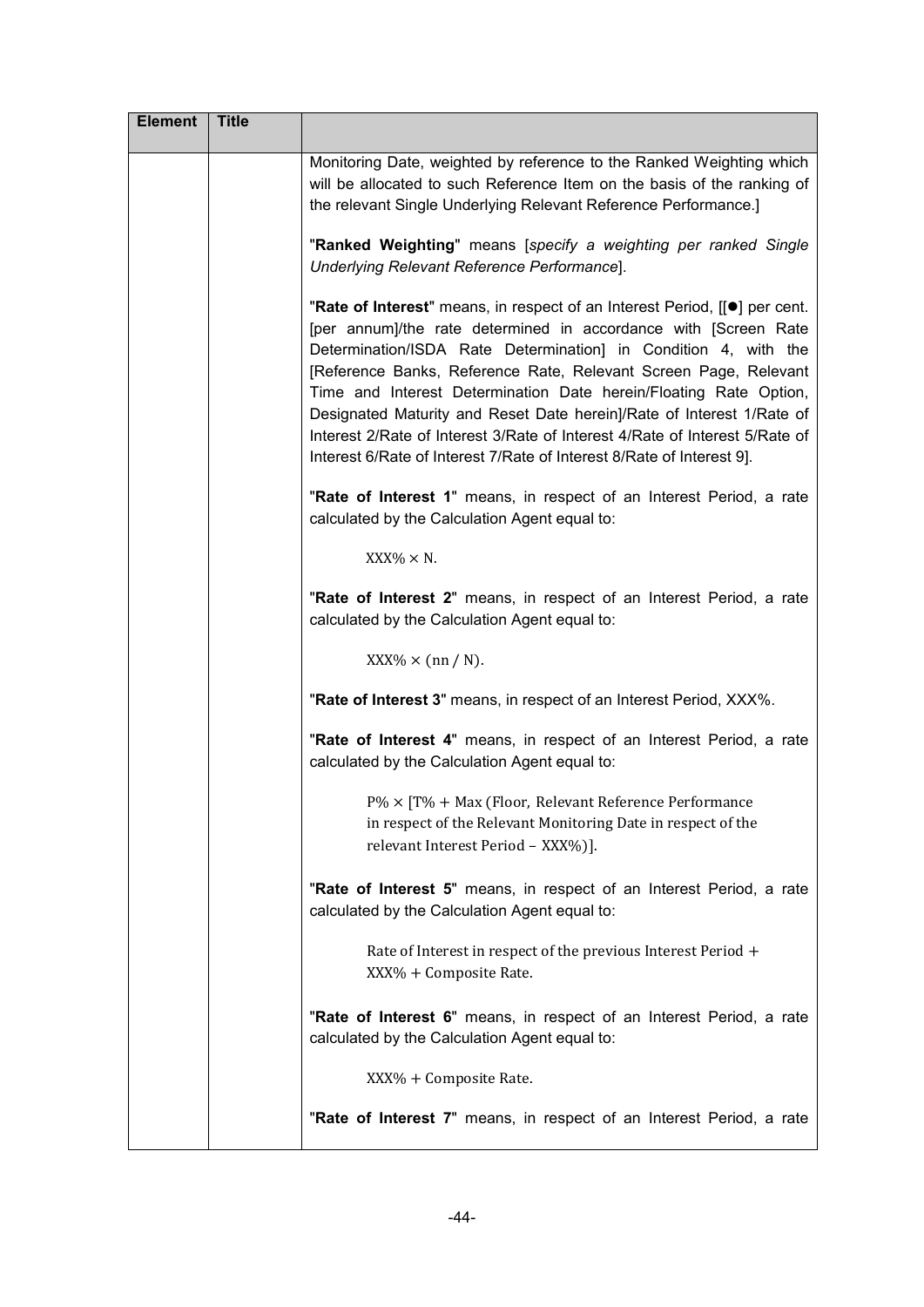| <b>Element</b> | <b>Title</b> |                                                                                                                                                                                                     |
|----------------|--------------|-----------------------------------------------------------------------------------------------------------------------------------------------------------------------------------------------------|
|                |              | calculated by the Calculation Agent equal to:                                                                                                                                                       |
|                |              | YYY% x [T% + Max (Floor, Relevant Reference Performance in<br>respect of the Relevant Monitoring Date in respect of the relevant<br>Interest Period - Z%)] + Composite Rate.                        |
|                |              | "Rate of Interest 8" means, in respect of an Interest Period, a rate<br>calculated by the Calculation Agent equal to:                                                                               |
|                |              | YYY% x [T% x Max (Floor, Relevant Reference Performance in<br>respect of the Relevant Monitoring Date in respect of the relevant<br>Interest Period - Z%)] + Composite Rate.                        |
|                |              | "Rate of Interest 9" means, in respect of an Interest Period, a rate<br>calculated by the Calculation Agent equal to:                                                                               |
|                |              | (a)<br>if the Yieldseeker Bonus Performance in respect of the Relevant<br>Monitoring Date for the Interest Period is equal to or greater<br>than the Yieldseeker High Barrier, Bonus <sub>H</sub> ; |
|                |              | (b)<br>if the Yieldseeker Bonus Performance in respect of the Relevant<br>Monitoring Date for the Interest Period is equal to or less than<br>the Yieldseeker Low Barrier, Bonus <sub>L</sub> ; or  |
|                |              | (c)<br>otherwise, the Yieldseeker Bonus Performance in respect of the<br>Relevant Monitoring Date for the Interest Period.                                                                          |
|                |              | "Reference Banks" means [ <sup>o</sup> ].                                                                                                                                                           |
|                |              | "Reference Item" means [specify index(ices) [and] / currency(ies) [and] /<br>fund(s) [and] / commodity(ies) [and] / share(s) / preference share(s) /<br>ISDA Rate].                                 |
|                |              | "Reference Item Level" means                                                                                                                                                                        |
|                |              | <b>[For Notes:</b>                                                                                                                                                                                  |
|                |              | [where an Index is a Reference Item:                                                                                                                                                                |
|                |              | the Reference Level]                                                                                                                                                                                |
|                |              | [where an Equity or an ETF Fund Share is a Reference Item:                                                                                                                                          |
|                |              | the Reference Price]                                                                                                                                                                                |
|                |              | [where a Commodity is a Reference Item:                                                                                                                                                             |
|                |              | the Relevant Price]                                                                                                                                                                                 |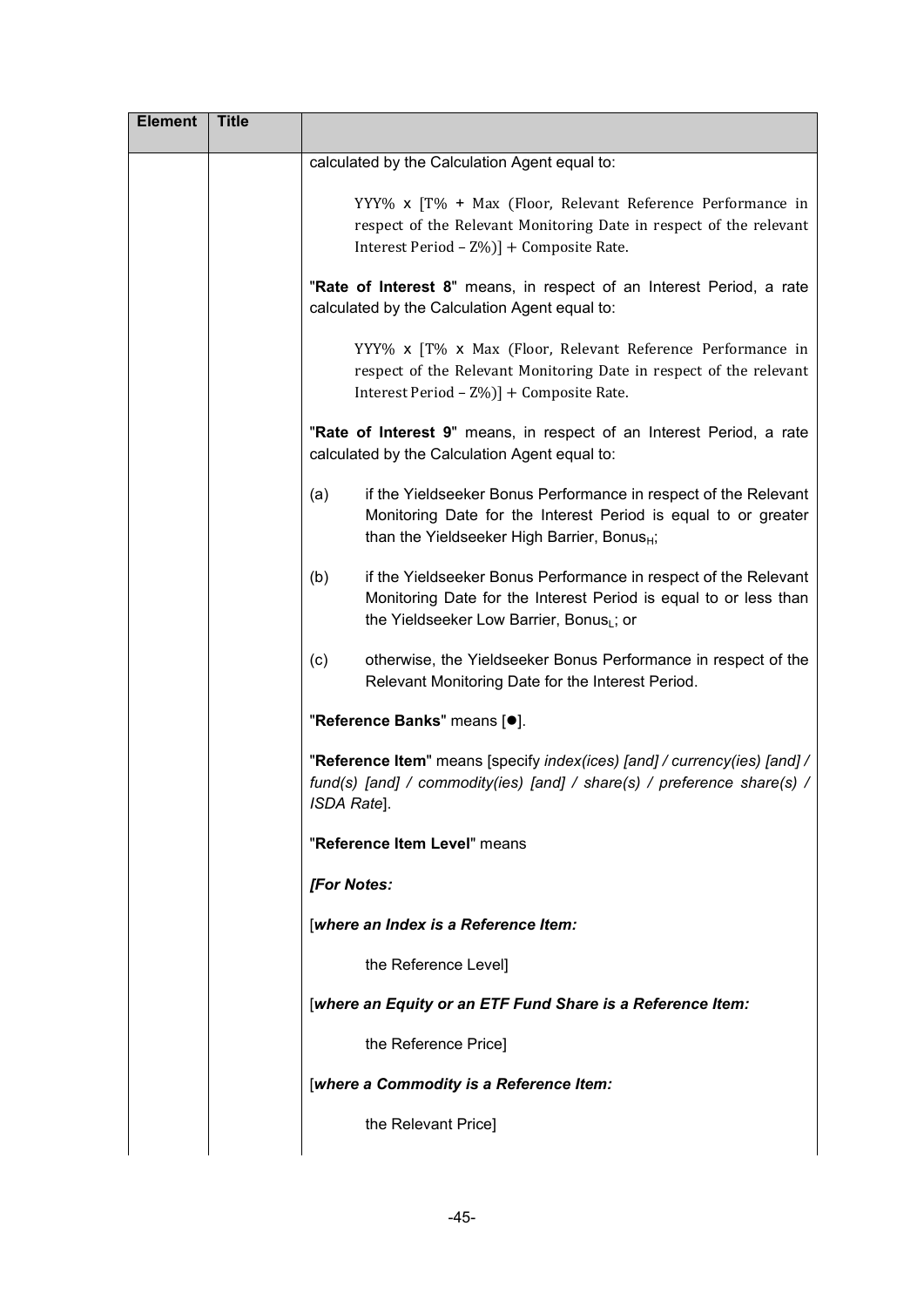| <b>Element</b> | <b>Title</b> |                                                                                                                                                                                                                                                                                                                                                                       |
|----------------|--------------|-----------------------------------------------------------------------------------------------------------------------------------------------------------------------------------------------------------------------------------------------------------------------------------------------------------------------------------------------------------------------|
|                |              | [where a Currency is a Reference Item:                                                                                                                                                                                                                                                                                                                                |
|                |              | the Currency Price]                                                                                                                                                                                                                                                                                                                                                   |
|                |              | [in each case] assuming for such purposes that the Securities relate to a<br>single Reference Item.                                                                                                                                                                                                                                                                   |
|                |              | [Include as required for each Reference Item]]                                                                                                                                                                                                                                                                                                                        |
|                |              | [For W&C Securities:                                                                                                                                                                                                                                                                                                                                                  |
|                |              | the Settlement Price.]                                                                                                                                                                                                                                                                                                                                                |
|                |              | "Reference Level" means the [official closing level of the Reference<br>Item] [level of the Reference Item at the Valuation Time] on [●].                                                                                                                                                                                                                             |
|                |              | "Reference Price" means the [official closing price of the Reference<br>Item] [price of the Reference Item at the Valuation Time] on [●].                                                                                                                                                                                                                             |
|                |              | "Reference Rate" means [ $\bullet$ ].                                                                                                                                                                                                                                                                                                                                 |
|                |              | "Relevant Assets" means [.].                                                                                                                                                                                                                                                                                                                                          |
|                |              | "Relevant Initial Monitoring Date" means [specify relevant Monitoring<br>Dates].                                                                                                                                                                                                                                                                                      |
|                |              | "Relevant Monitoring Date" means [.].                                                                                                                                                                                                                                                                                                                                 |
|                |              | "Relevant Price" means the price or level for the Reference Item on [ $\bullet$ ].                                                                                                                                                                                                                                                                                    |
|                |              | "Relevant Reference Performance"<br>[Single<br>Underlying<br>means<br>Reference<br>Relevant<br>Reference<br>Relevant<br>Performance/Basket<br>Performance/Best-of<br><b>Basket</b><br>Relevant<br>Reference<br>Performance/Outperformance Relevant Reference Performance/Ranked<br>Relevant Reference Performance/Worst-of Basket Relevant Reference<br>Performance]. |
|                |              | "Relevant Screen Page" means [ <sup>o</sup> ].                                                                                                                                                                                                                                                                                                                        |
|                |              | "Relevant Time" means [ <sup>o</sup> ].                                                                                                                                                                                                                                                                                                                               |
|                |              | "Relevant Valuation" means [Relevant Valuation 1/Relevant Valuation<br>2/Relevant Valuation 3/Relevant Valuation 4].                                                                                                                                                                                                                                                  |
|                |              | "Relevant Valuation 1" means:                                                                                                                                                                                                                                                                                                                                         |
|                |              | [if Capital Barrier Event 3, Trigger Early Redemption Event 4 or<br>Trigger Early Event 2 applies:                                                                                                                                                                                                                                                                    |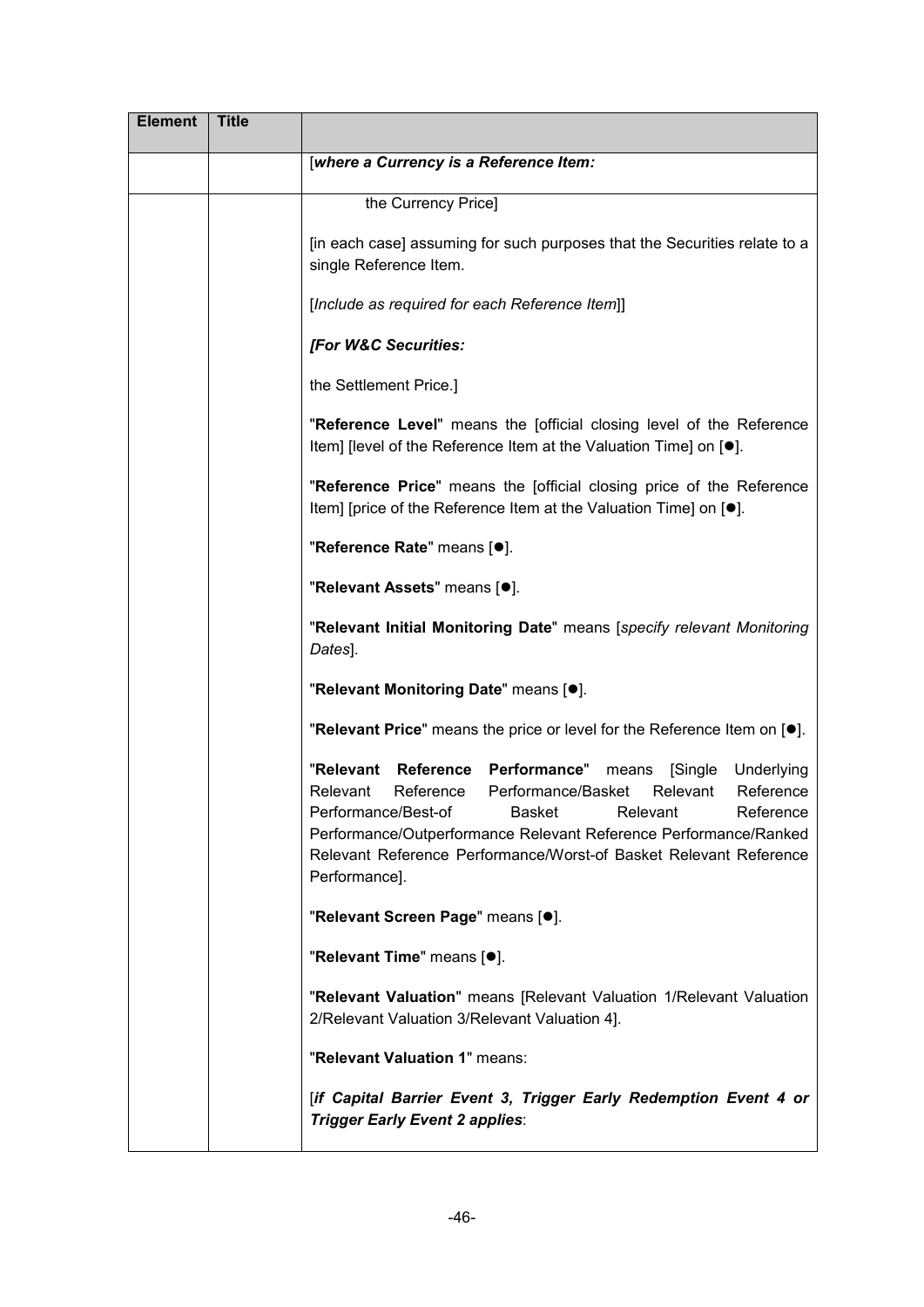| <b>Element</b> | <b>Title</b> |                                                                                                                                                                                                                                          |
|----------------|--------------|------------------------------------------------------------------------------------------------------------------------------------------------------------------------------------------------------------------------------------------|
|                |              | (a) for the purposes of a Capital Barrier Event, the Reference Item Level<br>in respect of a Reference Item, the relevant time and the Relevant<br>Monitoring Date; and                                                                  |
|                |              | (b) otherwise, the Reference Item Level in respect of a Reference Item<br>and the Relevant Monitoring Date.]                                                                                                                             |
|                |              | [If Capital Barrier Event 3, Trigger Early Redemption Event 4 or<br>Trigger Early Event 2 does not apply:                                                                                                                                |
|                |              | the Reference Item Level in respect of a Reference Item and the<br>Relevant Monitoring Date.]                                                                                                                                            |
|                |              | "Relevant Valuation 2" means:                                                                                                                                                                                                            |
|                |              | [if Capital Barrier Event 3 applies:                                                                                                                                                                                                     |
|                |              | (a) for the purposes of a Capital Barrier Event, the arithmetic average of<br>the Reference Item Levels in respect of a Reference Item, the relevant<br>time and the Monitoring Dates in respect of the Relevant Monitoring<br>Date; and |
|                |              | (b) otherwise, the arithmetic average of the Reference Item Levels in<br>respect of a Reference Item and the Monitoring Dates in respect of the<br>Relevant Monitoring Date.]                                                            |
|                |              | [If Capital Barrier Event 3 does not apply:                                                                                                                                                                                              |
|                |              | the arithmetic average of the Reference Item Levels in respect of a<br>Reference Item and the Monitoring Dates in respect of the Relevant<br>Monitoring Date.]                                                                           |
|                |              | "Relevant Valuation 3" means:                                                                                                                                                                                                            |
|                |              | [if Capital Barrier Event 3 applies:                                                                                                                                                                                                     |
|                |              | (a) for the purposes of a Capital Barrier Event, the highest of the<br>Reference Item Levels in respect of a Reference Item, the relevant time<br>and the Monitoring Dates in respect of the Relevant Monitoring Date;<br>and            |
|                |              | (b) otherwise, the highest of the Reference Item Levels in respect of a<br>Reference Item and the Monitoring Dates in respect of the Relevant<br>Monitoring Date.]                                                                       |
|                |              | [If Capital Barrier Event 3 does not apply:                                                                                                                                                                                              |
|                |              | the highest of the Reference Item Levels in respect of a Reference Item                                                                                                                                                                  |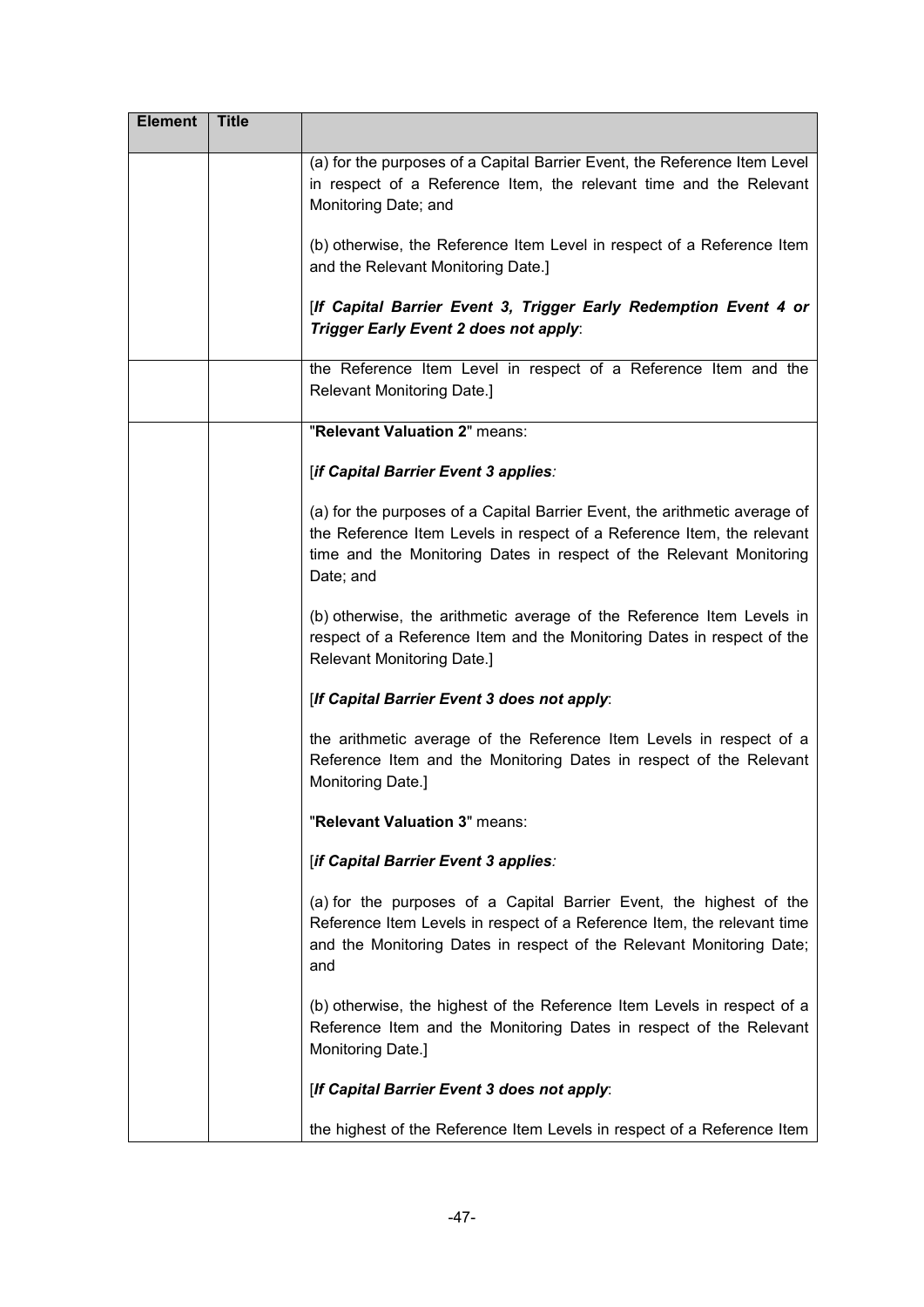| <b>Element</b> | <b>Title</b> |                                                                                                                                                                                                                              |
|----------------|--------------|------------------------------------------------------------------------------------------------------------------------------------------------------------------------------------------------------------------------------|
|                |              | and the Monitoring Dates in respect of the Relevant Monitoring Date.]                                                                                                                                                        |
|                |              | "Relevant Valuation 4" means:                                                                                                                                                                                                |
|                |              | [if Capital Barrier Event 3 applies:                                                                                                                                                                                         |
|                |              | (a) for the purposes of a Capital Barrier Event, the lowest of the<br>Reference Item Levels in respect of a Reference Item, the relevant time<br>and the Monitoring Dates in respect of the Relevant Monitoring Date;<br>and |
|                |              | (b) otherwise, the lowest of the Reference Item Levels in respect of a<br>Reference Item and the Monitoring Dates in respect of the Relevant<br>Monitoring Date.]                                                            |
|                |              | [If Capital Barrier Event 3 does not apply:                                                                                                                                                                                  |
|                |              | the lowest of the Reference Item Levels in respect of a Reference Item<br>and the Monitoring Dates in respect of the Relevant Monitoring Date.]                                                                              |
|                |              | "Reset Date" means [ <sup>o</sup> ].                                                                                                                                                                                         |
|                |              | "S" means Single Underlying Relevant Reference Performance in<br>respect of the Relevant Monitoring Date.                                                                                                                    |
|                |              | "Second Number of Hours" means [ <sup>o</sup> ]                                                                                                                                                                              |
|                |              | "Second Outperformance Reference Item" means [.].                                                                                                                                                                            |
|                |              | "[Specified/Settlement] Currency" means [.].                                                                                                                                                                                 |
|                |              | "Settlement Price" means                                                                                                                                                                                                     |
|                |              | [where an Index is a Reference Item:                                                                                                                                                                                         |
|                |              | the Reference Level]                                                                                                                                                                                                         |
|                |              | [where an Equity or an ETF Fund Share is a Reference Item:                                                                                                                                                                   |
|                |              | the Reference Price]                                                                                                                                                                                                         |
|                |              | [where a Commodity is a Reference Item:                                                                                                                                                                                      |
|                |              | the Relevant Price]                                                                                                                                                                                                          |
|                |              | [where a Currency is a Reference Item:                                                                                                                                                                                       |
|                |              | the Currency Price]                                                                                                                                                                                                          |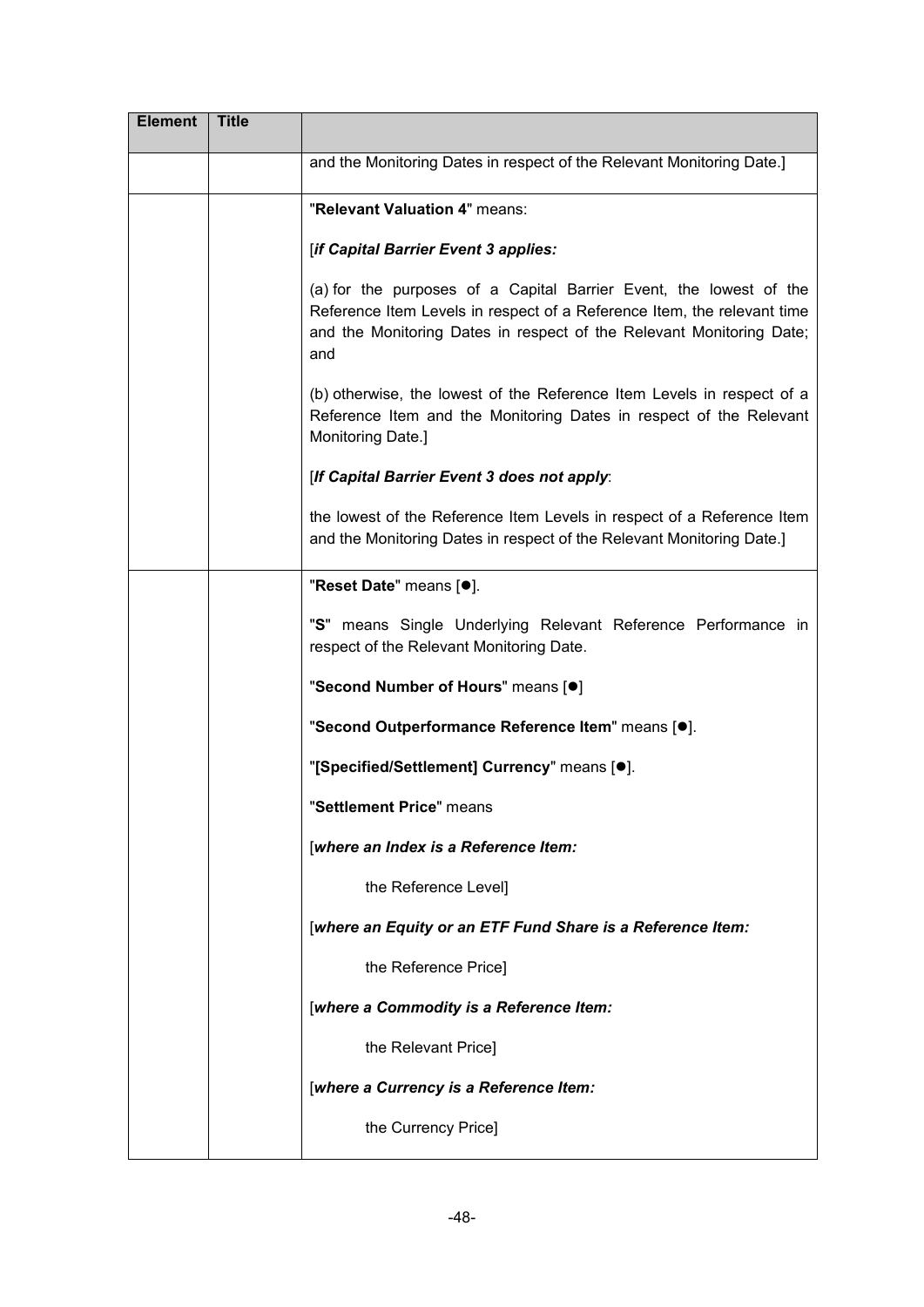| <b>Element</b> | <b>Title</b> |                                                                                                                                                                                |
|----------------|--------------|--------------------------------------------------------------------------------------------------------------------------------------------------------------------------------|
|                |              | [for Interest Rate Linked Warrants:                                                                                                                                            |
|                |              | the ISDA Rate]                                                                                                                                                                 |
|                |              | [in each case] in respect of the relevant [Relevant Monitoring<br>Date/Monitoring<br>Date/Observation<br>Date/Averaging<br>Date/Pricing<br>Date/Valuation Date/Exercise Date]. |
|                |              | [Include as required for each Reference Item]                                                                                                                                  |
|                |              | "Single Underlying Relevant Reference Performance" means:                                                                                                                      |
|                |              | [if Capital Barrier Event 3 applies:                                                                                                                                           |
|                |              | for purposes of a Capital Barrier Event:<br>(a)                                                                                                                                |
|                |              | [If Final - Initial Level applies:                                                                                                                                             |
|                |              | Relevant Valuation in respect of the relevant time and the<br>Relevant Monitoring Date / Initial Valuation in respect of the<br>Relevant Initial Monitoring Date]              |
|                |              | [Otherwise:                                                                                                                                                                    |
|                |              | Relevant Valuation in respect of the relevant time and the<br>Relevant Monitoring Date]; and                                                                                   |
|                |              | for other purposes:<br>(b)                                                                                                                                                     |
|                |              | Relevant Valuation in respect of the Relevant Monitoring Date /<br>Initial Valuation in respect of the Relevant Initial Monitoring<br>Date.]                                   |
|                |              | [If other Capital Barrier Event or Put Strike Event applies:                                                                                                                   |
|                |              | [If Final - Initial Level does not apply:                                                                                                                                      |
|                |              | for the purposes of a [Capital Barrier Event/Put Strike Event]:<br>(a)                                                                                                         |
|                |              | Relevant Valuation in respect of the Relevant Monitoring Date];<br>and                                                                                                         |
|                |              | (b)<br>for other purposes:                                                                                                                                                     |
|                |              | Relevant Valuation in respect of the Relevant Monitoring Date /<br>Initial Valuation, if applicable, in respect of the Relevant Initial<br>Monitoring Date.]                   |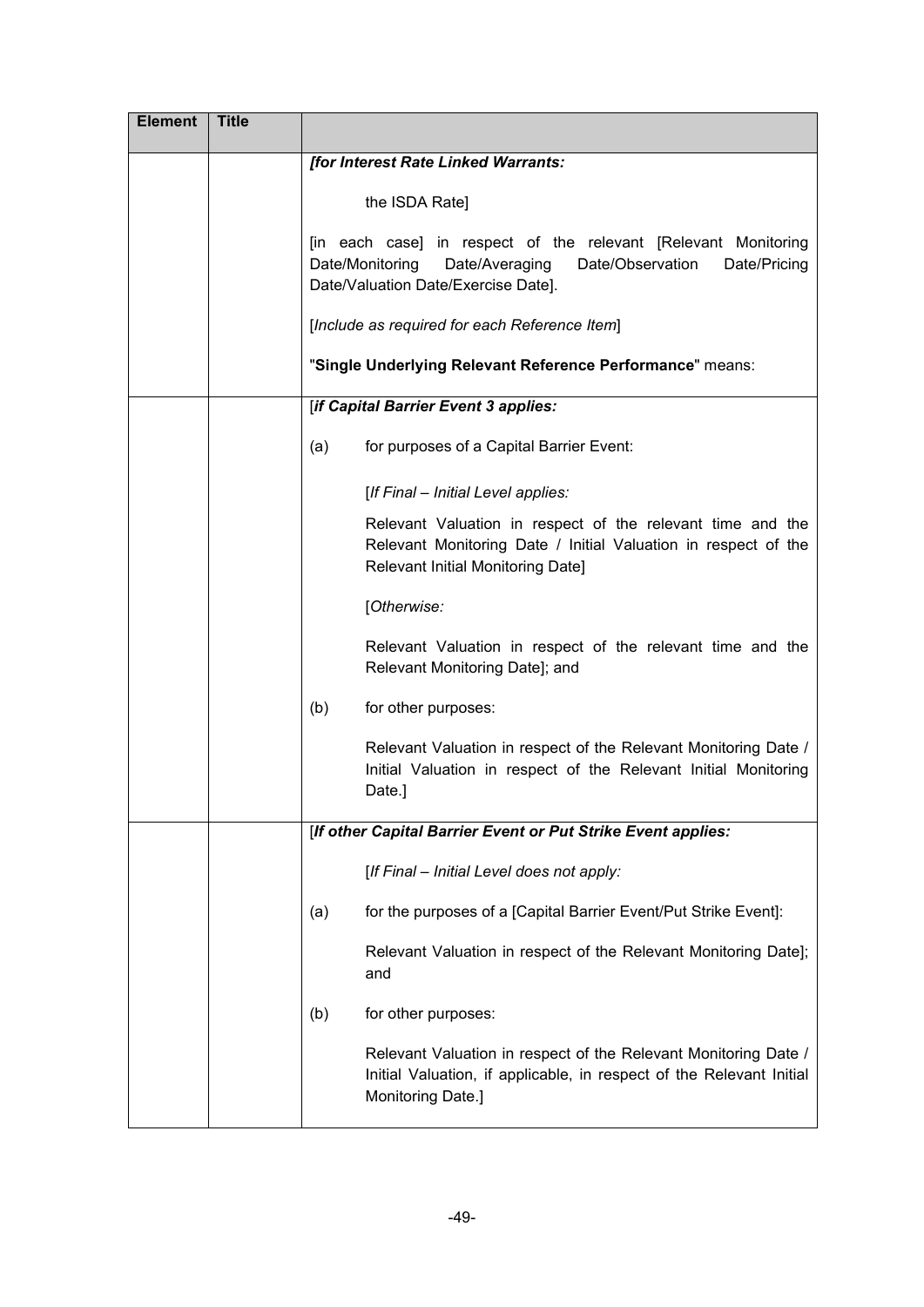| <b>Element</b> | <b>Title</b> |                                                                                                                                                                                                               |
|----------------|--------------|---------------------------------------------------------------------------------------------------------------------------------------------------------------------------------------------------------------|
|                |              | [If Final - Initial applies:                                                                                                                                                                                  |
|                |              | Relevant Valuation in respect of the Relevant Monitoring Date /<br>Initial Valuation, if applicable, in respect of the Relevant Initial<br>Monitoring Date.]]                                                 |
|                |              | [If Trigger Early Redemption Event 4 or Trigger Early Event 2<br>applies:                                                                                                                                     |
|                |              | for purposes of the Trigger Early [Redemption][Cash Settlement]<br>(a)<br>Amount:                                                                                                                             |
|                |              | Initial Valuation, if applicable, in respect of the Relevant Initial<br>Monitoring Date - Relevant Valuation in respect of the relevant<br>time and the Relevant Monitoring Date; or                          |
|                |              | for purposes of the [Final Redemption][Cash Settlement]<br>(b)<br>Amount:                                                                                                                                     |
|                |              | Initial Valuation, if applicable, in respect of the Relevant Initial<br>Monitoring Date – Relevant Valuation in respect of the Relevant<br>Monitoring Date.]                                                  |
|                |              | [if the Notes are Himalayan Redemption Notes or Himalayan W&C<br><b>Securities:</b>                                                                                                                           |
|                |              | Relevant Valuation in respect of the Relevant Monitoring Date]                                                                                                                                                |
|                |              | [If the Notes are not Himalayan Redemption Notes or Himalayan<br>W&C Securities and none of Capital Barrier Event, Put Strike<br>Event, Trigger Early Redemption Event 4 or Trigger Early Event 2<br>applies: |
|                |              | Relevant Valuation in respect of the Relevant Monitoring Date /<br>Initial Valuation, if applicable, in respect of the Relevant Initial<br>Monitoring Date.]                                                  |
|                |              | "Single Yieldseeker Bonus Performance" means:                                                                                                                                                                 |
|                |              | if the Relevant Reference Performance in respect of the relevant<br>(a)<br>Reference Item and the Relevant Monitoring Date is equal to or<br>greater than Cap <sub>i</sub> , BonusHigh <sub>i</sub> ;         |
|                |              | if the Relevant Reference Performance in respect of the relevant<br>(b)<br>Reference Item and the Relevant Monitoring Date is equal to or<br>less than Floor <sub>i</sub> , BonusLow <sub>i</sub> ; or        |
|                |              | otherwise, the Relevant Reference Performance in respect of<br>(c)                                                                                                                                            |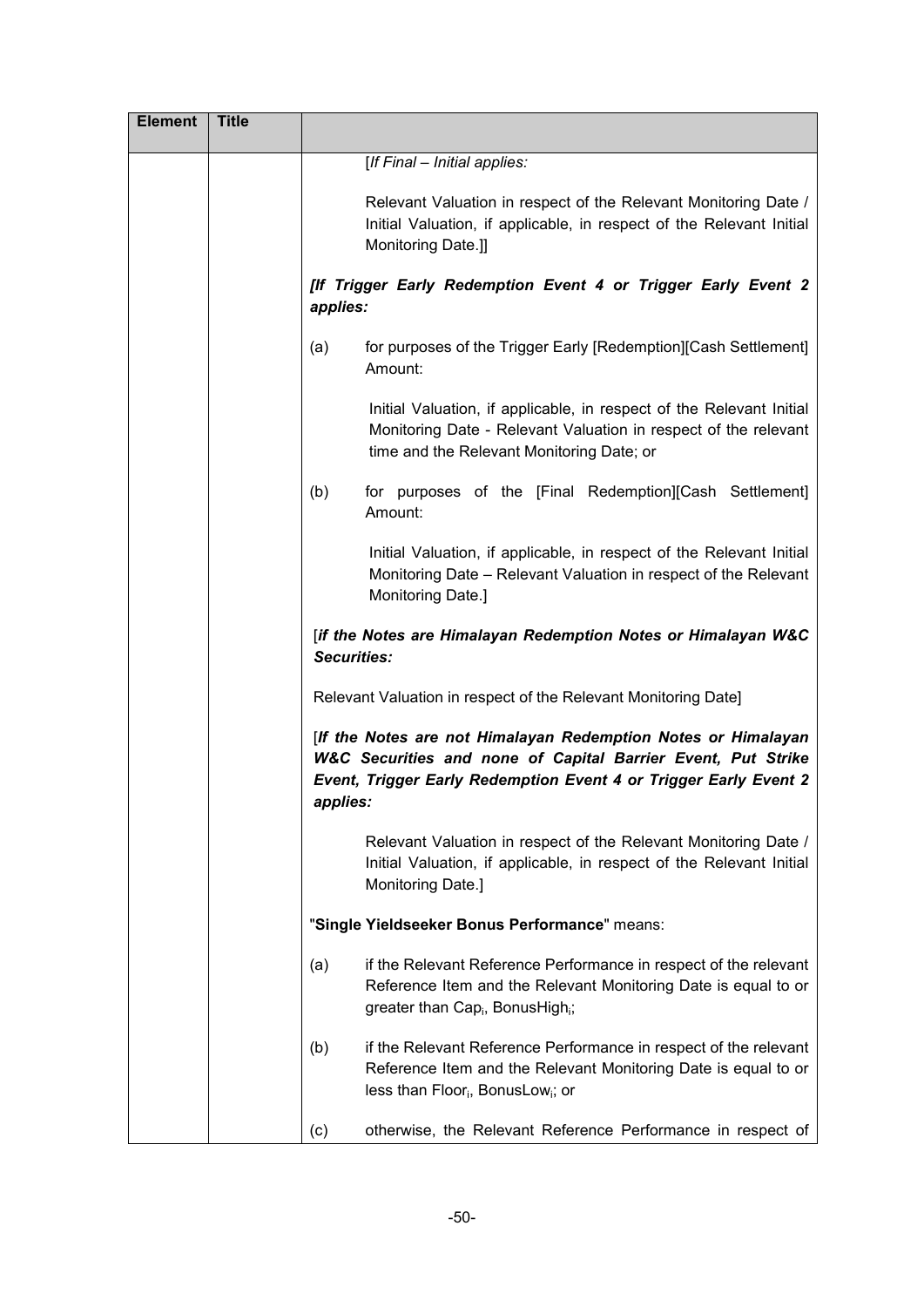| <b>Element</b> | <b>Title</b> |                                                                                                                                                                                                                                                                                                                               |
|----------------|--------------|-------------------------------------------------------------------------------------------------------------------------------------------------------------------------------------------------------------------------------------------------------------------------------------------------------------------------------|
|                |              | the relevant Reference Item and the Relevant Monitoring Date.                                                                                                                                                                                                                                                                 |
|                |              | "Specified Outperformance Relevant Reference Performance"<br>means [Basket Relevant Reference Performance/Best-of Basket<br>Relevant<br>Reference<br>Performance/Ranked<br>Relevant<br>Reference<br>Performance/Single<br>Underlying<br>Relevant<br>Reference<br>Performance/Worst-of Basket Relevant Reference Performance]. |
|                |              | "Switch Barrier Level" means [ <sup>o</sup> ].                                                                                                                                                                                                                                                                                |
|                |              | "Switch Interest Date" means [ <sup>o</sup> ].                                                                                                                                                                                                                                                                                |
|                |              | "Switchable Interest Trigger Event" means the Composite Rate in<br>respect of an Interest Period is[:]                                                                                                                                                                                                                        |
|                |              | [If Upper Switch Barrier applies:                                                                                                                                                                                                                                                                                             |
|                |              | [if Equal to or Greater than applies:                                                                                                                                                                                                                                                                                         |
|                |              | [(a)]<br>equal to or greater than the Switch Barrier Level]                                                                                                                                                                                                                                                                   |
|                |              | [if Greater than applies:                                                                                                                                                                                                                                                                                                     |
|                |              | [(a)]<br>greater than the Switch Barrier Level]][; or]                                                                                                                                                                                                                                                                        |
|                |              | [If Lower Switch Barrier applies:                                                                                                                                                                                                                                                                                             |
|                |              | [if Equal to or Less than applies:                                                                                                                                                                                                                                                                                            |
|                |              | [(b)]<br>equal to or less than the Switch Barrier Level]                                                                                                                                                                                                                                                                      |
|                |              | [if Less than applies:                                                                                                                                                                                                                                                                                                        |
|                |              | [(b)]<br>less than the Switch Barrier Level]].                                                                                                                                                                                                                                                                                |
|                |              | "t" means a Relevant Monitoring Date.                                                                                                                                                                                                                                                                                         |
|                |              | "T" means the number of Relevant Monitoring Dates.                                                                                                                                                                                                                                                                            |
|                |              | "T%" means [ <sup>●</sup> ].                                                                                                                                                                                                                                                                                                  |
|                |              | "Target Business Day" means a day on which the Trans-European<br>Automated Real-Time Gross Settlement Express Transfer (TARGET2)<br>System is open.                                                                                                                                                                           |
|                |              | "Trigger Barrier Level" means [ <sup>o</sup> ].                                                                                                                                                                                                                                                                               |
|                |              | "Trigger Closing" means:                                                                                                                                                                                                                                                                                                      |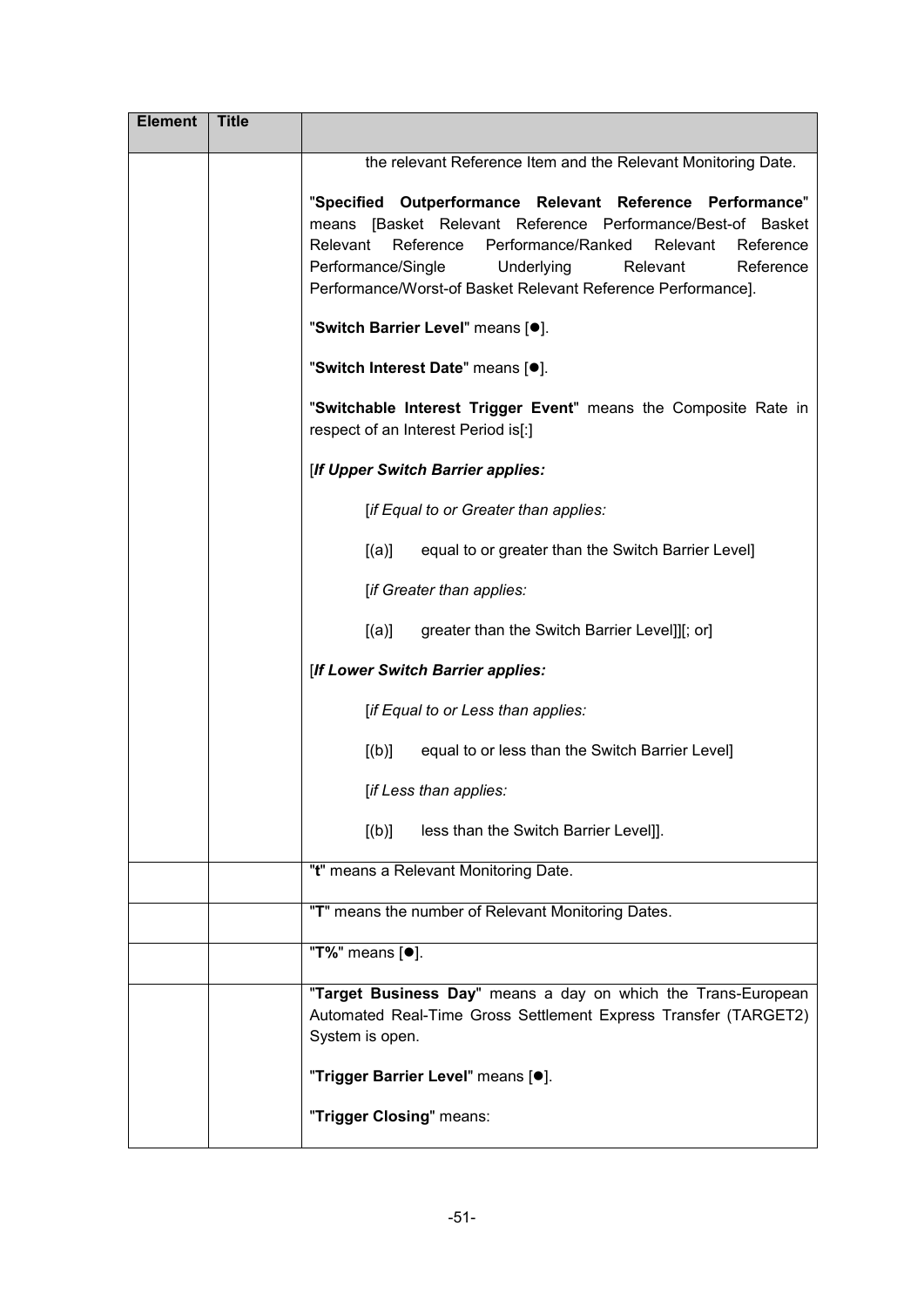| <b>Element</b> | <b>Title</b> |                                                                                                                                                                                                                                        |
|----------------|--------------|----------------------------------------------------------------------------------------------------------------------------------------------------------------------------------------------------------------------------------------|
|                |              | [Where an Index is a Reference Item:                                                                                                                                                                                                   |
|                |              | [Where the Index is not a Multi-Exchange Index:                                                                                                                                                                                        |
|                |              | the actual closing time for the Exchange's regular trading session,]                                                                                                                                                                   |
|                |              | [Where the Index is a Multi-Exchange Index:                                                                                                                                                                                            |
|                |              | the time at which the official closing level of the Index is calculated and<br>published by the Index Sponsor,]]                                                                                                                       |
|                |              | [Where an Equity or an ETF Fund Share is a Reference Item:                                                                                                                                                                             |
|                |              | the actual closing time for the Exchange's regular trading session,]                                                                                                                                                                   |
|                |              | [Where a Commodity is a Reference Item:                                                                                                                                                                                                |
|                |              | the actual closing time for the regular trading session of the market or<br>exchange determined by the Calculation Agent to be relevant for trading<br>in such Commodity (which, for the avoidance of doubt, may be the<br>Exchange),] |
|                |              | all as determined by the Calculation Agent in its sole and absolute<br>discretion].                                                                                                                                                    |
|                |              | "Trigger Early [Exercise/Redemption] Event" means [Trigger Early<br>[Redemption] Event 1/Trigger Early [Redemption] Event 2/Trigger Early<br>Redemption Event 3/Trigger Early Redemption Event 4].                                     |
|                |              | "Trigger Early [Redemption] Event 1" means the Relevant Reference<br>Performance in respect of a Relevant Monitoring Date (the "Trigger<br>Event Date") is:                                                                            |
|                |              | [If Lower Trigger Barrier applies:                                                                                                                                                                                                     |
|                |              | [if Equal to or Greater than applies:                                                                                                                                                                                                  |
|                |              | equal to or greater than the Trigger Barrier Level]<br>[(a)]                                                                                                                                                                           |
|                |              | [if Greater than applies:                                                                                                                                                                                                              |
|                |              | greater than the Trigger Barrier Level]][; [and][/][or]<br>[(a)]                                                                                                                                                                       |
|                |              | [If Upper Trigger Barrier applies:                                                                                                                                                                                                     |
|                |              | [if Equal to or Less than applies:                                                                                                                                                                                                     |
|                |              | equal to or less than the Trigger Barrier Level]<br>[(b)]                                                                                                                                                                              |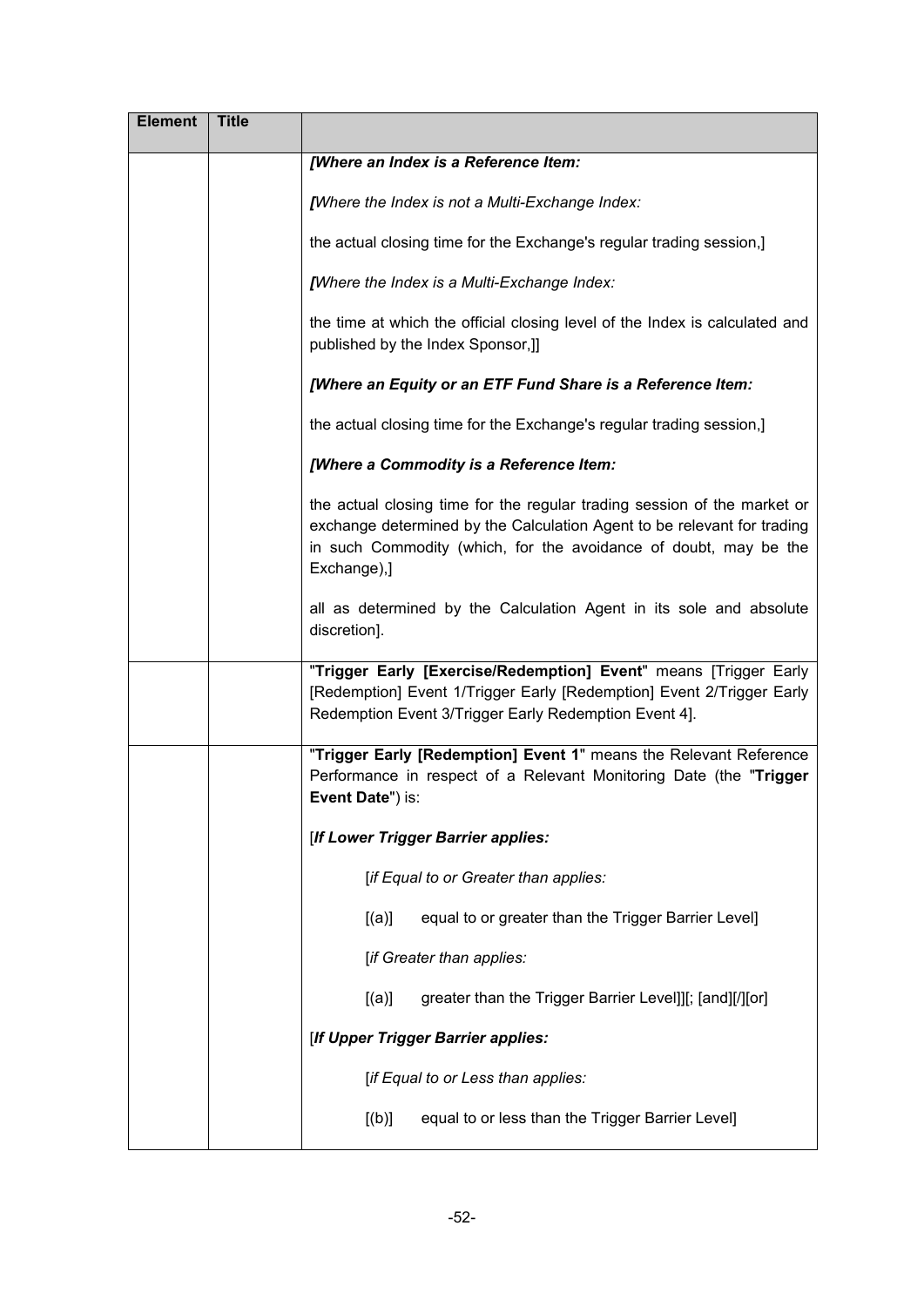| <b>Element</b> | <b>Title</b> |                                                                                                                                                                                                                                              |
|----------------|--------------|----------------------------------------------------------------------------------------------------------------------------------------------------------------------------------------------------------------------------------------------|
|                |              | [if Less than applies:                                                                                                                                                                                                                       |
|                |              | less than the Trigger Barrier Level]].<br>[(b)]                                                                                                                                                                                              |
|                |              | "Trigger Early [Redemption] Event 2" means                                                                                                                                                                                                   |
|                |              | [For Notes:                                                                                                                                                                                                                                  |
|                |              | the Composite Rate in respect of a Relevant Monitoring Date (the<br>"Trigger Event Date") is[:]                                                                                                                                              |
|                |              | [If Upper Trigger Barrier applies:                                                                                                                                                                                                           |
|                |              | [if Equal to or Greater than applies:                                                                                                                                                                                                        |
|                |              | [(a)]<br>equal to or greater than the Trigger Barrier Level]                                                                                                                                                                                 |
|                |              | [if Greater than applies:                                                                                                                                                                                                                    |
|                |              | [(a)]<br>greater than the Trigger Barrier Level]][; or]                                                                                                                                                                                      |
|                |              | [If Lower Trigger Barrier applies:                                                                                                                                                                                                           |
|                |              | [if Equal to or Less than applies:                                                                                                                                                                                                           |
|                |              | [(b)]<br>equal to or less than the Trigger Barrier Level]                                                                                                                                                                                    |
|                |              | [if Less than applies:                                                                                                                                                                                                                       |
|                |              | [(b)]<br>less than the Trigger Barrier Level]].]                                                                                                                                                                                             |
|                |              | [For W&C Securities:                                                                                                                                                                                                                         |
|                |              | the Relevant Reference Performance in respect of any time and a<br>Relevant Monitoring Date in the Trigger Event Period (the "Trigger<br>Event Date") is greater than the Trigger Barrier Level.].                                           |
|                |              | "Trigger Early Redemption Event 3" means the Global Interest in<br>respect of the Interest Period in which the Relevant Monitoring Date falls<br>(the "Trigger Event Date") is equal to or greater than the Trigger Barrier<br>Level.        |
|                |              | "Trigger Early Redemption Event 4" means the Relevant Reference<br>Performance in respect of any time and a Relevant Monitoring Date in<br>the Trigger Event Period (the "Trigger Event Date") is greater than the<br>Trigger Barrier Level. |
|                |              | "Trigger Event Period" means [ <sup>o</sup> ].                                                                                                                                                                                               |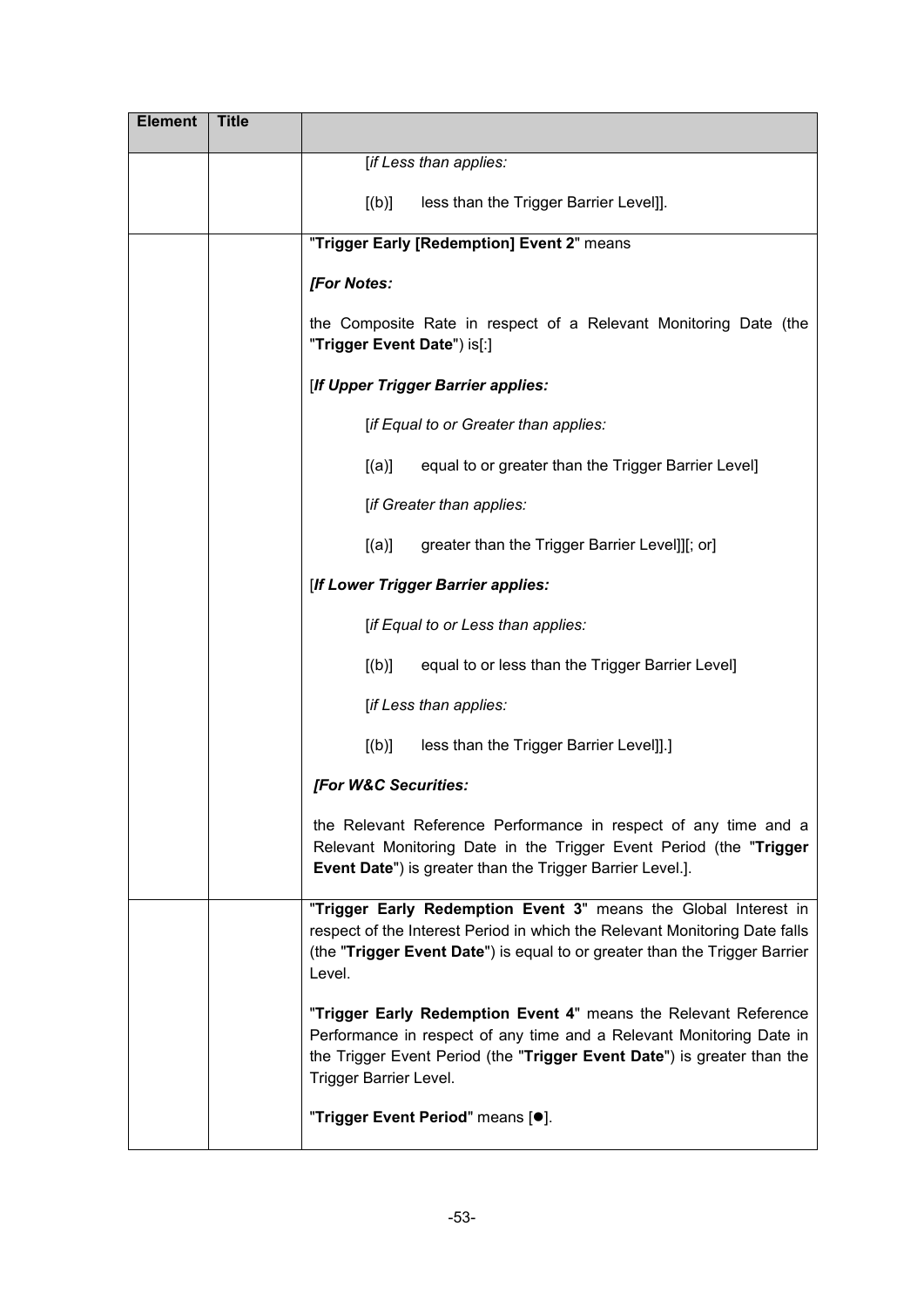| <b>Element</b> | <b>Title</b> |                                                                                                                                                                                                                                                                                                                                         |
|----------------|--------------|-----------------------------------------------------------------------------------------------------------------------------------------------------------------------------------------------------------------------------------------------------------------------------------------------------------------------------------------|
|                |              | "Trigger FX Currency" means [ <sup>o</sup> ].                                                                                                                                                                                                                                                                                           |
|                |              | "Trigger FX Price Source" means [.].                                                                                                                                                                                                                                                                                                    |
|                |              | "Trigger FX Price Source Successor" means:                                                                                                                                                                                                                                                                                              |
|                |              | (a)<br>the successor display page, other published source, information<br>vendor or provider that has been officially designated by the<br>sponsor of the previous Trigger FX Price Source; or                                                                                                                                          |
|                |              | (b)<br>if the sponsor has not officially designated a successor display<br>page, other published source, service or provider (as the case<br>may be), the successor display page, other published source,<br>service or provider, if any, designated by the relevant<br>information vendor or provider (if different from the sponsor). |
|                |              | "Trigger FX Valuation Time" means [.].                                                                                                                                                                                                                                                                                                  |
|                |              | "Trigger Opening" means:                                                                                                                                                                                                                                                                                                                |
|                |              | [Where an Index is a Reference Item:                                                                                                                                                                                                                                                                                                    |
|                |              | [Where the Index is not a Multi-Exchange Index:                                                                                                                                                                                                                                                                                         |
|                |              | the actual opening time for the Exchange's regular trading session,]                                                                                                                                                                                                                                                                    |
|                |              | [Where the Index is a Multi-Exchange Index:                                                                                                                                                                                                                                                                                             |
|                |              | the latest actual opening time for the regular trading session of all the<br>exchanges determined by the Calculation Agent to be relevant for<br>trading in the Component Securities,]]                                                                                                                                                 |
|                |              | [Where an Equity or an ETF Fund Share is a Reference Item:                                                                                                                                                                                                                                                                              |
|                |              | the actual opening time for the Exchange's regular trading session,]                                                                                                                                                                                                                                                                    |
|                |              | [Where a Commodity is a Reference Item:                                                                                                                                                                                                                                                                                                 |
|                |              | the actual opening time for the regular trading session of the market or<br>exchange determined by the Calculation Agent to be relevant for trading<br>in such Commodity (which, for the avoidance of doubt, may be the<br>Exchange),]                                                                                                  |
|                |              | all as determined by the Calculation Agent in its sole and absolute<br>discretion].                                                                                                                                                                                                                                                     |
|                |              | "Valuation Date" means [ <sup>•</sup> ] subject to adjustment.                                                                                                                                                                                                                                                                          |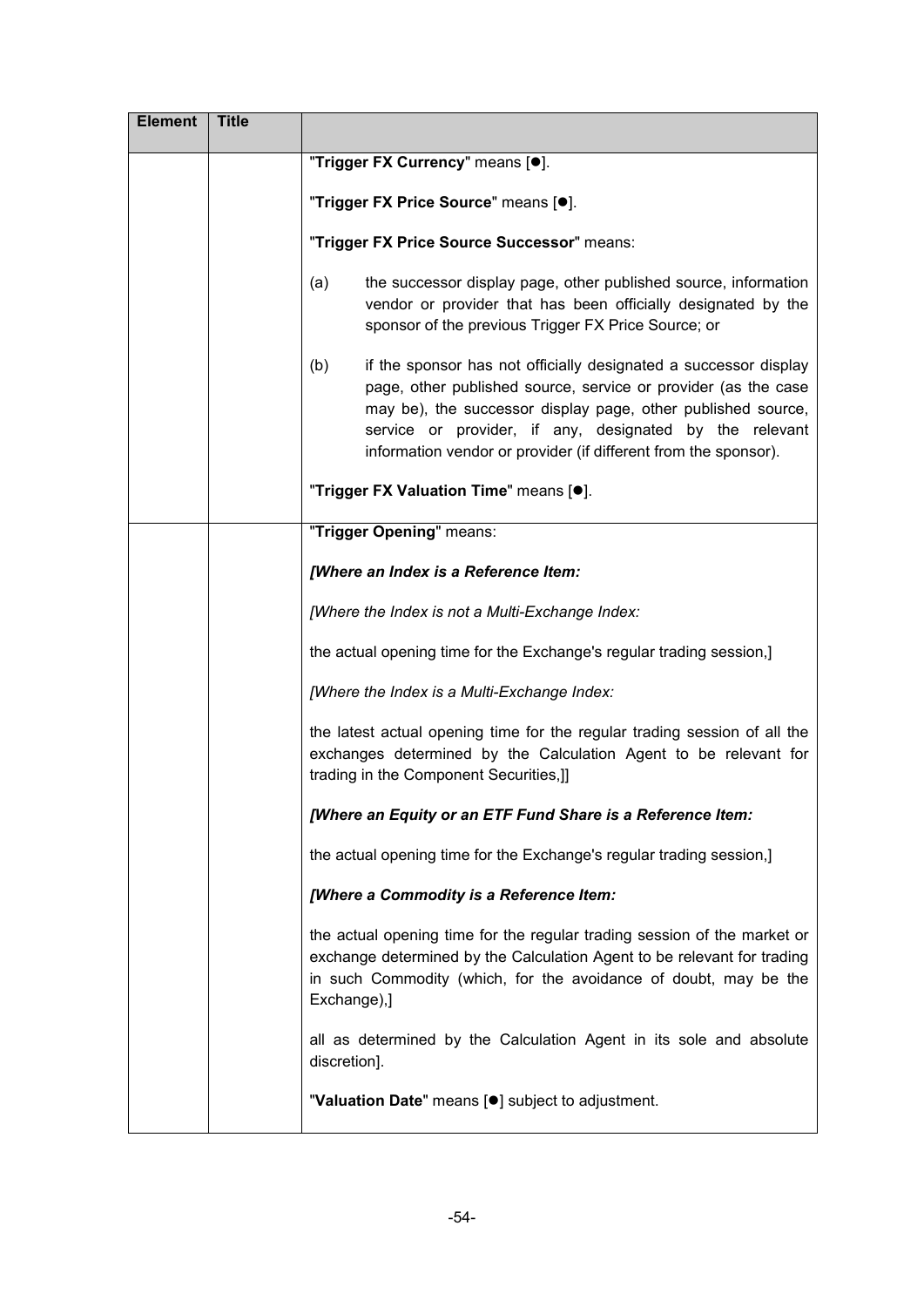| <b>Element</b> | <b>Title</b> |                                                                                                                                                                                                                                                                                                                                                                                                                     |
|----------------|--------------|---------------------------------------------------------------------------------------------------------------------------------------------------------------------------------------------------------------------------------------------------------------------------------------------------------------------------------------------------------------------------------------------------------------------|
|                |              | "Valuation Time" means [.].                                                                                                                                                                                                                                                                                                                                                                                         |
|                |              | "Weighting" or "w" means [ $\bullet$ ].                                                                                                                                                                                                                                                                                                                                                                             |
|                |              | "Worst-of Basket Relevant Reference Performance" means:                                                                                                                                                                                                                                                                                                                                                             |
|                |              | [if Capital Barrier Event 3, Trigger Early Redemption Event 4 or<br>Trigger Early Event 2 applies:                                                                                                                                                                                                                                                                                                                  |
|                |              | the Single Underlying Relevant Reference Performance in respect of the<br>Worst Performer, the relevant time and the Relevant Monitoring Date]                                                                                                                                                                                                                                                                      |
|                |              | [If Capital Barrier Event 3, Trigger Early Redemption Event 4 or<br>Trigger Early Event 2 does not apply:                                                                                                                                                                                                                                                                                                           |
|                |              | the Single Underlying Relevant Reference Performance in respect of the<br>Worst Performer and the Relevant Monitoring Date.]                                                                                                                                                                                                                                                                                        |
|                |              | "Worst Performer" means the Reference Item in respect of which the<br>Single Underlying Relevant Reference Performance is, in the<br>determination of the Calculation Agent, the smallest positive number,<br>provided that if the Single Underlying Relevant Reference Performance<br>is the same number with respect to two or more Reference Items the<br>Calculation Agent shall determine the Worst Performer. |
|                |              | "X%" means [ <sup>●</sup> ].                                                                                                                                                                                                                                                                                                                                                                                        |
|                |              | " $\overline{\text{XXX}\%}$ " means [ $\bullet$ ].                                                                                                                                                                                                                                                                                                                                                                  |
|                |              | "X1%" means [ <sup>●</sup> ].                                                                                                                                                                                                                                                                                                                                                                                       |
|                |              | "X2%" means [ <sup>●</sup> ].                                                                                                                                                                                                                                                                                                                                                                                       |
|                |              | "Y%" means [ <sup>●</sup> ].                                                                                                                                                                                                                                                                                                                                                                                        |
|                |              | "YYY" means [ <sup>•</sup> ].                                                                                                                                                                                                                                                                                                                                                                                       |
|                |              | "Yieldseeker Bonus Performance" means the weighted average of the<br>Single Yieldseeker Bonus Performance in respect of each Reference<br>Item and the Relevant Monitoring Date, weighted by reference to the<br>Weighting specified for such Reference Item in the applicable Final<br>Terms.                                                                                                                      |
|                |              | "Yieldseeker High Barrier" means XXX%.                                                                                                                                                                                                                                                                                                                                                                              |
|                |              | "Yieldseeker Low Barrier" means YYY%.                                                                                                                                                                                                                                                                                                                                                                               |
|                |              | "Z%" means [ <sup>●</sup> ].                                                                                                                                                                                                                                                                                                                                                                                        |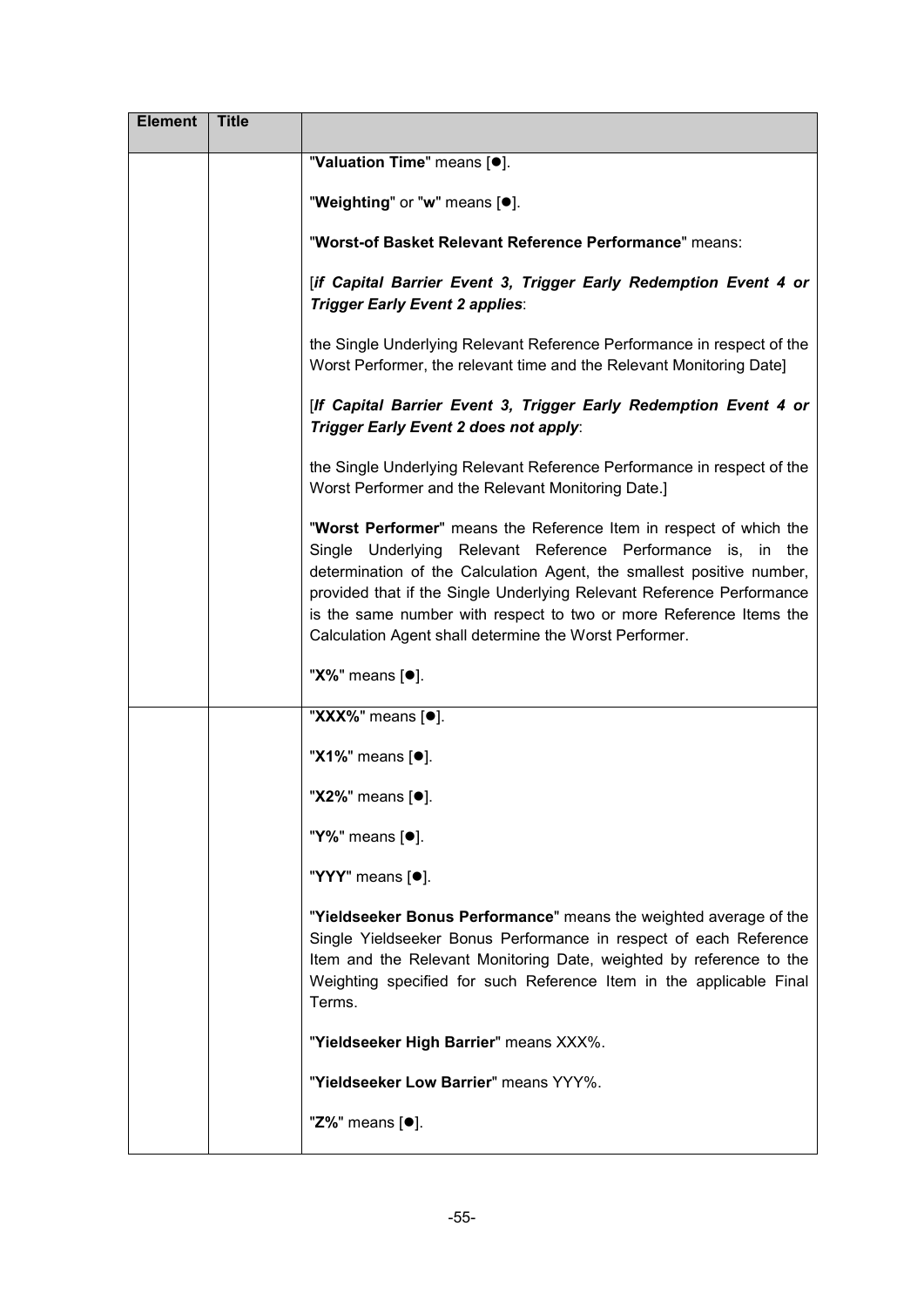| <b>Element</b> | <b>Title</b>                             |                                                                                                                                                                                                                                                                                                                                                                                                                                                                                                                                                                               |
|----------------|------------------------------------------|-------------------------------------------------------------------------------------------------------------------------------------------------------------------------------------------------------------------------------------------------------------------------------------------------------------------------------------------------------------------------------------------------------------------------------------------------------------------------------------------------------------------------------------------------------------------------------|
|                |                                          | [For Reference Item linked Securities and if applicable:                                                                                                                                                                                                                                                                                                                                                                                                                                                                                                                      |
|                |                                          | Other                                                                                                                                                                                                                                                                                                                                                                                                                                                                                                                                                                         |
|                |                                          | The above provisions are subject to adjustment [If the Securities are<br>index or equity linked: in certain circumstances including substitution of<br>the Reference Item[(s)],] as provided in the Conditions of the Securities<br>to take into account events in relation to the Reference Item[(s)] or the<br>Securities. This may lead to adjustments being made to the Securities or<br>in some cases the Securities being terminated early at an amount as set<br>out above.]]                                                                                          |
|                |                                          | <b>Representative of holders</b>                                                                                                                                                                                                                                                                                                                                                                                                                                                                                                                                              |
|                |                                          | Not applicable, the Securities do not provide for a representative of<br>security holders to be appointed.                                                                                                                                                                                                                                                                                                                                                                                                                                                                    |
| C.10           | Derivative<br>componen<br>t in the       | [Not Applicable – There is [no interest payment] [no derivative<br>component in the interest payments].]                                                                                                                                                                                                                                                                                                                                                                                                                                                                      |
|                | interest<br>payment                      | [Payments of interest in respect of the Securities will be determined by<br>reference to the performance of the [insert relevant underlying(s)].                                                                                                                                                                                                                                                                                                                                                                                                                              |
|                |                                          | Please also refer to Element C.9.]                                                                                                                                                                                                                                                                                                                                                                                                                                                                                                                                            |
| C.11           | Admission<br>to Trading                  | Securities issued under the Programme may be listed and admitted to<br>trading on the Irish Stock Exchange's Main Securities Market or such<br>other stock exchange or market specified below, or may be issued on an<br>unlisted basis. If the Securities are listed or admitted to trading, the<br>Securities may be de-listed if the Issuer in good faith determines that it is<br>impracticable or unduly burdensome to maintain such listing or<br>admission to trading. The Issuer is not under any obligation to Holders to<br>maintain any listing of the Securities. |
|                |                                          | [Issue specific summary:                                                                                                                                                                                                                                                                                                                                                                                                                                                                                                                                                      |
|                |                                          | [Application [has been][is expected to be] made by the Issuer (or on its<br>behalf) for the Securities to be [listed on][admitted to] the [Official List] of<br>the [Irish Stock Exchange]/[ <sup>o</sup> ] and admitted to trading on the [main<br>market] of the [Irish Stock Exchange]/[ $\bullet$ ].]                                                                                                                                                                                                                                                                     |
|                |                                          | [The Securities are not intended to be admitted to trading on any<br>market.]]                                                                                                                                                                                                                                                                                                                                                                                                                                                                                                |
| C.15           | How the<br>value of<br>the<br>investment | [Issue specific summary [This Element C.15 only to be included<br>where the Securities are derivative securities for the purpose of<br>Commission Regulation (EC) No. 809/2004 (as amended)]:                                                                                                                                                                                                                                                                                                                                                                                 |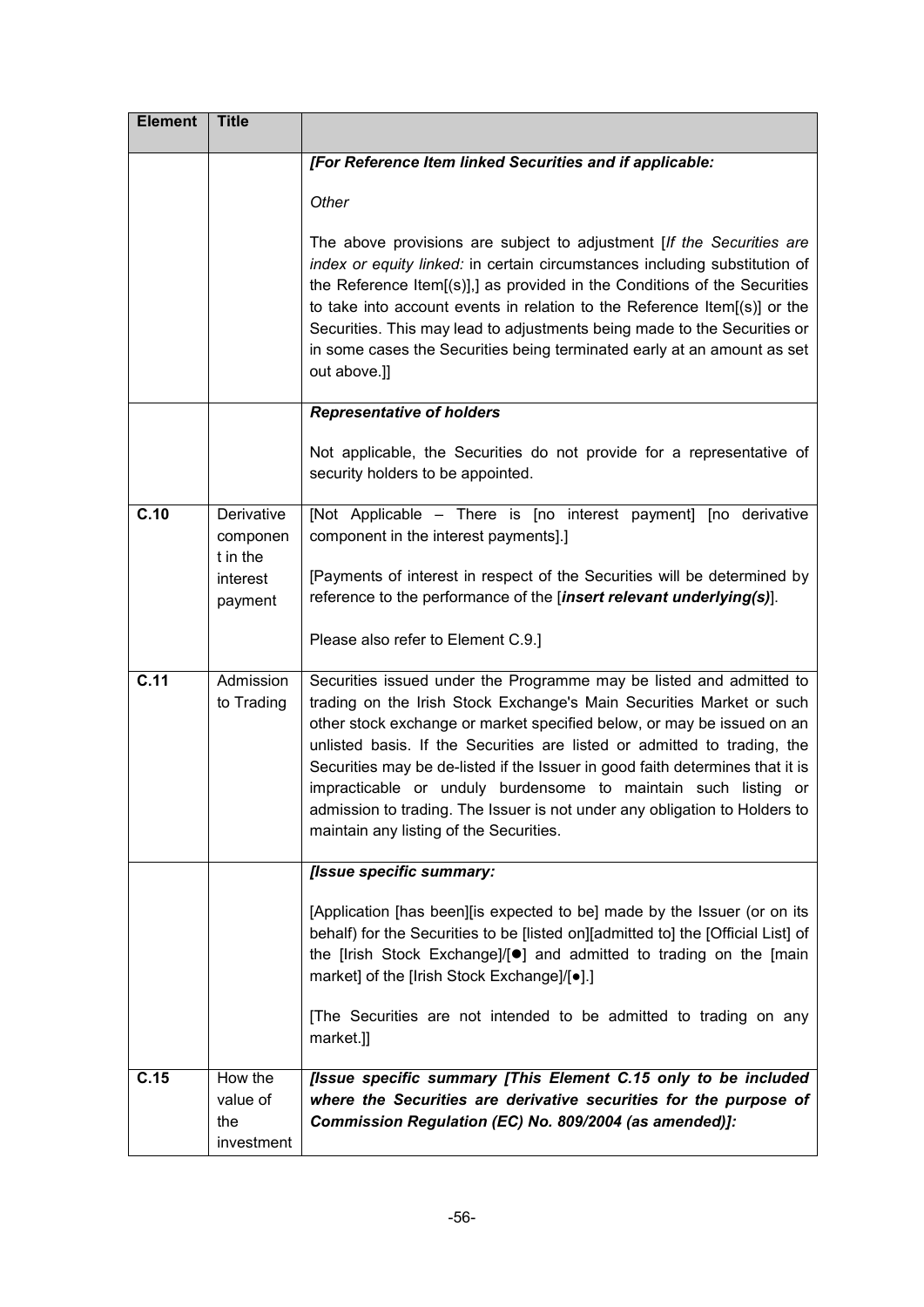| <b>Element</b> | <b>Title</b>                                                     |                                                                                                                                                                                                                                                                                                                                                                                                                                                                                                                                                                                                                                                                                                                                                                                                                                                                                                                                                                                                                                                                                                                                                                   |
|----------------|------------------------------------------------------------------|-------------------------------------------------------------------------------------------------------------------------------------------------------------------------------------------------------------------------------------------------------------------------------------------------------------------------------------------------------------------------------------------------------------------------------------------------------------------------------------------------------------------------------------------------------------------------------------------------------------------------------------------------------------------------------------------------------------------------------------------------------------------------------------------------------------------------------------------------------------------------------------------------------------------------------------------------------------------------------------------------------------------------------------------------------------------------------------------------------------------------------------------------------------------|
|                | is affected<br>by the<br>value of<br>the<br>underlying<br>assets | The [[If the Notes pay interest linked to one or more underlyings: Interest<br>Amount [and the]] [Final Redemption Amount][Cash Settlement<br>Amount][Entitlement] ([in each case,] if any) [payable][deliverable] in<br>respect of the Securities [is/are] calculated by reference to [insert<br>relevant underlying(s)]. The effect that this may have on the Securities<br>is shown in the following table which sets out illustrative values of the<br>amounts that may be [payable][deliverable] depending on the<br>performance of the [insert relevant underlying(s)]:<br>[insert table].<br>[These Securities are derivative securities and their value may go down                                                                                                                                                                                                                                                                                                                                                                                                                                                                                       |
|                |                                                                  | as well as up.]]                                                                                                                                                                                                                                                                                                                                                                                                                                                                                                                                                                                                                                                                                                                                                                                                                                                                                                                                                                                                                                                                                                                                                  |
| C.16           | Expiration<br>Date or<br>Maturity<br>Date of                     | [Issue specific summary [This Element C.16 only to be included<br>where the Securities are derivative securities for the purpose of<br>Commission Regulation (EC) No. 809/2004 (as amended)]:                                                                                                                                                                                                                                                                                                                                                                                                                                                                                                                                                                                                                                                                                                                                                                                                                                                                                                                                                                     |
|                | derivative<br>securities                                         | [For Notes, insert: The Maturity Date is [O][, subject to adjustment].]<br>[For Warrants and Exercisable Certificates, insert: The [Exercise<br>Date[s]] [Exercise Period] [is] [are] [ <sup>o</sup> ], subject to adjustment [If there is<br>an Issuer call option: and to being brought forward at the option of the<br>Issuer as set out above] [If Trigger Early Exercise Event applies: and to<br>being brought forward if a Trigger Early Exercise Event occurs as set out<br>above]. The Settlement Date will fall on or about [.] business days<br>following the [[final] [last occurring] date for valuation (howsoever<br>described) in respect of [insert relevant underlying(s)]] [relevant exercise<br>date].] [For Redeemable Certificates, insert: The Redemption Date is<br>[O][, subject to adjustment] [If there is an Issuer call option and/or a<br>Holder put option: and to being brought forward [at the option of the<br>Issuer] [and][/][or] [at the option of a Holder] as set out above] [If Trigger<br>Early Redemption Event applies: and to being brought forward if a<br>Trigger Early Redemption Event occurs as set out above].] |
| C.17           | Settlement<br>procedure<br>οf<br>derivative<br>securities        | Securities may be cash or physically settled.<br>The Securities will be settled on the applicable Settlement Date,<br>Redemption Date or Maturity Date at the relevant amount per Security<br>or, as may be applicable in the case of equity linked redemption notes or<br>fund linked redemption notes, by delivery of an amount of the relevant<br>assets per Security and in the case of Warrants or Exercisable<br>Certificates, following due exercise.                                                                                                                                                                                                                                                                                                                                                                                                                                                                                                                                                                                                                                                                                                      |
|                |                                                                  | [Issue specific summary [This Element C.17 only to be included<br>where the Securities are derivative securities for the purpose of<br>Commission Regulation (EC) No. 809/2004 (as amended)]:                                                                                                                                                                                                                                                                                                                                                                                                                                                                                                                                                                                                                                                                                                                                                                                                                                                                                                                                                                     |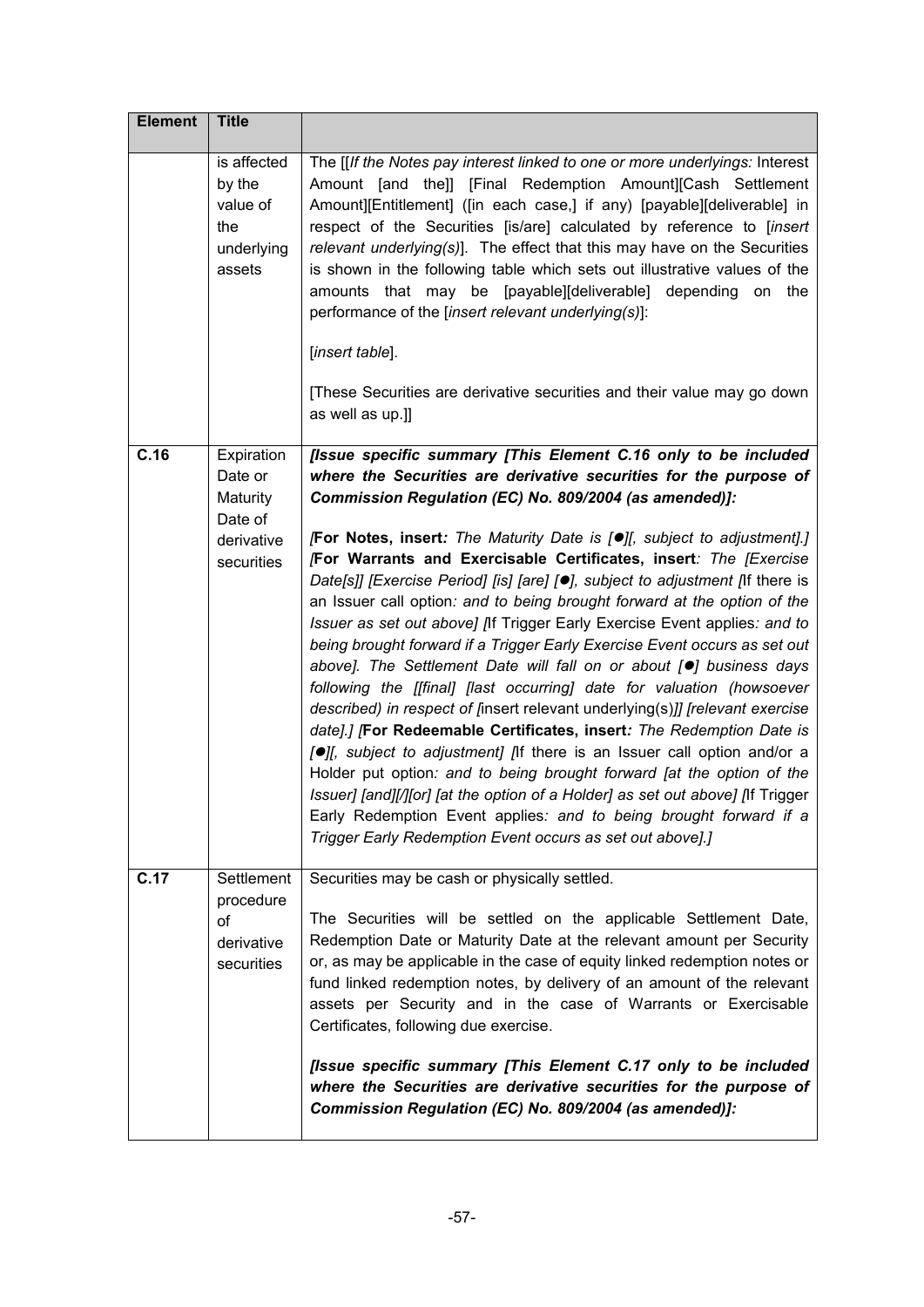| This Series of Securities is [cash/physically] settled.]<br>C.18<br>Descriptio<br>n of how<br>the return<br>Commission Regulation (EC) No. 809/2004 (as amended)]:<br>on<br>derivative<br>securities<br>takes<br>place<br>calculated as follows:<br>[include relevant formula(e) from Element C.9 above]<br>above in relation to the return on the Securities.<br>as well as up.<br>[Insert if the Securities are Italian Listed Exercisable Certificates:<br><b>Exercise of Securities and Renouncement</b><br>The Securities will be automatically exercised on the Exercise Date.<br>Paying Agent.]<br>C.19<br>Final<br>reference<br>Commission Regulation (EC) No. 809/2004 (as amended)]:<br>price of<br>the<br>Underlying | <b>Element</b> | <b>Title</b> |                                                                                                                                                                                                                                                                                                                                                                                                                                               |
|---------------------------------------------------------------------------------------------------------------------------------------------------------------------------------------------------------------------------------------------------------------------------------------------------------------------------------------------------------------------------------------------------------------------------------------------------------------------------------------------------------------------------------------------------------------------------------------------------------------------------------------------------------------------------------------------------------------------------------|----------------|--------------|-----------------------------------------------------------------------------------------------------------------------------------------------------------------------------------------------------------------------------------------------------------------------------------------------------------------------------------------------------------------------------------------------------------------------------------------------|
|                                                                                                                                                                                                                                                                                                                                                                                                                                                                                                                                                                                                                                                                                                                                 |                |              |                                                                                                                                                                                                                                                                                                                                                                                                                                               |
|                                                                                                                                                                                                                                                                                                                                                                                                                                                                                                                                                                                                                                                                                                                                 |                |              | [Issue specific summary [This Element C.18 only to be included<br>where the Securities are derivative securities for the purpose of<br>As further described in Element C.9 above, the [[If the Notes pay interest<br>linked to one or more underlyings: Interest Amount [and the]] [Final<br>Redemption Amount][Cash Settlement Amount][Entitlement] ([in each<br>case,] if any) [payable][deliverable] in respect of the Securities [is/are] |
|                                                                                                                                                                                                                                                                                                                                                                                                                                                                                                                                                                                                                                                                                                                                 |                |              | See also Element C.15 [for interest-bearing Notes: and Element C.10]                                                                                                                                                                                                                                                                                                                                                                          |
|                                                                                                                                                                                                                                                                                                                                                                                                                                                                                                                                                                                                                                                                                                                                 |                |              | These Securities are derivative securities and their value may go down                                                                                                                                                                                                                                                                                                                                                                        |
|                                                                                                                                                                                                                                                                                                                                                                                                                                                                                                                                                                                                                                                                                                                                 |                |              |                                                                                                                                                                                                                                                                                                                                                                                                                                               |
|                                                                                                                                                                                                                                                                                                                                                                                                                                                                                                                                                                                                                                                                                                                                 |                |              |                                                                                                                                                                                                                                                                                                                                                                                                                                               |
|                                                                                                                                                                                                                                                                                                                                                                                                                                                                                                                                                                                                                                                                                                                                 |                |              |                                                                                                                                                                                                                                                                                                                                                                                                                                               |
|                                                                                                                                                                                                                                                                                                                                                                                                                                                                                                                                                                                                                                                                                                                                 |                |              | However the holder of a Security may, prior to the relevant time, on the<br>Exercise Date, renounce such automatic exercise of the Security by the<br>delivery of a duly completed renouncement notice to the Issuing and                                                                                                                                                                                                                     |
|                                                                                                                                                                                                                                                                                                                                                                                                                                                                                                                                                                                                                                                                                                                                 |                |              | [Issue specific summary [This Element C.19 only to be included<br>where the Securities are derivative securities for the purpose of                                                                                                                                                                                                                                                                                                           |
| follows:<br>[include valuation provisions from Element C.9 above].]                                                                                                                                                                                                                                                                                                                                                                                                                                                                                                                                                                                                                                                             |                |              | The value of the [insert relevant underlying $(s)$ ] shall be determined as                                                                                                                                                                                                                                                                                                                                                                   |
|                                                                                                                                                                                                                                                                                                                                                                                                                                                                                                                                                                                                                                                                                                                                 |                |              |                                                                                                                                                                                                                                                                                                                                                                                                                                               |
| C.20<br>Underlying<br>Commission Regulation (EC) No. 809/2004 (as amended)]:                                                                                                                                                                                                                                                                                                                                                                                                                                                                                                                                                                                                                                                    |                |              | [Issue specific summary [This Element C.20 only to be included<br>where the Securities are derivative securities for the purpose of<br>[The [specify type(s) of underlying(s)] specified in Element C.15 above]                                                                                                                                                                                                                               |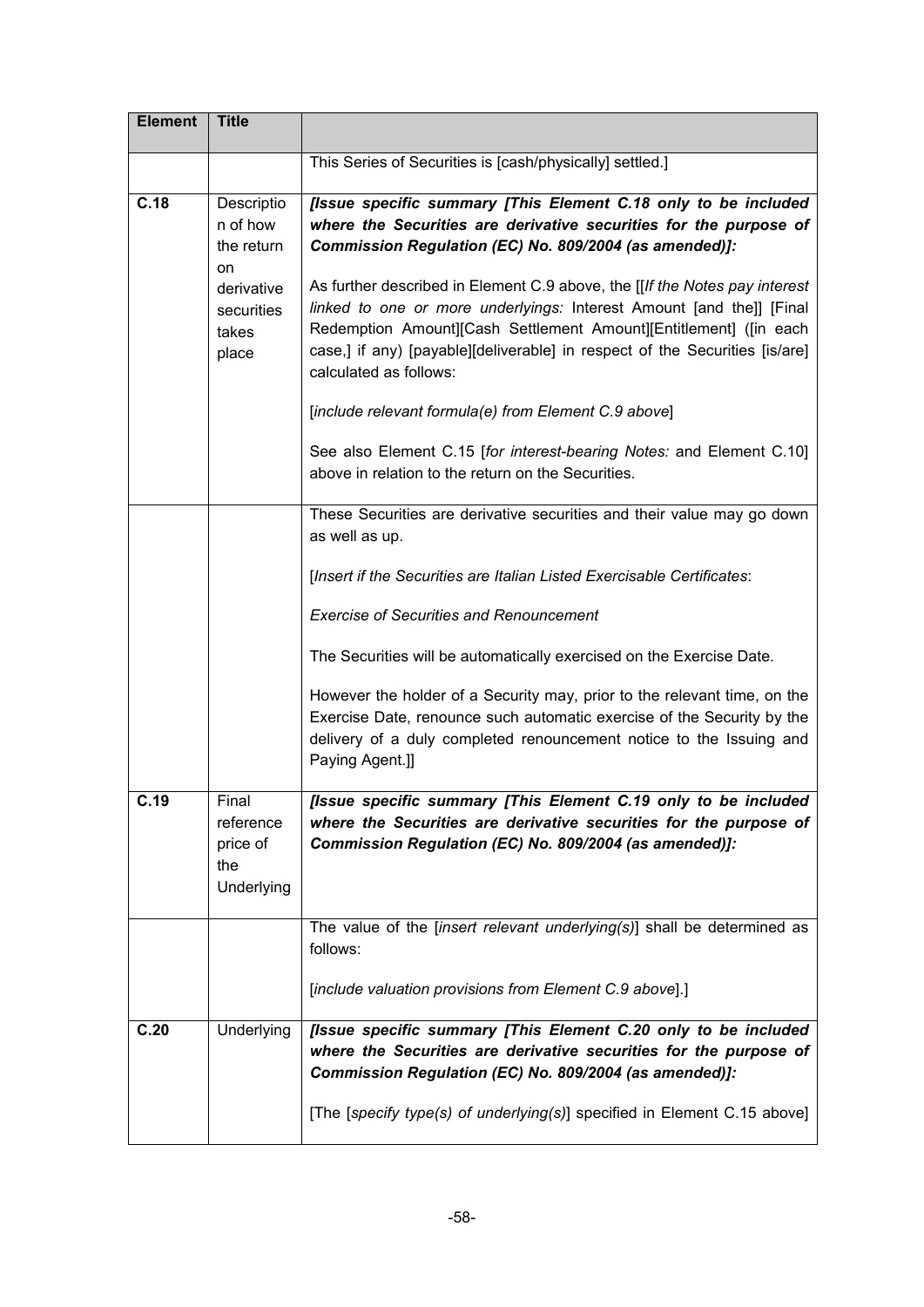| [•]<br>[Include details of where past and future performance and volatility of<br>the relevant underlying(s) can be obtained and, where the relevant<br>underlying(s) include one or more Indices or a Preference Share<br>Underlying, details of where the information about the/each Index or the<br>Preference Share Underlying can be obtained.] |  |
|------------------------------------------------------------------------------------------------------------------------------------------------------------------------------------------------------------------------------------------------------------------------------------------------------------------------------------------------------|--|

## **Section D - Risks**

| <b>Element</b> | <b>Title</b>                                                                    |                                                                                                                                                                                                                                                                                                                                                                                                                                                                                                                                                                                                                                                                                                                                                                                                                                                                                                                                                                                                                                                                                                                                                                                                                                                                                                                                                                                                                                                                                                                  |
|----------------|---------------------------------------------------------------------------------|------------------------------------------------------------------------------------------------------------------------------------------------------------------------------------------------------------------------------------------------------------------------------------------------------------------------------------------------------------------------------------------------------------------------------------------------------------------------------------------------------------------------------------------------------------------------------------------------------------------------------------------------------------------------------------------------------------------------------------------------------------------------------------------------------------------------------------------------------------------------------------------------------------------------------------------------------------------------------------------------------------------------------------------------------------------------------------------------------------------------------------------------------------------------------------------------------------------------------------------------------------------------------------------------------------------------------------------------------------------------------------------------------------------------------------------------------------------------------------------------------------------|
| D.2            | Key<br>information on<br>the key risks<br>that are<br>specific to the<br>Issuer | The following is a summary of the key risks relating to the<br>Issuer:<br>Anti-Money Laundering (AML), anti-terrorist financing, anti-<br>bribery and anti-corruption: The Issuer is subject to a highly<br>complex and dynamic set of anti-money laundering, anti-terrorist<br>financing, and anti-bribery and anti-corruption (collectively, AML)<br>laws, regulations and expectations across the multiple<br>jurisdictions in which it operates. These requirements are of<br>critical importance to members of the international financial<br>community, law enforcement agencies and regulatory bodies.<br>The regulatory landscape for AML practices remains in a state of<br>rapid change in response to globalization, proliferation of<br>technologies to conduct financial transactions, and new and<br>changing money laundering and terrorist financing strategies.<br>The scope of AML activities continues to expand with evolving<br>criminal activities, such as tax evasion, human trafficking,<br>bribery, and corruption. Money laundering, terrorist financing,<br>and, increasingly, bribery and corruption pose significant<br>potential risks for RBC. The Issuer's reputation is at risk with<br>regulators, clients and other stakeholders in the event of AML<br>related incidence, particularly in light of the current regulatory<br>environment. The regulatory tolerance for major AML Program<br>failures is low as demonstrated by recent penalties and<br>enforcement actions. |
|                |                                                                                 | Growth in wholesale credit: The Issuer's wholesale loan<br>growth has been strong in recent years, largely driven by Capital<br>Markets. Loan growth in the U.S. has been strong given the<br>Issuer's strategy of expanding and strengthening client<br>relationships in that market along with strong demand. Growth<br>has been across various sectors with strong growth in<br>commercial real estate and leveraged financing. In the event of<br>significant economic deterioration, this may have an adverse                                                                                                                                                                                                                                                                                                                                                                                                                                                                                                                                                                                                                                                                                                                                                                                                                                                                                                                                                                                               |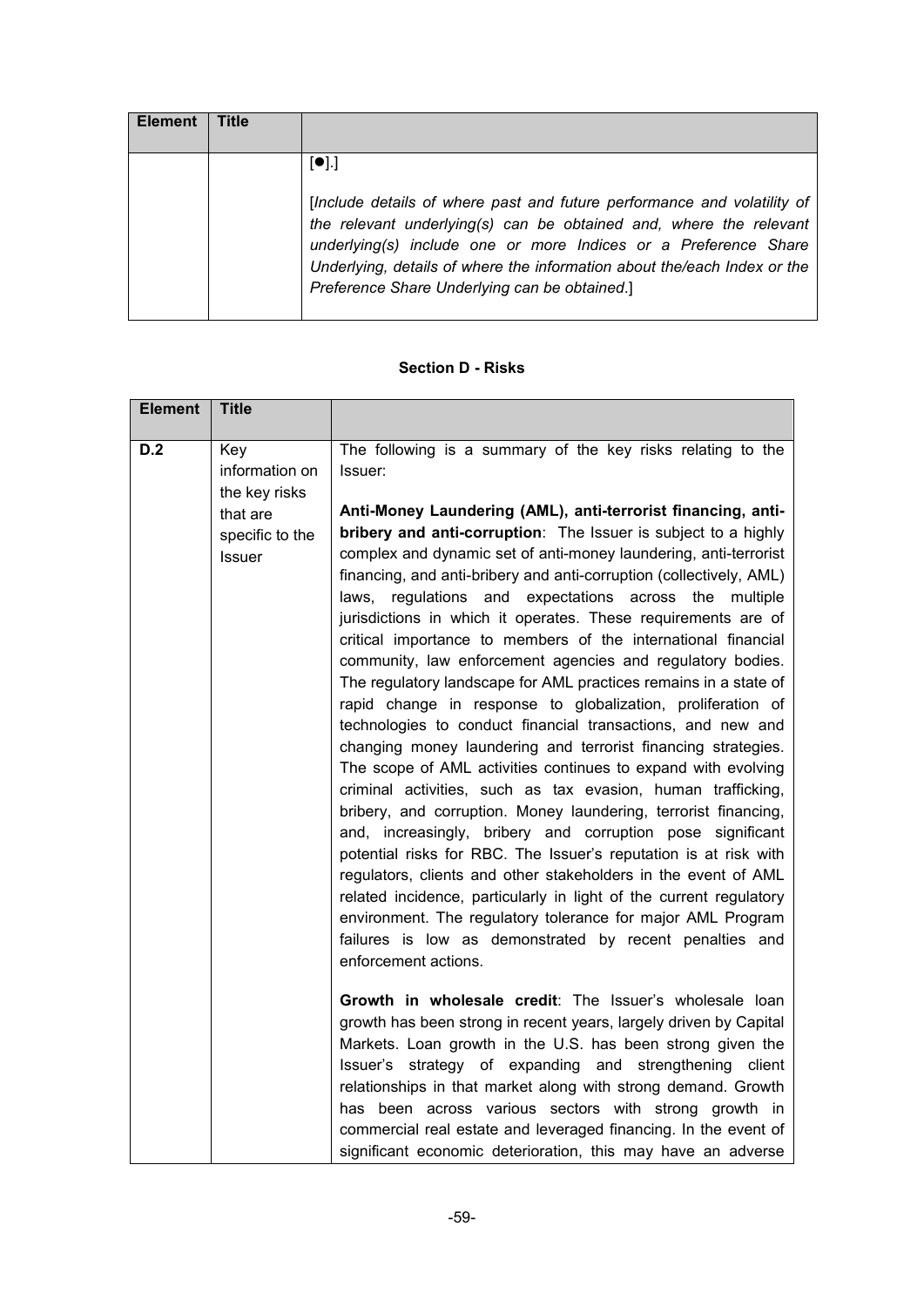| <b>Element</b> | <b>Title</b> |                                                                                                                                                                                                                                                                                                                                                                                                                                                                                                                                                                                                                                                                                                                                                                                                                                                                                                                                  |
|----------------|--------------|----------------------------------------------------------------------------------------------------------------------------------------------------------------------------------------------------------------------------------------------------------------------------------------------------------------------------------------------------------------------------------------------------------------------------------------------------------------------------------------------------------------------------------------------------------------------------------------------------------------------------------------------------------------------------------------------------------------------------------------------------------------------------------------------------------------------------------------------------------------------------------------------------------------------------------|
|                |              | effect on the Issuer's results of operations and financial<br>condition                                                                                                                                                                                                                                                                                                                                                                                                                                                                                                                                                                                                                                                                                                                                                                                                                                                          |
|                |              | High levels of Canadian household debt:<br>Canadian<br>household debt remains elevated as persistently low interest<br>rates continue to fuel strong home sales, supporting home<br>prices and limiting moderation in mortgage credit growth. The<br>risks surrounding elevated credit balances largely stem from<br>households' continued ability to manage existing<br>debt<br>repayments when interest rates rise and a greater share of<br>disposable income is needed to make payments. Additional risk<br>stems from the potential for high household debt to amplify the<br>impact of an external shock to the Canadian economy. The<br>combination of increasing unemployment, rising interest rates<br>and a downturn in real estate markets would pose a risk to the<br>credit quality of the Issuer's retail lending portfolio and may<br>negatively affect the Issuer.                                               |
|                |              | <b>Cybersecurity:</b><br>The Issuer leverages advancements in<br>technology to support its business model and enhance the<br>experience of its clients on a global basis. As a result, the<br>Issuer is exposed to risks related to cybersecurity and the<br>increasing sophistication of cyber-attacks in the marketplace.<br>Attacks in the industry are often focused on compromising<br>sensitive data for inappropriate use or disrupting business<br>operations. Such an attack could compromise the Issuer's<br>confidential information as well as that of its clients and third<br>parties with whom it interacts and may result in negative<br>consequences for the Issuer including remediation costs, loss of<br>revenue, additional regulatory scrutiny, litigation and reputational<br>damage, all of which could adversely impact its ability to make<br>payments and/or deliveries in respect of the Securities. |
|                |              | <b>Credit Risk:</b> Credit risk is the risk of loss associated with an<br>obligor's potential inability or unwillingness to fulfil its contractual<br>obligations. Credit risk may arise directly from the risk of default<br>of a primary obligor of the Issuer (e.g. issuer, debtor,<br>counterparty, borrower or policyholder), or indirectly from a<br>secondary obligor of the Issuer (e.g. guarantor or reinsurer).<br>Credit risk includes counterparty credit risk from both trading and<br>non-trading activities. The failure to effectively manage credit<br>risk across all the Issuer's products, services and activities can<br>have a direct, immediate and material impact on the Issuer's<br>earnings and reputation.                                                                                                                                                                                           |
|                |              | Market Risk: Market risk is defined to be the impact of market<br>prices upon the financial condition the Issuer. This includes                                                                                                                                                                                                                                                                                                                                                                                                                                                                                                                                                                                                                                                                                                                                                                                                  |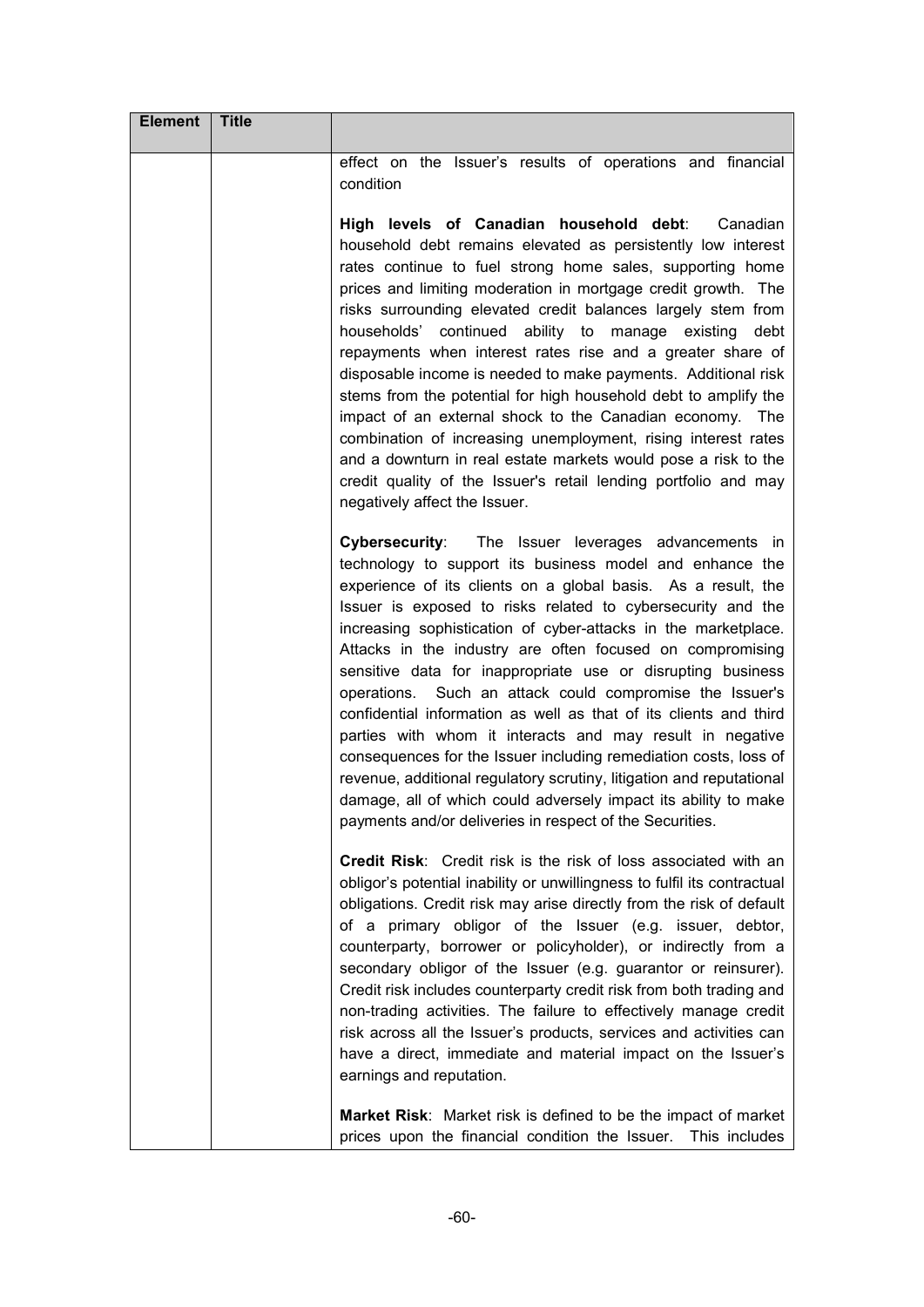| <b>Element</b> | <b>Title</b>                                                                               |                                                                                                                                                                                                                                                                                                                                                                                                                                                                                                                                                                                                                                                                                                                                                                                                                                                                                                                                                                                                                                                                                                                                                                                                                                        |
|----------------|--------------------------------------------------------------------------------------------|----------------------------------------------------------------------------------------------------------------------------------------------------------------------------------------------------------------------------------------------------------------------------------------------------------------------------------------------------------------------------------------------------------------------------------------------------------------------------------------------------------------------------------------------------------------------------------------------------------------------------------------------------------------------------------------------------------------------------------------------------------------------------------------------------------------------------------------------------------------------------------------------------------------------------------------------------------------------------------------------------------------------------------------------------------------------------------------------------------------------------------------------------------------------------------------------------------------------------------------|
|                |                                                                                            | potential gains or losses due to changes in market determined<br>variables such as interest rates, credit spreads, equity prices,<br>commodity prices, foreign exchange rates and implied<br>volatilities. Most of the market risks that have a direct impact on<br>the Issuer's earnings results from the Issuer's trading activities,<br>where it acts primarily as a market marker.                                                                                                                                                                                                                                                                                                                                                                                                                                                                                                                                                                                                                                                                                                                                                                                                                                                 |
|                |                                                                                            | Liquidity and Funding Risk: Liquidity and funding risk (liquidity<br>risk) is the risk that the Issuer may be unable to generate or<br>obtain sufficient cash or its equivalent in a timely and cost-<br>effective manner to meet its commitments as they come due<br>(including the Securities). The nature of banking services<br>inherently exposes the Issuer to various types of liquidity risk.<br>The most common sources of liquidity risk arise from<br>mismatches in the timing and value of cash inflows and outflows,<br>both from on and off-balance sheet exposures. As the Issuer's<br>core funding comprises capital, longer-term wholesale liabilities<br>and a diversified pool of personal and, to a lesser extent,<br>commercial and institutional deposits, a lowering of the Issuer's<br>credit ratings may have potentially adverse consequences for<br>the Issuer's funding capacity or access to capital markets, may<br>affect its ability, and the cost, to enter into normal course<br>derivative or hedging transactions and may require it to post<br>additional collateral under certain contracts, any of which may<br>have an adverse effect on its results of operations and financial<br>condition. |
| D.3            | Key<br>information on<br>the key risks<br>that are<br>specific to the<br><b>Securities</b> | Securities may involve a high degree of risk. There are certain<br>factors which are material for the purpose of assessing the<br>market risks associated with investing in any issue of Securities.<br>The Issuer may issue Securities with principal, premium,<br>interest, amounts deliverable or other amounts determined by<br>reference to Reference Items.                                                                                                                                                                                                                                                                                                                                                                                                                                                                                                                                                                                                                                                                                                                                                                                                                                                                      |
|                |                                                                                            | should<br>understand<br>risks<br>Prospective<br>investors<br>the<br>of<br>transactions involving Reference Item Linked Securities and<br>should reach an investment decision only after careful<br>consideration, with their advisers, of the suitability of such<br>Reference Item Linked Securities in light of their particular<br>financial circumstances, the information set forth herein and the<br>information regarding the relevant Reference Item Linked<br>Securities and the particular Reference Item(s) to which the<br>value of, or payments and/or deliveries in respect of, the<br>relevant Reference Item Linked Securities may relate, as<br>specified in the applicable Final Terms.                                                                                                                                                                                                                                                                                                                                                                                                                                                                                                                              |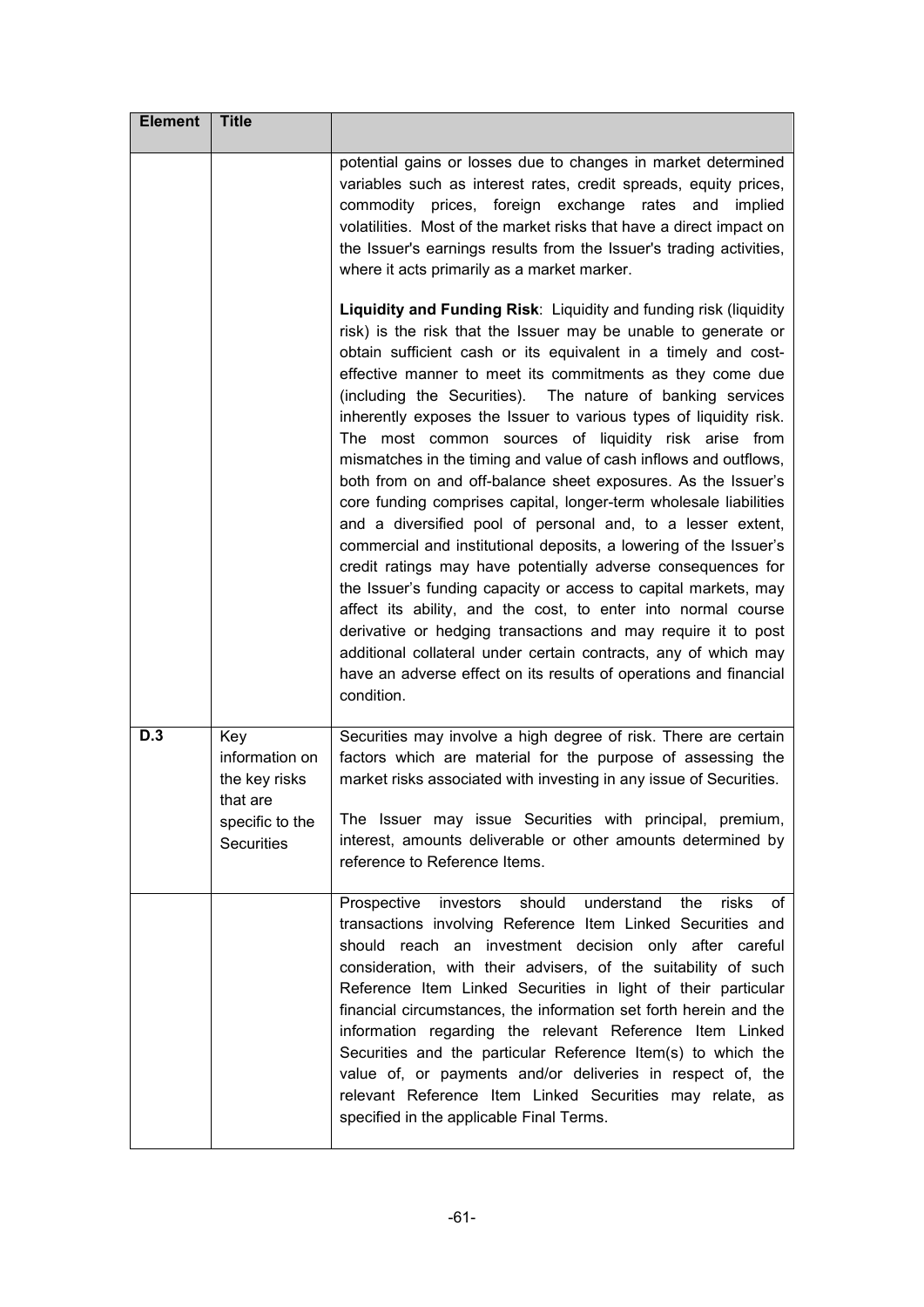| <b>Element</b> | <b>Title</b> |                                                                                                                                                                                                                                                                                                                                                                                                                                                                                                                                                                                                                                                                                                                                                                                                                                                                                                                                                                                                                                                                                                                                                                                                                                                                                                                                                                                                                                                                                                                                                                                                                                                                                                                                                                                                                                                                                                                                                            |
|----------------|--------------|------------------------------------------------------------------------------------------------------------------------------------------------------------------------------------------------------------------------------------------------------------------------------------------------------------------------------------------------------------------------------------------------------------------------------------------------------------------------------------------------------------------------------------------------------------------------------------------------------------------------------------------------------------------------------------------------------------------------------------------------------------------------------------------------------------------------------------------------------------------------------------------------------------------------------------------------------------------------------------------------------------------------------------------------------------------------------------------------------------------------------------------------------------------------------------------------------------------------------------------------------------------------------------------------------------------------------------------------------------------------------------------------------------------------------------------------------------------------------------------------------------------------------------------------------------------------------------------------------------------------------------------------------------------------------------------------------------------------------------------------------------------------------------------------------------------------------------------------------------------------------------------------------------------------------------------------------------|
|                |              | Where the applicable Final Terms specify one or more<br>Reference Item(s), the relevant Securities will represent an<br>investment linked to the performance of such Reference Item(s)<br>and prospective Investors should note that the return (if any) on<br>their investment in the Securities will depend upon the<br>performance of the relevant Reference Item(s). In addition to<br>structural risks relating to such Securities (including Index<br>Linked Securities, Equity Linked Securities, Currency Linked<br>Securities, Fund Linked Securities, Preference Share Linked<br>Notes and Commodity Linked Securities), other risks include<br>market disruption in respect of relevant Reference Items,<br>settlement disruption, expenses required for Physical Delivery,<br>hedging and other potential conflicts of interest, tax treatment,<br>binding modifications by specified majorities at meetings or<br>(other than for Swedish Notes) in written resolutions or<br>electronic consents, Canadian usury laws, early redemptions,<br>possible illiquidity of the Securities, exchange rate risks, credit<br>ratings, no obligation to maintain listing, time lag between<br>exercise of W&C Securities and determination of amounts<br>payable, absence of a pre-determined expiration date for Open-<br>Ended W&C Securities, the market value of the Securities will be<br>affected by the creditworthiness of the Issuer and holders of<br>W&C Securities must pay all expenses, including taxes, relating<br>to the W&C Securities (subject to the Issuer's gross up<br>obligation in respect of Certificates that evidence deposit<br>liabilities), the Issuer has no obligation to gross up in respect of<br>withholding tax applicable to Warrants or Certificates that are not<br>deposits and Securities may be subject to write-off, write-down<br>or conversion under current and proposed Canadian resolution<br>powers. |
|                |              | Securities denominated in Renminbi are subject to additional<br>risks; Renminbi is not freely convertible or transferable and there<br>are significant restrictions on remittance of Renminbi into and<br>out of the People's Republic of China (excluding Hong Kong,<br>Macao Special Administrative Region of the People's Republic<br>of China and Taiwan) (the "PRC") which may adversely affect<br>the liquidity of Securities denominated in Renminbi; there is only<br>limited availability of Renminbi outside the PRC, which may<br>affect the liquidity of such Securities and the Issuer's ability to<br>source Renminbi outside the PRC to service such Securities; if<br>the Issuer is unable to source Renminbi, it may pay holders of<br>such Securities in U.S. dollars; payments in respect of Securities<br>denominated in Renminbi will only be made to investors in the<br>manner specified under the relevant terms and conditions.                                                                                                                                                                                                                                                                                                                                                                                                                                                                                                                                                                                                                                                                                                                                                                                                                                                                                                                                                                                                   |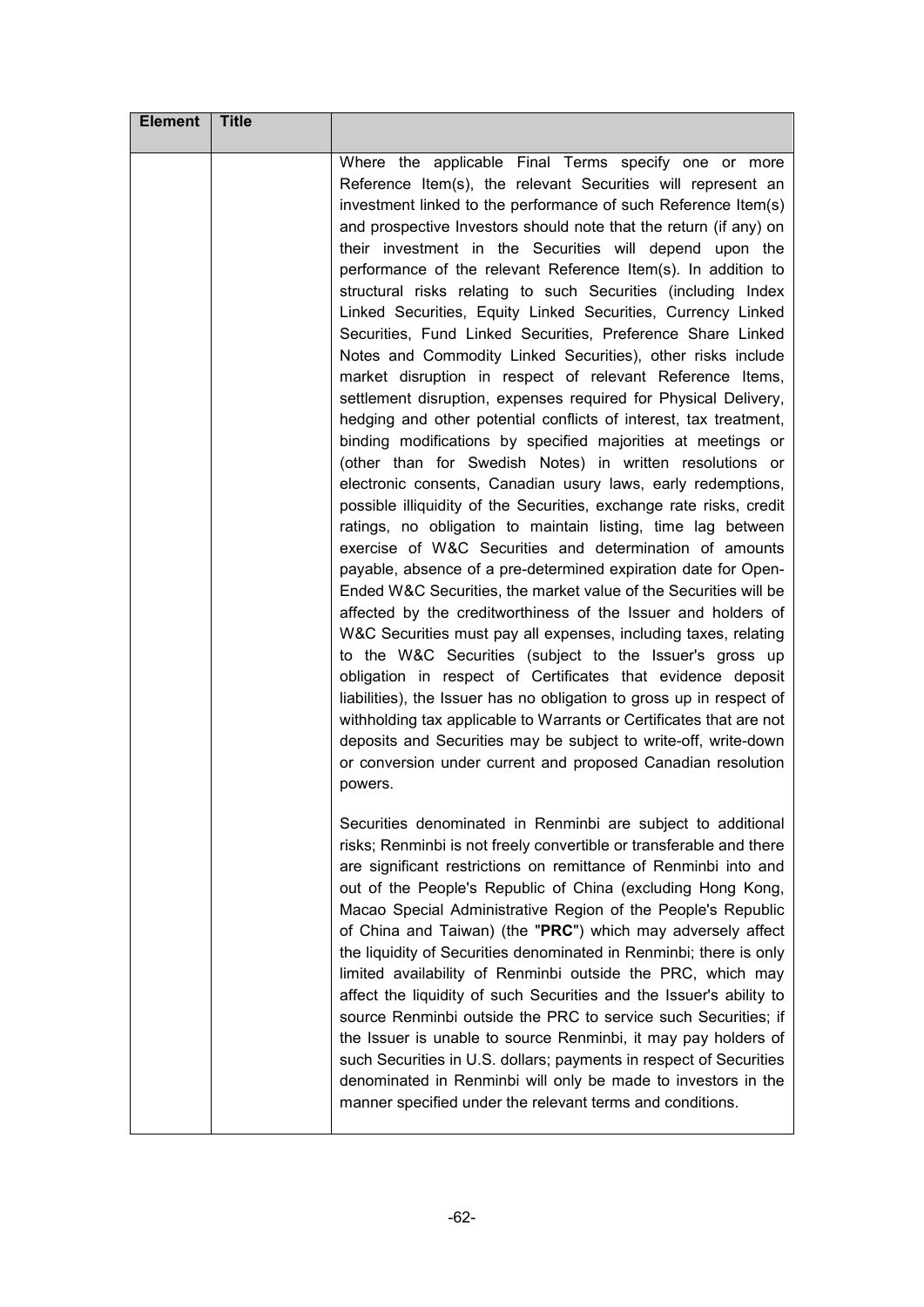| <b>Element</b> | <b>Title</b> |                                                                                                                                                                                                                                                                                                                                                                                                                            |
|----------------|--------------|----------------------------------------------------------------------------------------------------------------------------------------------------------------------------------------------------------------------------------------------------------------------------------------------------------------------------------------------------------------------------------------------------------------------------|
| D.6            | Risk warning | This Element D.6 only to be included where the Securities<br>are derivative securities for the purpose of Commission<br>Regulation (EC) No. 809/2004 (as amended)                                                                                                                                                                                                                                                          |
|                |              | See D3 above. In addition:                                                                                                                                                                                                                                                                                                                                                                                                 |
|                |              | investors in Securities may lose up to the entire<br>value of their investment in the Securities as a result<br>of the terms of the relevant Securities where<br>invested amounts are subject to the performance of<br>variable benchmarks such as equities, indices, fixed<br>income benchmarks and exchange traded funds;                                                                                                |
|                |              | the Issue Price of the Securities may be more<br>than the market value of such Securities as at the<br>Issue Date, and the price of the Securities in<br>secondary market transactions;                                                                                                                                                                                                                                    |
|                |              | if the relevant Securities include leverage,<br>potential holders of such Securities should note that<br>these Securities will involve a higher level of risk,<br>and that whenever there are losses such losses<br>may be higher than those of a similar security which<br>is not leveraged. Investors should therefore only<br>leveraged Securities if they<br>invest in<br>fully<br>understand the effects of leverage; |
|                |              | Warrants and Exercisable Certificates<br>may<br>expire worthless. In addition, where "Automatic<br>Exercise" is not specified in the applicable Final<br>Terms, if any Warrants or Exercisable Certificates<br>are not exercised by the investor on the applicable<br>exercise date, an investor's investment in such<br>Warrants or Exercisable Certificates will expire<br>worthless; and                                |
|                |              | in the event of the insolvency of the Issuer or if it<br>is otherwise unable or unwilling to make payments<br>and/or deliveries in respect of the Securities when<br>due, an investor may lose all or part of his<br>investment in the Securities.                                                                                                                                                                         |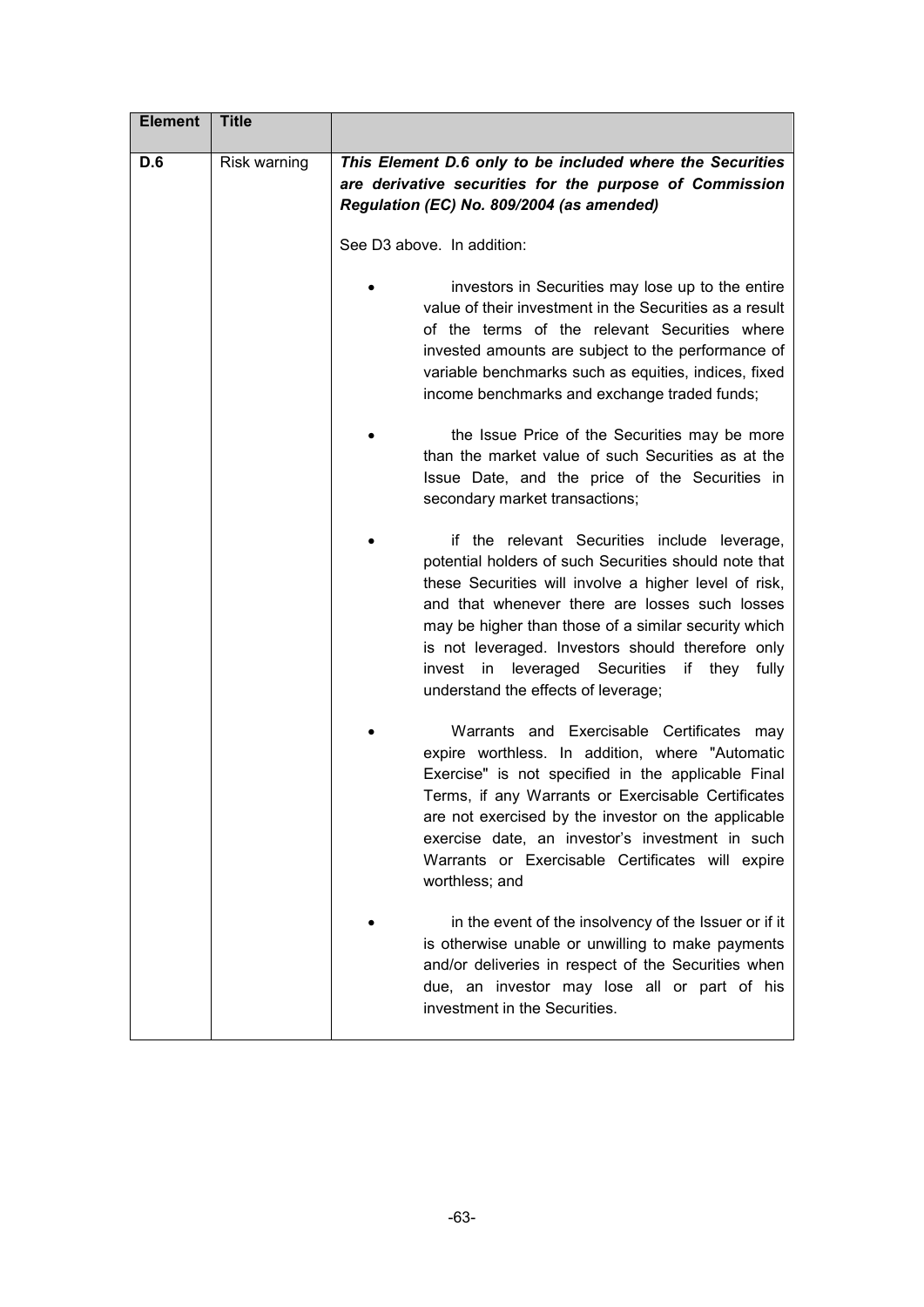#### **Section E – Offer**

| <b>Element</b> | <b>Title</b>                                                   |                                                                                                                                                                                                                                                                                                                                                                                                                                                                                                                                                                                                                                                                                                                                                                                                                                                                                                                                                                                                                         |
|----------------|----------------------------------------------------------------|-------------------------------------------------------------------------------------------------------------------------------------------------------------------------------------------------------------------------------------------------------------------------------------------------------------------------------------------------------------------------------------------------------------------------------------------------------------------------------------------------------------------------------------------------------------------------------------------------------------------------------------------------------------------------------------------------------------------------------------------------------------------------------------------------------------------------------------------------------------------------------------------------------------------------------------------------------------------------------------------------------------------------|
| E.2b           | Reasons for<br>the offer and<br>use of<br>proceeds             | The net proceeds of the issue of each tranche of Securities will<br>be added to the general funds of the Issuer or used by the<br>Issuer and/or its affiliates for hedging the Securities. If, in<br>respect of any particular issues, there is a particular identified<br>use of proceeds, this will be stated in the applicable Final Terms.<br>[Issue Specific Summary<br>The net proceeds from the issue of Securities will be [added to<br>the general funds of the Issuer] [,/and] [used by the Issuer<br>and/or its affiliates for hedging the Securities] [and] [specify<br>other.]                                                                                                                                                                                                                                                                                                                                                                                                                             |
| E.3            | Terms and<br>conditions of<br>the offer                        | Under the Programme and if so specified in the applicable Final<br>Terms, the Securities may be offered to the public in a Non-<br>Exempt Offer in Austria, Finland, France, Germany, Greece,<br>Hungary, Ireland, Italy, Liechtenstein, Luxembourg,<br>The<br>Netherlands, Portugal, Spain, Sweden and the United Kingdom.<br>The terms and conditions of each offer of Securities will be<br>determined by agreement between the Issuer and the relevant<br>Dealer(s) at the time of issue and specified in the applicable<br>Final Terms. An Investor intending to purchase or purchasing<br>any Securities in a Non-exempt Offer from an Authorised Offeror<br>will do so, and offers and sales of such Securities to an Investor<br>by such Authorised Offeror will be made, in accordance with the<br>terms and other conditions of the offer in place between such<br>Authorised Offeror and such Investor including arrangements in<br>relation to price, allocations, expenses and settlement<br>arrangements. |
|                |                                                                | [Issue specific summary:                                                                                                                                                                                                                                                                                                                                                                                                                                                                                                                                                                                                                                                                                                                                                                                                                                                                                                                                                                                                |
|                |                                                                | [The issue price of the Securities is [[ <sup>●</sup> ] per cent. of their<br>principal amount] [[ <sup>●</sup> ]].]]<br>[Not applicable – the Securities are not being offered to the                                                                                                                                                                                                                                                                                                                                                                                                                                                                                                                                                                                                                                                                                                                                                                                                                                  |
|                |                                                                | public as part of a Non-Exempt Offer.]                                                                                                                                                                                                                                                                                                                                                                                                                                                                                                                                                                                                                                                                                                                                                                                                                                                                                                                                                                                  |
|                |                                                                | [Summarise the terms of any Non-exempt Offer as set out in<br>Part B of the Final Terms in respect of the Securities]                                                                                                                                                                                                                                                                                                                                                                                                                                                                                                                                                                                                                                                                                                                                                                                                                                                                                                   |
| E.4            | Interest of<br>natural and<br>legal persons<br>involved in the | The relevant Dealer(s) may be paid fees in relation to any issue<br>of Securities under the Programme. Any such Dealer and its<br>affiliates may also have engaged, and may in the future engage,<br>in investment banking and/or commercial banking transactions                                                                                                                                                                                                                                                                                                                                                                                                                                                                                                                                                                                                                                                                                                                                                       |